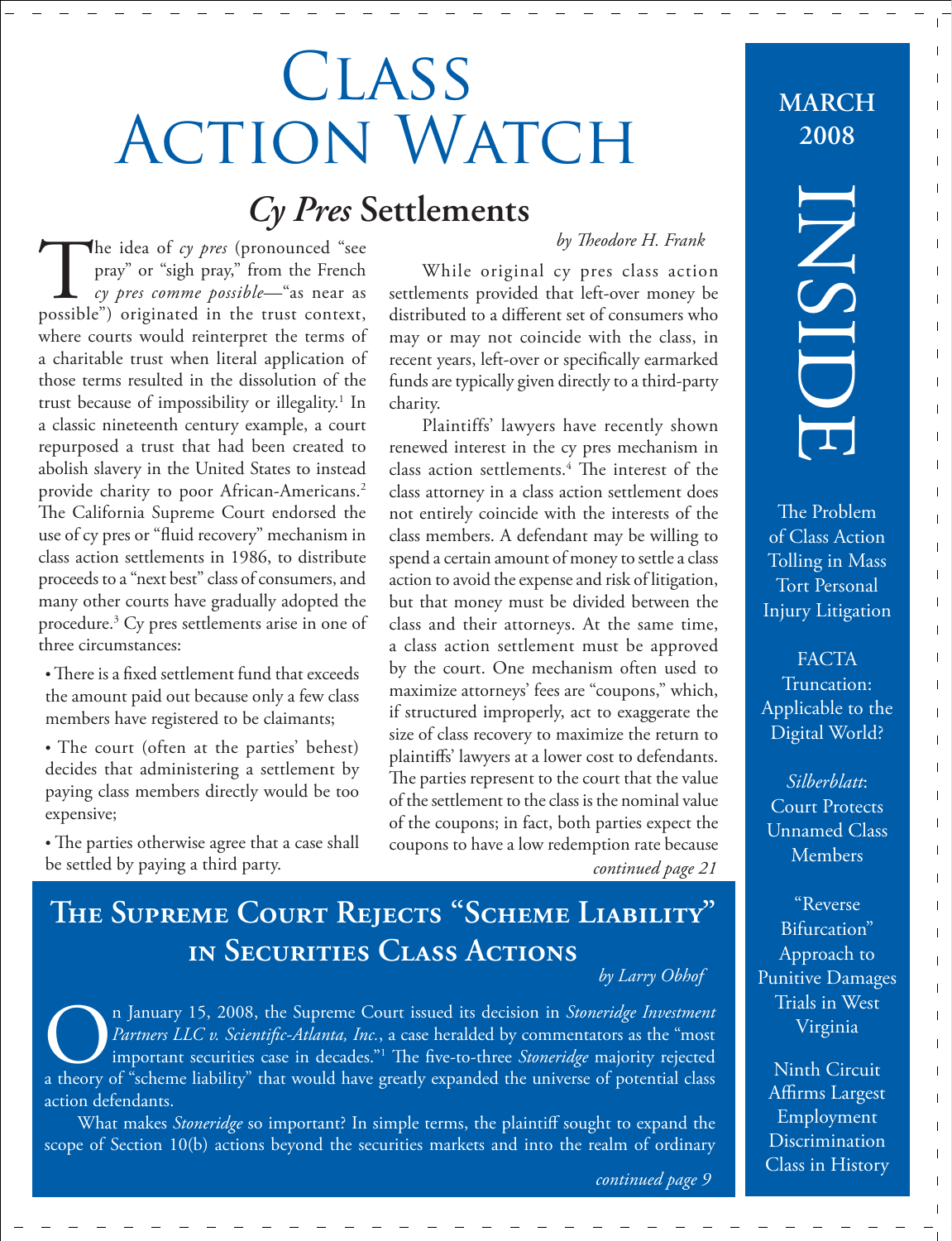### **FROM THE EDITOR**

The Federalist Society publishes *Class Action Watch*<br>periodically to apprise both our membership and the public at large of recent trends and cases in class action litigation that merit attention.

Defined as a civil action brought by one or more plaintiffs on behalf of a large group of others who have a common interest, the class action lawsuit is both criticized and acclaimed. Critics say that such actions are far too beneficial to the lawyers that bring them; in that the attorney fees in settlements are often in the millions, while the individuals in the represented group receive

substantially less. Proponents of the class action lawsuit see them as a mechanism to consolidate and streamline similar actions that would otherwise clog the court system, and as a way to make certain cases attractive to plaintiffs' attorneys.

Future issues of *Class Action Watch* will feature other articles and cases that we feel are of interest to our members and to society. We hope you find this and future issues thought-provoking and informative. Comments and criticisms about this publication are most welcome. Please e-mail: info@fed-soc.org.

# $D$ Ninth Circuit Affirms Largest Employment **Discrimination Class in History**

On June 21, 2004, a district court in the Northern<br>District of California certified the largest<br>employment discrimination class in history,<br>consisting of approximately 1.5 *million* women who have District of California certified the largest employment discrimination class in history, consisting of approximately 1.5 *million* women who have been employed at Wal-Mart stores across the country since December 1998.<sup>1</sup> The complaint alleges that the class members have been subjected to a company-wide pattern or practice of gender discrimination that causes women to receive lower pay and fewer promotions than men. A divided panel of the Ninth Circuit affirmed the class certification in February of  $2007$ ,<sup>2</sup> then issued a revised opinion in December 2007 which reached the same result.<sup>3</sup> Wal-Mart's petition for rehearing en banc is currently pending.

This case raises a number of important issues central to employment discrimination class actions, including the proper role of statistics and "subjective" employment policies in class certification decisions; the relevance of punitive damages to a Rule  $23(b)(2)$  certification; and the question of whether an employment discrimination class with more than a million members can be successfully managed, consistent with the constitutional, statutory, and employment-law rights of the parties involved.

#### **I. The Complaint**

The plaintiffs' complaint, filed on behalf of seven named plaintiffs and a class of similarly situated women,

#### *by John Beisner, Evelyn Becker & Karl Th ompson*

asserts a claim under Title VII of the 1964 Civil Rights Act, 42 U.S.C. § 2000e *et seq*, a statute that prohibits gender and race-based discrimination in the American workplace.<sup>4</sup> The complaint alleges that female employees in Wal-Mart stores suffered gender discrimination in two basic ways. First, female employees were allegedly "paid less than men in comparable positions, despite having higher performance ratings and greater seniority."<sup>5</sup> Second, women allegedly received fewer (and waited longer for) promotions to in-store management positions than men.<sup>6</sup> Wal-Mart operates approximately 3,400 different stores across the country and gives its in-store managers wide discretion to make pay and promotion decisions; the plaintiffs nonetheless asserted that "the policies and practices underlying this discriminatory treatment are consistent throughout Wal-Mart," and that "the discrimination... is common to all women who work or have worked in Wal-Mart stores."7 The complaint sought class-wide injunctive and declaratory relief, lost pay, and punitive damages, but did not seek compensatory damages.<sup>8</sup>

Based on these allegations, the plaintiffs moved to certify a nationwide class under Federal Rules of Civil Procedure 23(a) and 23(b)(2), consisting of "[a]ll women employed at any Wal-Mart domestic retail store at any time since December 26, 1998 who have been or may be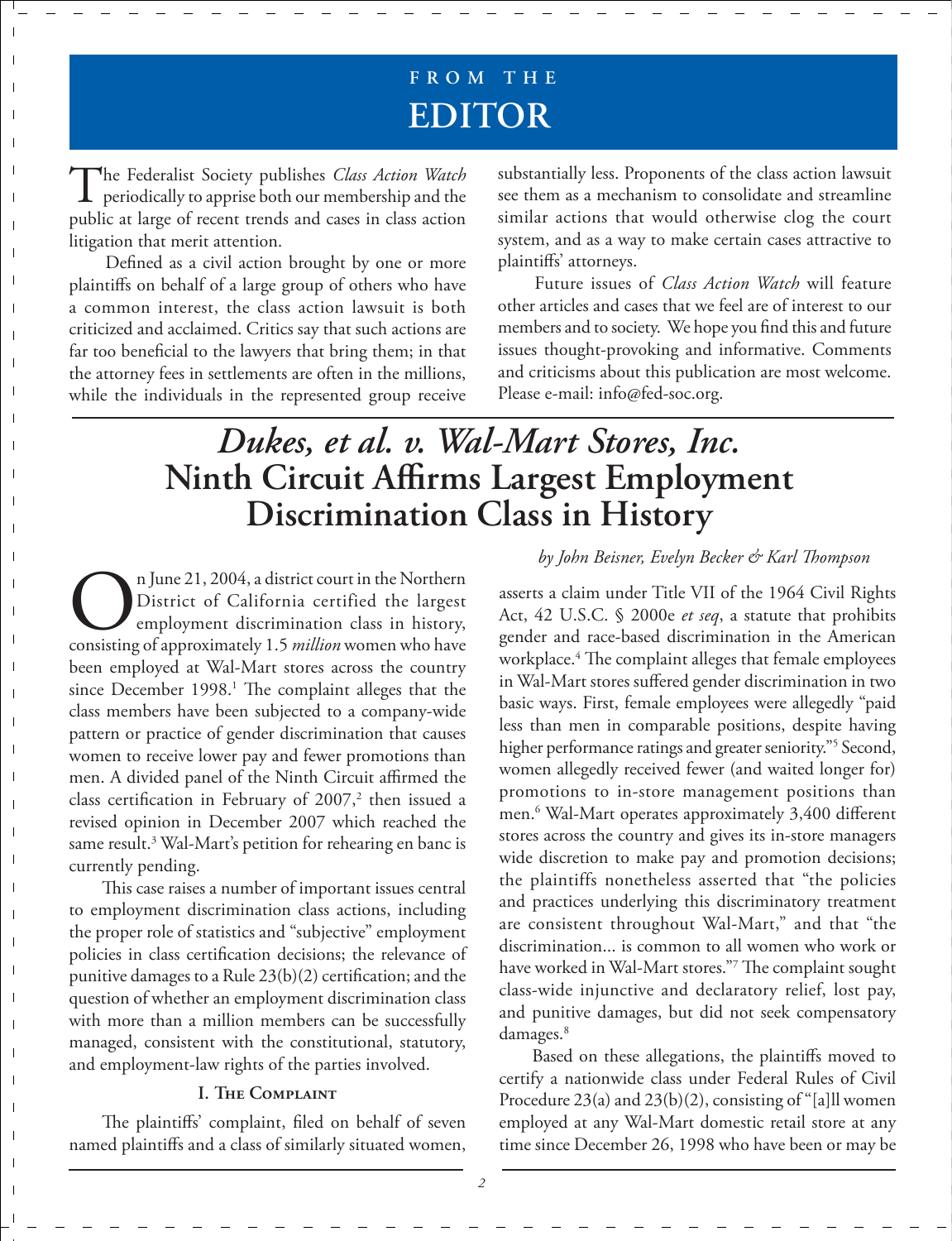subjected to Wal-Mart's challenged pay and management track promotions and policies and practices."9

#### **II. The District Court's Decision**

Following discovery, briefing, and a seven-hour oral argument, the district court certified the proposed class in most respects. It held that the class satisfied the requirements of Rule 23(a), including commonality, typicality, and adequacy of representation. It also held that the plaintiffs' claim for punitive damages, although potentially worth billions of dollars, did not predominate over their injunctive claims. The court further held that, despite the massive size of the class, it could successfully manage a trial of the plaintiffs' equal pay claim as to both liability and all forms of requested relief and a trial as to liability (including liability for punitive damages) and injunctive and declaratory relief on the plaintiffs' promotion claim. With respect to an actual determination of lost pay and punitive damages for the plaintiffs' promotion claims, however, the court held that the class, as proposed, was unmanageable. The plaintiffs could pursue those remedies on a classwide basis, the court held, only where "objective applicant data is available to document class member interest" in the challenged promotion.<sup>10</sup>

*A. Commonality: "Excessive Subjectivity" and Statistics*

Several aspects of the district court's ruling are worth noting, beginning with its analysis of the Rule 23(a) commonality requirement. The district court concluded that the plaintiffs had successfully raised "an inference that Wal-Mart engages in discriminatory practices in compensation and promotion that affect all plaintiffs in *continued page 14*

### The Problem of Class Action Tolling **in Mass Tort Personal Injury Litigation**

news story breaks. A drug manufacturer has<br>announced the surprising results of a recent<br>study suggesting a dangerous side effect to<br>a popular drug. Newspapers, television shows, and announced the surprising results of a recent study suggesting a dangerous side effect to a popular drug. Newspapers, television shows, and websites trumpet the story for days, even weeks, and speculation swirls about how many people might already have been affected. The drug is withdrawn from the market or distributed with new labeling. Lawyer advertisements continue the story as the news stories taper off. Within a month, lawsuits have been filed across the country. A mass tort has begun. But when does it end?

Many mass torts end in settlement, but a settlement is typically difficult to reach until there is some certainty about the number of claims. That number, in turn, depends greatly on when it is too late for new plaintiffs to file claims. Thus, statutes of limitations play an important role in mass tort litigation.

Just when a limitation period is over is not a simple calculation to make, however. Two doctrines are particularly important—the discovery rule and so-called *American Pipe* tolling.

In most states, a cause of action for personal injury accrues when a plaintiff discovers his claim—*i.e.,* when he knows, or should know, based on readily available information, that he has suffered an injury potentially attributable to the tortious act of another. This is referred to as the discovery rule. Once a mass tort unfolds, the *by Jessica Davidson Miller & Geoff rey Wyatt*

information most putative plaintiffs need to be on notice of their claims is likely widely available. Such litigation is often accompanied by news reports in various media, and, if nothing else, advertisements by plaintiff lawyers seeking to enroll clients are frequently widespread. Courts often accept arguments that this kind of publicity is enough to begin the limitations clock.

A party defending a mass tort might thus be tempted to believe that the litigation would have a builtin deadline for new claims. Assuming the defendant can point to a seminal moment that triggered mass filings, the defendant could rely on that date as the "discovery" date for all prospective plaintiffs, and calculate filing deadlines in all relevant jurisdictions.

But if someone brought a class action against the defendant before time ran out, the limitations analysis becomes more complicated. That is because of *American Pipe & Construction Co. v. Utah*, a Supreme Court case that is often cited as a basis for tolling limitations periods while a putative class action is pending.<sup>1</sup> Many state courts, as well as federal courts applying state law, have accepted such tolling in the mass-tort context, notwithstanding the very different context in which *American Pipe* itself was decided. The predictable result has been to turn the filing of essentially frivolous class actions in personal injury mass torts into a stock tool for plaintiffs' lawyers to substantially prolong limitations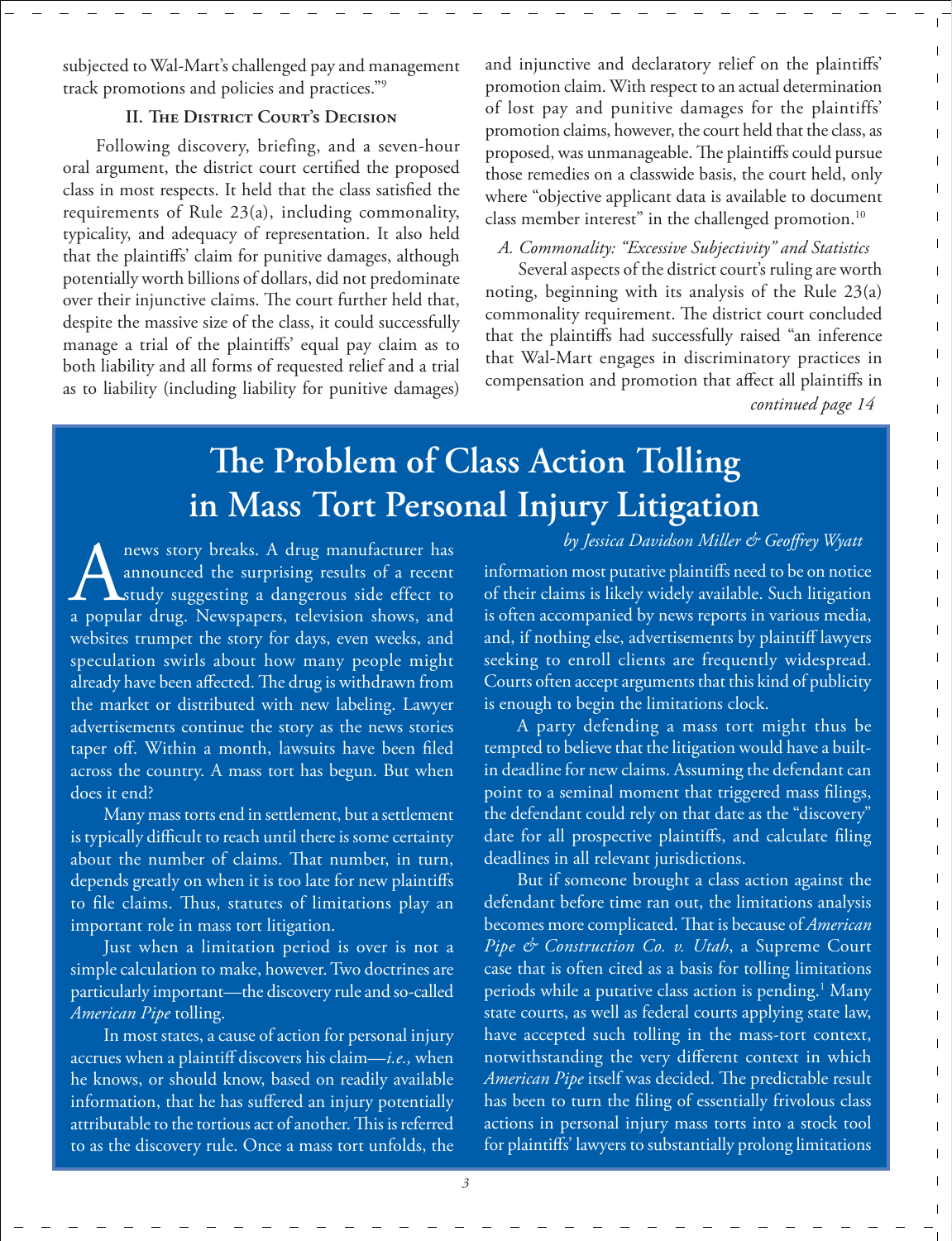periods. This prolongation in turn negatively affects the ability of the parties to settle, because it delays the date on which the door is finally shut to new claims. As this article explains, *American Pipe* was never intended to allow this practice, and courts should not permit its use in this manner.

#### **I. The Discovery Rule**

The first question in the statute of limitations analysis is when the clock starts ticking. A cause of action accrues when a plaintiff incurs an injury, but the date of injury does not necessarily constitute *accrual* for statute of limitations purposes. For personal injury cases, most states have adopted a discovery rule. Under a typical discovery rule, a claim accrues and the limitations period begins ticking once a plaintiff is aware, or should reasonably be aware, that he has been injured, and that the injury was caused by the tortious act of another. $^2$  As the Tennessee Supreme Court explained in *Foster v. Harris*, the discovery rule has been deemed necessary because "no judicial remedy [i]s available to [a] plaintiff until he discovered, or reasonably should have discovered, (1) the occasion, the manner and means by which a breach

of duty occurred that produced his injury; and (2) the identity of the defendant who breached the duty."<sup>3</sup>

The discovery rule is consistent with the basic purposes of statutes of limitations. As the Supreme Court has explained, "[s]uch statutes 'promote justice by preventing surprises through the revival of claims that have been allowed to slumber until evidence has been lost, memories have faded, and witnesses have disappeared.... [E]ven if one has a just claim it is unjust not to put the adversary on notice to defend within the period of limitation.'"4 Enforcement of limitations periods serves institutional purposes as well. "[T]he courts ought to be relieved of the burden of trying stale claims when a plaintiff has slept on his rights."<sup>5</sup> These purposes are not frustrated by the discovery rule because a plaintiff cannot fairly be accused of "sleeping on his rights" when he does not even know that he has been injured, or when it is truly impossible to determine that an injury was caused by another's negligence.

It is not uncommon for a news event to supply the critical information that gives rise to a mass tort. These news events are often cited by courts as putting *continued page 24*

### **FACTA Truncation: Applicable to the Digital World?**

S<br>article ince December 2006, much has been written about the truncation provisions in the Fair and Accurate Credit Transactions Act (FACTA), including an article in the September 2007 issue of *Class Action Watch*, and others I have penned.<sup>1</sup> The writings all generally identify the truncation requirement—that is, that "no person that accepts credit cards or debit cards for the transaction of business shall print more than the last 5 digits of the card number or the expiration date upon any receipt provided to the cardholder at the point of the sale or transaction."2 But an interesting and foreseeable battleground has emerged as a subset of these FACTA cases: does FACTA apply to internet transactions? These cases present a host of new and interesting issues, and federal courts decisions are just starting to emerge.

#### **The General Truncation Requirement**

By way of background, FACTA was enacted as part the Fair Credit Reporting Act on December 4, 2003. There are several aspects to FACTA, but the primary focus for our purposes will be on the truncation requirement, 15 U.S.C.  $\frac{1}{5}$  1681c(g)(1), because it is that provision that has spawned over 300 class action lawsuits, filed throughout the country. The truncation requirement, set forth above, was phased in over time to allow large and small businesses to conform to the requirements and update the cash registers and/or Payment Card Industry ("PCI") terminals in service. It became fully phased-in as of December 4, 2006. Once fully phased-in, the class action lawsuits quickly followed.

*by Shawn J. Organ*

Virtually every lawsuit leveled the same allegations: that the retailer at the checkout provided the plaintiff with a receipt with an expiration date in violation of FACTA.3 These cases were not brought as a single plaintiff case. Rather, the lawsuits were filed seeking class certification on a state, regional, or national basis. And these class claims were not filed pursuant to  $\S$  1681o, claiming the defendant acted negligently, because under a negligence claim the plaintiff must prove actual damages, which is tough to prove and rarely amounts to much. Rather, the class allegations are always coupled with a § 1681n claim that the defendant's conduct was a "willful violation" of FACTA, thereby allowing the plaintiff class to seek statutory damages of \$100 to \$1,000 for each alleged violation. Although the plaintiff and any purported class experienced no actual damages, the potential damages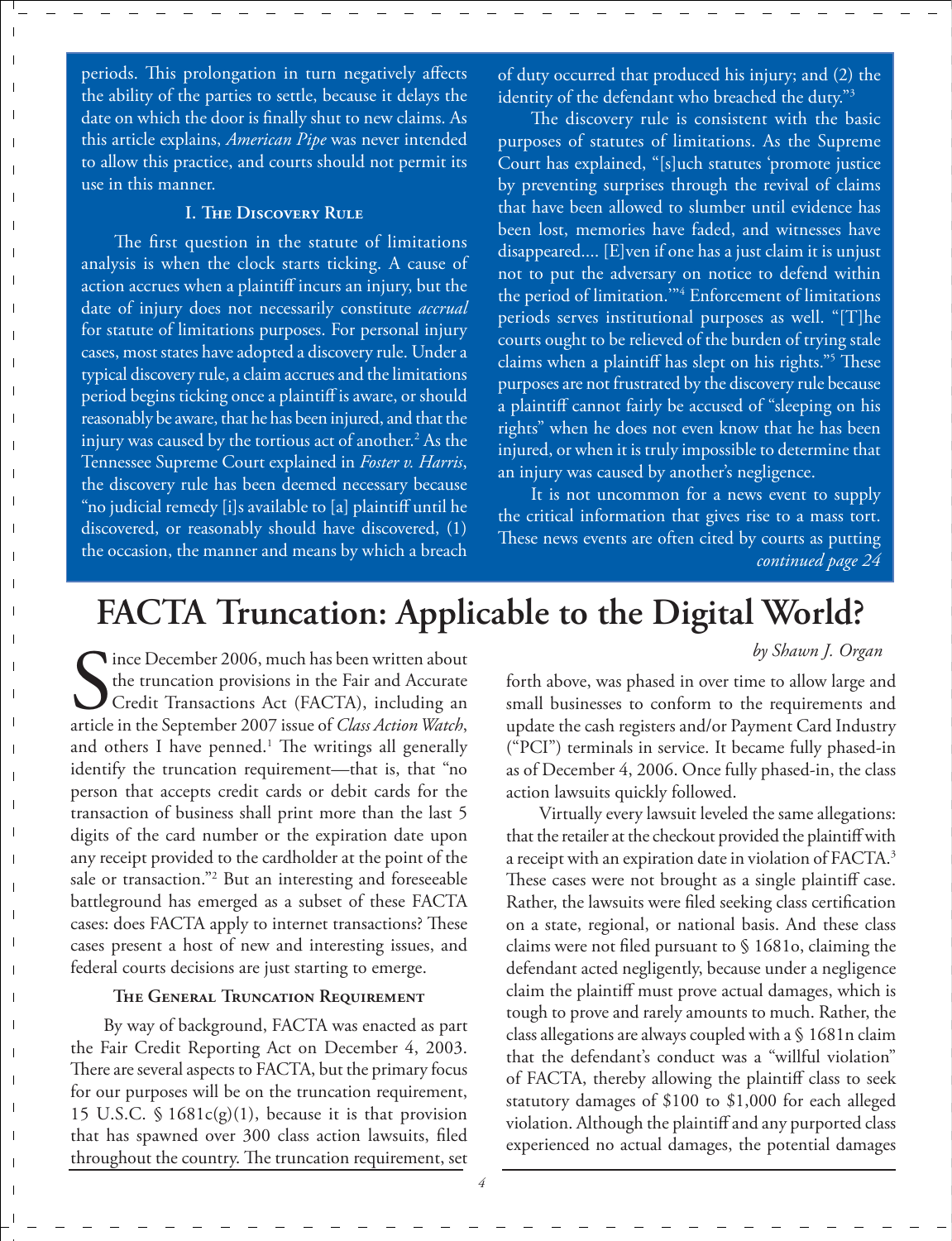staggering.<sup>4</sup>

To properly allege a violation, the statute requires that:

1. There must be a "person;"

2. That person must accept credit or debit cards for the transaction of business;

3. That person must "[electronically] print" more than the last 5 digits of the card number or the expiration date;

4. The last 5 digits of the card number or the expiration date must be electronically printed on the "receipt";

5. That electronically printed receipt must be printed off of a "cash register or other machine or device that electronically prints receipts for credit or debit card transactions"; and

6. That "printed" "receipt" must be provided to the cardholder at "the point of sale or transaction."5

With the potential for very large statutory damages, plaintiffs' lawyers quickly took note, and shortly after December 4, 2006, hundreds of class actions lawsuits were filed against traditional retailers and restaurants.

claim under an alleged "willful violation" quickly become Thereafter, plaintiffs leveled their sights on internet retail transactions. But with those suits came unique issues.

#### **Internet Transactions**

In a traditional brick and mortar retail store or restaurant, the credit or debit transaction is done faceto-face at the checkout counter or table. The receipt is printed by the cash register or credit/debit card PCI terminal and is typically handed to the customer. The customer signs the receipt, returns the "merchant" copy, and keeps the "customer" copy. All too often, however, the customer wads up his copy and tosses it in the nearest trash receptacle. There was concern that those customers, by throwing away their printed receipts, were opening themselves up to identity theft. The commonly articulated fear was that an unscrupulous "dumpster diver" might retrieve the receipt and use the customer's credit card number to make unauthorized purchases.<sup>6</sup>

Compare and contrast the typical brick and mortar transaction with an online retail transaction. With an online transaction, the customer could be anywhere in the world (as long as the retailer ships to that location), likely sitting at a computer, at home or at work. The

*continued page 27*

*by Jack Park*

### *Silberblatt v. Morgan Stanley:* **Class Action Court Protects Unnamed Class Members**

When a federal district court is called on to<br>approve the settlement of a class action, it<br>rarely, if ever, receives much input from any<br>party that does not have a significant interest in the approve the settlement of a class action, it rarely, if ever, receives much input from any party that does not have a significant interest in the outcome. The class representative and class counsel want the deal approved so that they can receive its benefits, and, assuming he has not agreed to remain silent, the defendant, too, wants the deal to go forward to bind as many potential claimants as possible. The court, likewise, has a strong institutional interest in disposing of such a case. Only a limited number of unnamed class members are likely to object, and only some of those objections, however strongly felt and expressed, are likely to be helpful to the court when it determines whether the settlement is fair, reasonable, and adequate.

In *Silberblatt v. Morgan Stanley, et al*., the court was confronted by all of these obstacles, and overcame them, slashing a requested fee award and freeing up a greater amount of the cash consideration for the class members to share.<sup>1</sup> The court did all this without any apparent hiccup from the defendants and without any objection by an

unnamed class member. It did so independently, taking seriously its duty "to make a considered and detailed assessment of the reasonableness of the proposed settlement."2

The plaintiff class representative in *Silberblatt* alleged that the Morgan Stanley defendants misled him about their handling of precious metal bars or units which the plaintiff had purchased and left in their custody. The plaintiff claimed that the plaintiff class was "misled into believing that specific bars or units of precious metals were allocated to them and, therefore, not subject to claims of creditors of defendants."3 In addition, the plaintiff alleged that the defendants charged excessive storage fees. These contentions, which the defendants denied, were packaged in a complaint that sought money damages on claims of breach of contract, breach of fiduciary duty, unjust enrichment, negligent misrepresentation, and violations of state law; but the plaintiffs did not seek declaratory or injunctive relief.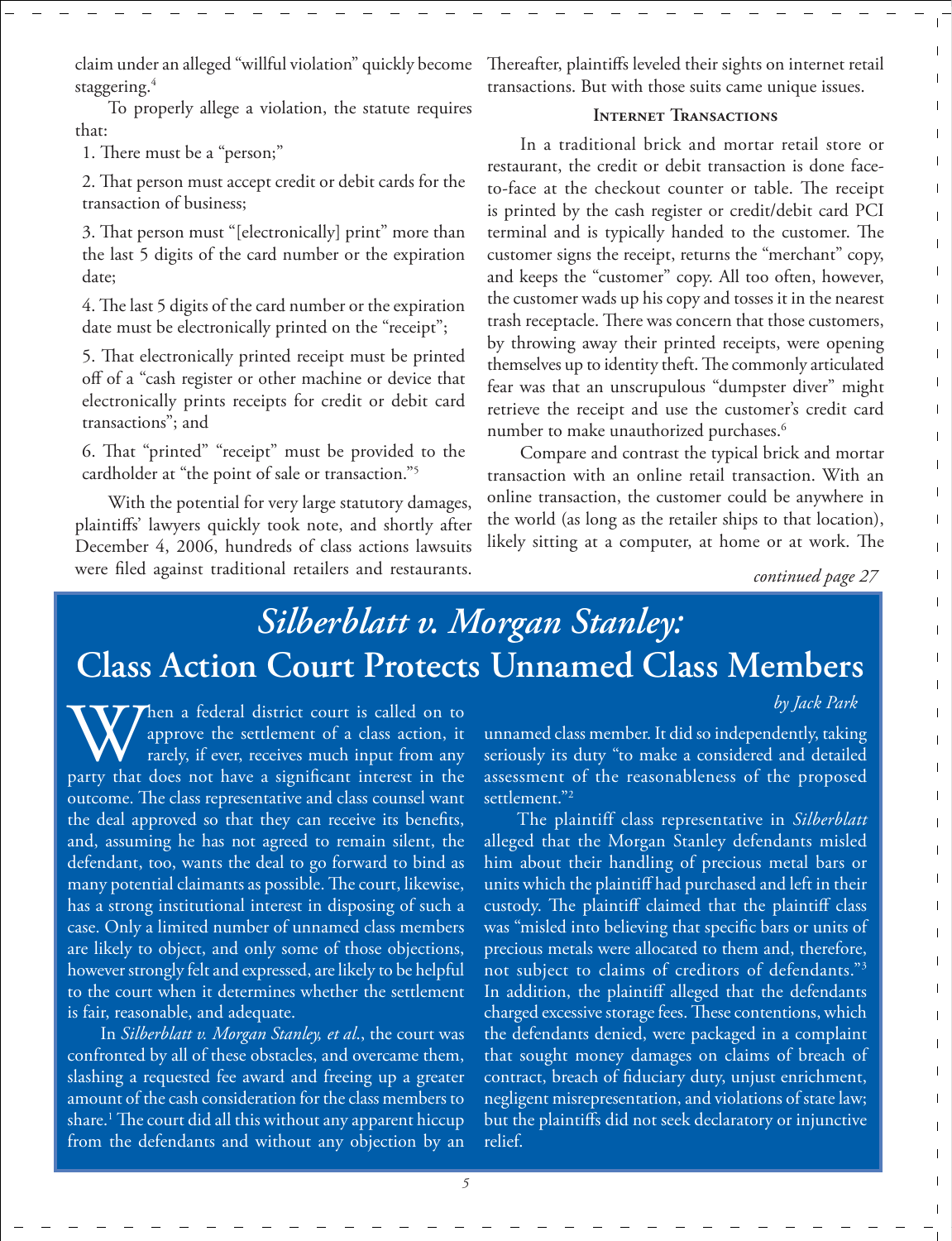The complaint also sought certification of a plaintiff class composed of all persons who entered into contracts for the purchase of precious metals from or through the defendants from February 19, 1986, through August 26, 2005. While the court granted the motion to certify the class, that class suffered from two major deficiencies. First, given that the statute of limitations was six years, many of the class members had stale claims. Second, while there were some 23,000 class members, when the case was settled only some 500 had active accounts; the other 22,500 accounts had been closed. The court considered both of these facts in evaluating the fairness of the proposed settlement.

After the parties conducted discovery, including a number of depositions, and engaged in mediation, they reached a settlement. That settlement, which the court described as a "potpourri," included both monetary and non-monetary consideration.<sup>4</sup> The defendants agreed to pay \$1.5 million in cash and to revise their sales brochures, third-party agreements, and forward pricing policies. Valuing the combination of monetary and non-monetary relief at \$4,335,000, class counsel asked the court to approve an attorneys' fee of \$783,900, plus expenses.

The court explained that, while notice of the settlement was mailed to more than 24,317 individuals and published in the *Wall Street Journal*, only twentyseven class members opted out, and no one objected to the settlement or the fee application. In addition, only counsel for the parties spoke at the hearing, and no witnesses were called.<sup>5</sup> In other words, as frequently happens, the court had little help from the parties or unnamed class members in evaluating the settlement.

Nonetheless, the court found flaws in its terms with respect to both the cash and non-cash relief. As to the cash total of \$1.5 million, the court found that amount to be fair, reasonable, and adequate to the class members, pointing out that it was 37.5 % of the full amount of all customer payments. It noted that the contractual claims would have been difficult to prove, explaining:

It is fair to observe that defendants' statements did not drive home the point that no specific metals were segregated for the particular purchaser. Yet, no single document indisputably excluded the possibility of unallocated holdings. For example, a silver purchaser was not given the number of a specific bar owned by him, which would have pointed toward an allocated purchase.<sup>6</sup>

In addition, none of the class members had actually suffered a loss from the seizure of his unallocated holding by a creditor of the defendants. Finally, the planned allocation of 80% of the cash to those class members who incurred storage fees after January 1, 2000, and 20% to

those who incurred fees before that date, was not unfair given the statute of limitations (six years) and the difficulty of proving older claims.

With respect to the non-monetary consideration, the court found the proposed valuation of that relief to be unproven. The plaintiff class' expert valued that nonmonetary consideration at more than \$1 million. He did so by valuing the changes in customer disclosure, on the website, and to the customer brochure equally, with each being worth \$339,502.39 to some unknown number of class members. The court observed, "A well-crafted letter on fancy, embossed stationery sent by overnight courier to each of the 500 holders could have conveyed the same information with much the same effectiveness at a fraction of the combined value exceeding \$1 million."7 In addition, the defendants reserved the right to change the terms of their agreements, making the valuation of the changes "inherently uncertain."<sup>8</sup> Third, the expert treated accounts inconsistently and invariably in a way that maximized their putative value. The court concluded that while the non-monetary relief had some value, that value

*continued page 8* assumes the opposite in valuing another. It places a value has not been proven. The methodology offered by the plaintiff's expert is so flawed as to be entitled to little weight. It assumes continued holdings for valuing one item but on disclosures without knowing to how many investors the disclosures would be made.<sup>9</sup>

The inclusion of a reduction in the cap on storage fees as part of the non-monetary relief prompted the court to consider the Class Action Fairness Act of 2005 (CAFA). In particular, the court noted, but did not resolve, the question of whether the reduction in storage fees constituted a "coupon." Under CAFA, the court must consider the "actual value" of any coupons that are part of the compensation that goes to the class members and take the redemption rate of those coupons into account when assessing the attorneys' fee to be paid to class counsel.<sup>10</sup> The court observed that the reduction in storage fees looked like a coupon to the extent that it could be viewed as "a discount on a future purchase."<sup>11</sup> The similarity was not complete, however, because the discount was neither transferable nor limited to class members. Ultimately, there was no evidence of the reduction's value. Even so, the court explained, "That an item of non-monetary consideration may not fall within the statute's use of the term 'coupon' does not make it any less worthy of close judicial scrutiny."12

The uncertain valuation of the non-monetary consideration led the court to reduce the fee request. As the court noted, if the request for fees and expenses were granted in full, counsel would get 63% of the cash consideration of \$1.5 million. Such a recovery would be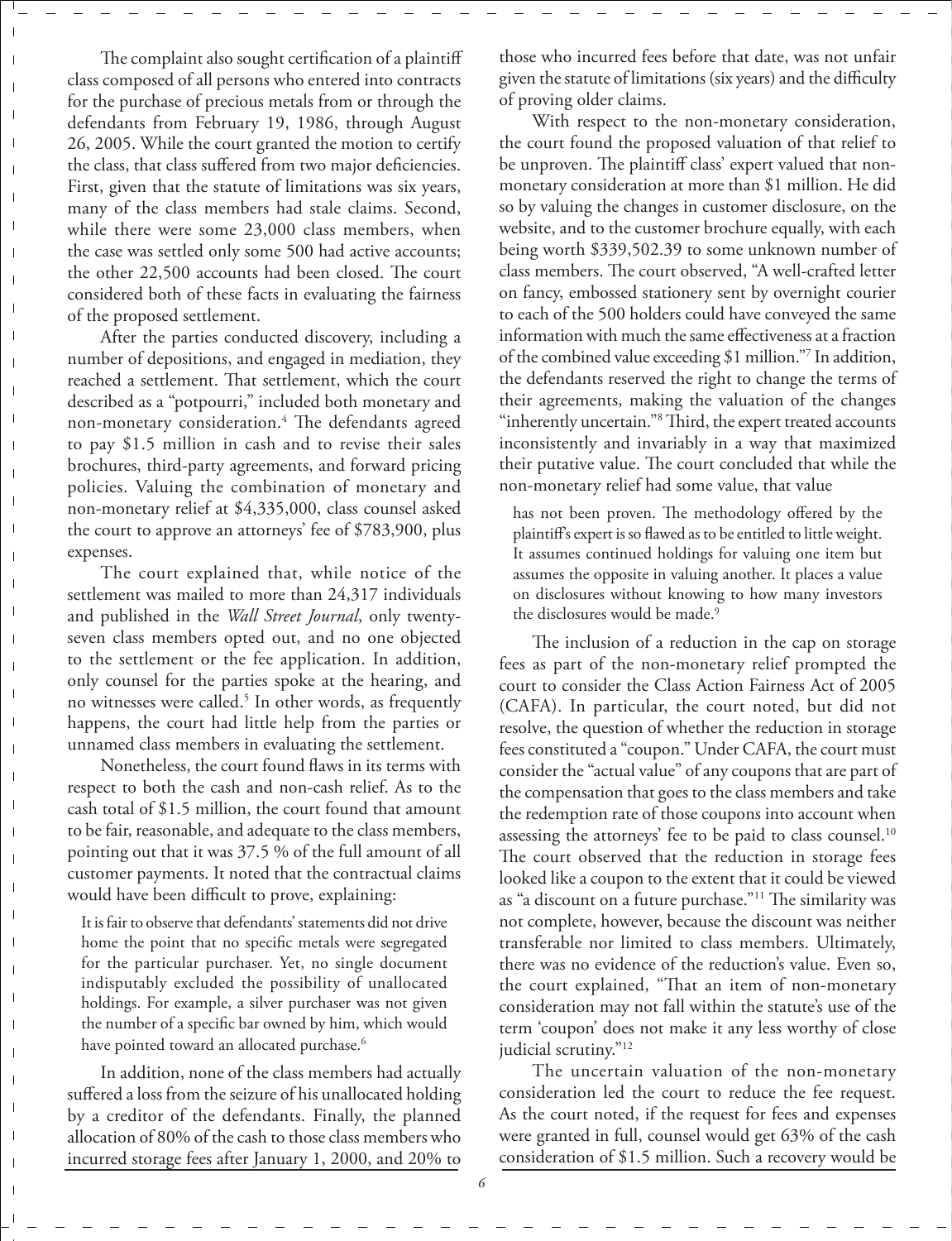"an unfair result."13 Instead, the court concluded that an award of 20% of the cash consideration, or \$300,000, plus expenses of \$150,016.44, would be reasonable under the circumstance. The court explained that, with a lodestar figure of  $$1,310,853$ , the award was a negative multiplier of 4.4.14 A negative multiplier was necessary in this case because, if the fee application were not reduced, it would have consumed a large part of the common fund. That said, in cases with much larger common funds, positive multipliers, including positive multipliers of 4.4 or more, have been approved.<sup>15</sup>

As the court recognized in *Silberblatt*, when a court is called on to approve a fee application in a class action, it " $act[s]$  as a fiduciary who must serve as the guardian of the rights of absent class members."16 That is, a fiduciary for unnamed class members, not class counsel, class representatives, or defendants. In order to do that, the *Silberblatt* court had to overcome inertia and other obstacles. The unnamed class members should be grateful that it did.

*\* Jack Park serves as Special Assistant to the Inspector General for the Corporation for National and Community Service. He was formerly an Assistant Attorney General for the State of Alabama.*

#### **Endnotes**

1 524 F. Supp. 2d 425 (S. D. N.Y. 2007).

2 524 F. Supp. 2d at 428 (quoting Weinberger v. Kendrick, 698 F. 2d 61, 82 (2d Cir. 1982)).

- 3 *Id*., at 429.
- 4 *Id*., at 427.
- 5 *Id*., at 428.
- 6 *Id*., at 429.
- 7 *Id*., at 430.
- 8 *Id*., at 431.
- 9 *Id*.

10 *See* 28 U.S.C. **§ §** 1712(a), (c), and (d).

- 11 524 F. Supp. 2d at 432.
- 12 *Id*.
- 13 *Id*., at 427.
- 14 *Id*., at 434.

15 *See, e.g., In re* Xcel Energy, Inc., 364 F. Supp. 2d 980 (D. Minn. 2005) (approving a multiplier of 4.7 to justify an award of some \$20 million from a common fund of \$80 million in a securities class action).

16 524 F. Supp. 2d at 433 (quoting Central States Southeast and Southwest Areas, Health and Welfare Funds v. Merck-Medco Managed Care, L.L.C., 504 F. 3d 249-50 (2d Cir. 2007).

### **"Reverse Bifurcation" Approach to Punitive Damages Trials in West Virginia**

*by Mark A. Behrens & Christopher E. Appel*

**Defendants in West Virginia trial courts are** increasingly being forced to confront a novel "reverse bifurcation" approach to decide punitive damages in mass tort cases. The approach calls increasingly being forced to confront a novel "reverse bifurcation" approach to decide punitive damages in mass tort cases. The approach calls for a determination of a defendant's liability for punitive damages before basic issues of compensatory liability and damages have been decided. Defendants are challenging the procedure, arguing that putting the "cart before the horse" violates procedural due process guarantees found in the U.S. Constitution.

At time of press, a petition for writ of certiorari was pending before the U.S. Supreme Court in one such challenge. That appeal, *Chemtall*, Inc. v. Stern, involves a medical monitoring class action brought by coal preparation plant workers against manufacturers and sellers of an industrial water cleaner in the Circuit Court for Marshall County, West Virginia.<sup>1</sup> The trial plan, proposed by plaintiffs and approved wholesale by the trial court, will have the jury determine the liability of defendants for punitive damages and set a punitive damages "multiplier" prior to class certification, before a full determination of the defendants' liability for medical monitoring, and before any medical monitoring damages have been determined. The West Virginia Supreme Court of Appeals refused defendants' request to intervene, concluding that appellate review of the trial plan would be premature before "complete development of all the facts and testimony and after a trial of all the issues."2 One justice dissented, stating that "the appropriateness of punitive damages cannot, and should not, be determined prior to a finding of underlying liability."<sup>3</sup>

The U.S. Supreme Court recently declined to hear another appeal raising similar issues, *Philip Morris USA*  v. Accord.<sup>4</sup> That action involves a three-stage trial plan that consolidated more than 700 separate personal-injury actions brought by individual smokers against several tobacco companies in the Circuit Court for Ohio County, West Virginia. In Phases I and I(A) of the upcoming trial, the jury will be asked to determine whether each defendant's conduct merits punitive damages and will set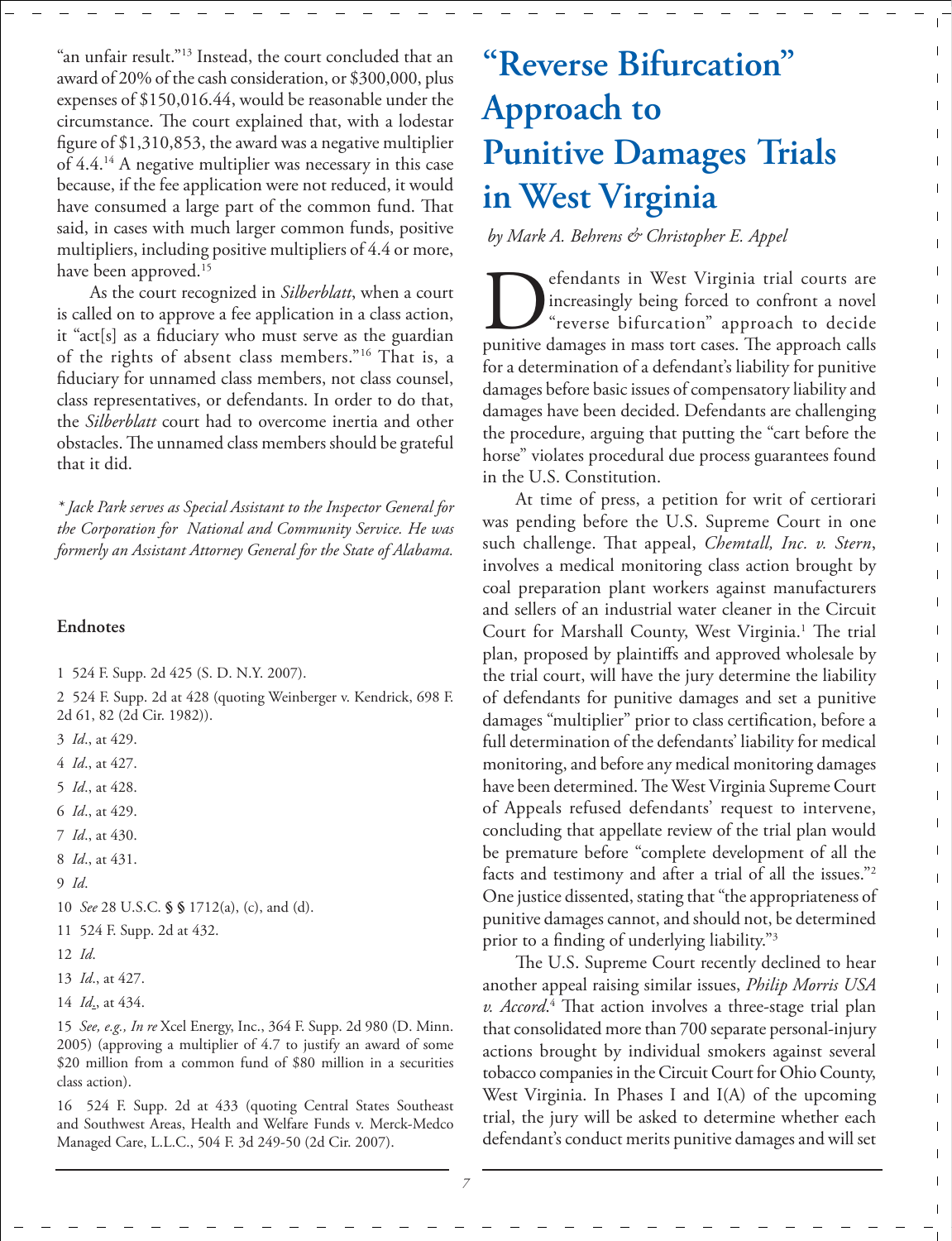a punitive damages "multiplier" for each defendant. The same jury will decide certain elements of compensatory liability based entirely on aggregate proof. In Phase II proceedings, different fact-finders will determine whether each plaintiff has established the remaining elements of his or her liability claims and is entitled to compensatory damages. The Phase I multiplier will then be used to fix the particular dollar amount of punitive damages owed by each defendant to each individual plaintiff. The West Virginia Supreme Court of Appeals refused defendants' request for a writ of prohibition to stay the proceedings.<sup>5</sup>

Defendants challenging West Virginia's "reverse bifurcation" approach argue that the procedure is foreclosed by the U.S. Supreme Court's recent decisions in *State Farm Mutual Automobile Insurance Co. v.*  Campbell<sup>6</sup> and *Philip Morris USA v. Williams*.<sup>7</sup> Those decisions emphasize that punishment must be focused on the defendant's conduct toward the plaintiff, may be imposed only after a defendant has had a full opportunity to defend against the charge, and should only be imposed when the plaintiff's proven compensatory damages are insufficient to serve the state's objectives of deterrence and punishment. The West Virginia approach also conflicts with decisions from other courts.<sup>8</sup>

Critics argue that the West Virginia approach appears intended to wield a heavy club to pressure defendants to settle mass tort claims. Defendants may find it virtually impossible to receive a fair trial once the jury considers issues relevant to punitive damages. They may be branded as "bad actors" before the jury even considers whether they are legally responsible for any specific plaintiff's harm.

Typically in a bifurcated trial, juries determine punitive damages issues only *after* compensatory liability and damages have been determined. This procedure prevents evidence that is highly prejudicial and relevant only to the issue of punishment from being heard by jurors and improperly considered when they are determining basic liability. Such evidence may include inflammatory documents or the net worth of the defendant. Juries may be instructed to ignore such evidence in determining basic liability, but it is often difficult, as a practical matter, for jurors to do so. By deferring consideration of evidence relevant only to punitive damages, the standard bifurcated trial approach is intended to limit the potential for bias.<sup>9</sup> The West Virginia approach seems intended to do the opposite—it maximizes the likelihood of bias and prejudice.

*Concluded on page 9* widespread criticism for their handling of class actions and West Virginia courts have been the focus of

other mass tort cases. The state ranked at the bottom of a 2007 State Liability Systems Ranking Study conducted for the U.S. Chamber Institute for Legal Reform.<sup>10</sup> The growing use of "reverse bifurcation" is likely to reinforce the perception that West Virginia courts mete out justice in an unfair manner, particularly when the defendant is a large out-of-state corporation.

*\* Mark Behrens is a partner and Christopher Appel is an attorney in Shook, Hardy & Bacon L.L.P.'s Washington, D.C.-based Public Policy Group.*

#### **Endnotes**

1 No. 07-1033 (U.S., petition filed Feb. 8, 2008).

2 *See* State *ex rel.* Chemtall, Inc. v. Madden, 655 S.W.2d 161, 167 (W.Va. 2007).

3 *Id*. at 169 (Benjamin, J., concurring in part and dissenting in part).

4 No. 07-806, (U.S., petition filed Dec. 17, 2007), cert. denied, 2008 WL 482117 (U.S. Feb. 25, 2008)

5 *See* State *ex rel*. Philip Morris USA v. Recht*,* No. 072903 (W. Va. Nov. 7, 2007) (unreported). An earlier decision of the West Virginia Supreme Court of Appeals addressed similar issues. *See In re* Tobacco Litig*.,* 624 S.E.2d 738 (W. Va. 2005).

6 583 U.S. 408 (2003).

7 127 S. Ct. 1057 (2007).

8 *See In re* Simon II Litig., 407 F.3d 125, 138 (2d Cir. 2005); Allison v. Citgo Petroleum Corp., 151 F.3d 402, 417-19 (5<sup>th</sup> Cir. 1998); Engle v. Liggett Group, Inc., 945 So. 2d 1246 (Fla. 2006) (per curiam), *cert. denied,* 128 S. Ct. 96 (2007); Southwestern Refining Co., Inc. v. Bernal, 22 S.W.3d 425, 433 (Tex. 2000).

9 *See* Victor E. Schwartz *et al*., *Reining in Punitive Damages "Run Wild": Proposals for Reform by Courts and Legislatures*, 65 Brook. L. Rev. 1003, 1018-19 (1999); Victor E. Schwartz & Christopher E. Appel, Putting the Cart Before the Horse: The Prejudicial Practice of a *"Reverse Bifurcation" Approach to Punitive Damages*, 2 Chas. L. Rev. -- (forthcoming).

10 The American Tort Reform Foundation has called the entire state a "judicial hellhole."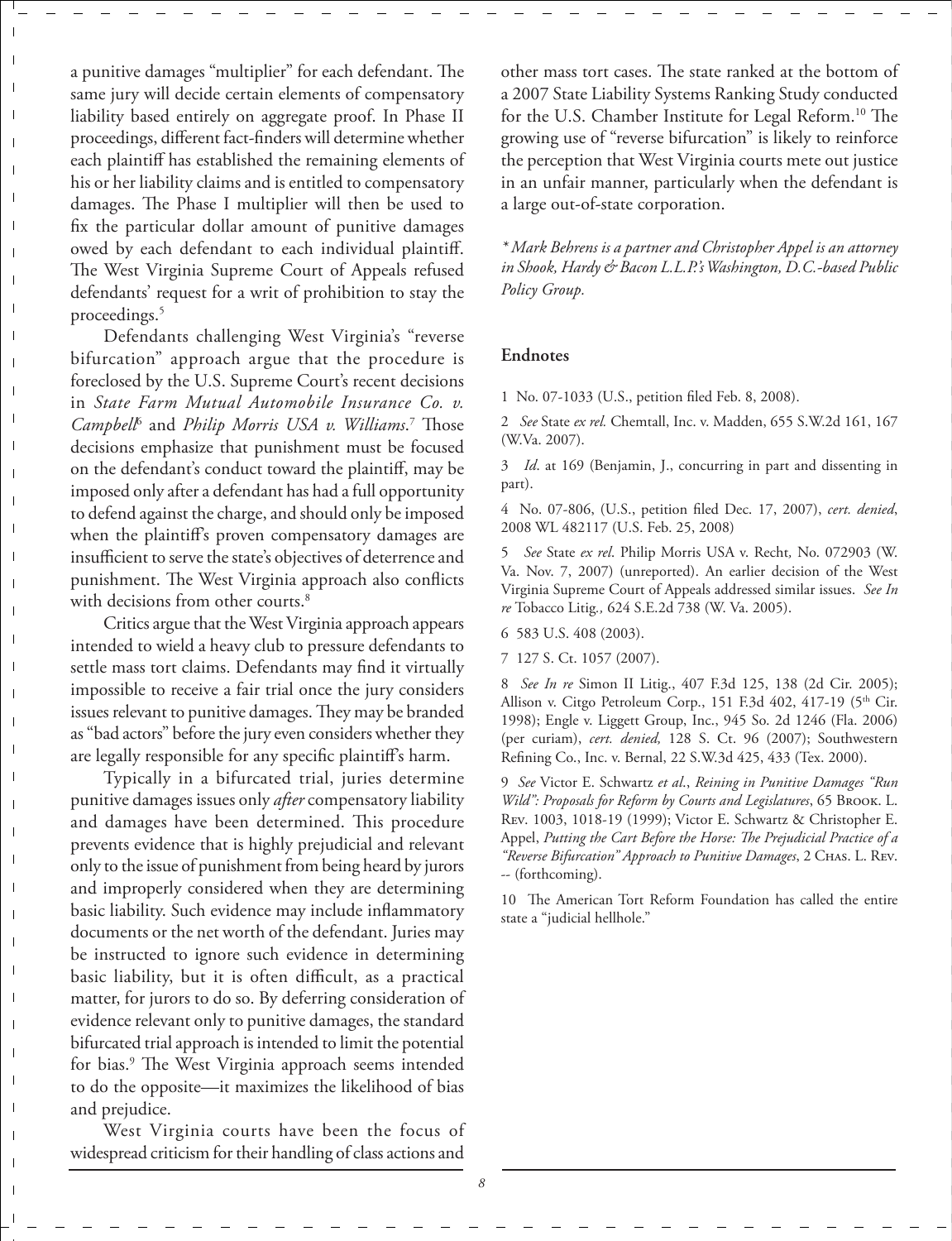### **Supreme Court Rejects "Scheme Liability" in Securities Class Actions**

#### *Continued from page 1*

business operations. The defendants were customers and suppliers to Charter Communications, Inc., the company that issued the securities in question. They did not directly mislead investors, "but were business partners with those who did."2 If accepted by the Court, the plaintiff's theory of scheme liability could have extended the Section 10(b) private right of action to cover any transactions involving publicly-traded companies, so long as those transactions are later incorporated into the public company's financial statements. Such a "sweeping expansion" of the right of action would have exposed customers, suppliers, and other secondary actors to billions of dollars in liability when *other parties* make misstatements to the market.<sup>3</sup>

The Supreme Court prudently declined to extend the private right of action. It is well established that a plaintiff seeking to impose primary liability for securities fraud must prove reliance on *the defendant's* deceptive conduct, not on the conduct of other parties. This requirement ensures that there is a causal connection between the defendant's misrepresentation and the plaintiff's injury. The *Stoneridge* plaintiff, however, did not rely on the defendants' alleged acts when purchasing or selling securities. Congress has repeatedly declined to extend the private right of action to cover such circumstances. The Court's decision in *Stoneridge* respects that choice. The opinion also sends a strong signal that policymaking, including the decision to create or expand a cause of action, is properly left to Congress.

Section 10(b) of the Securities and Exchange Act makes<br>it unlawful "[t]o use or employ, in connection with the purchase or sale of any security… any manipulative device or contrivance in contravention of such rules and regulations as the [Securities and Exchange] Commission may prescribe."4 Pursuant to this section, the SEC promulgated Rule 10b-5, which makes it unlawful "[t]o employ any device, scheme, or artifice to defraud... [or] engage in any act, practice, or course of business which operates or would operate as a fraud or deceit upon any person … in connection with the purchase or sale of any security."5 Rule 10b-5 encompasses only conduct already prohibited by Section 10(b).6

Although the text of the Securities and Exchange Act does not provide for a private cause of action for Section 10(b) violations, the Supreme Court has found an implied private right of action in the statute and Rule 10b-5.7 A plaintiff bringing a Section 10(b) private action must prove "(1) a material misrepresentation or omission by the defendant; (2) scienter; (3) a connection between the misrepresentation or omission and the purchase or sale of a security; (4) reliance upon the misrepresentation or omission; (5) economic loss; and (6) loss causation."8

The Supreme Court has made clear that the implied private right of action does not extend to aiders and abettors of securities fraud. In *Central Bank of Denver, N.A., v. First Interstate Bank of Denver, N.A.*, the Court held that "a private plaintiff may not maintain an aiding and abetting suit under  $\frac{10(b)}{2}$  The lack of a private action for aiding and abetting is not an oversight— Congress imposed other forms of secondary liability as part of the 1934 Act. Thus, *Central Bank* points to the "deliberate congressional choice" against imposing secondary liability in private securities fraud actions.<sup>10</sup>

This does not mean that secondary actors are always free from liability. Any person or entity that "employs a manipulative device or makes a material misstatement (or omission) on which a purchaser or seller of securities relies" may still be liable as a *primary* violator under Rule 10b-5, as long as all of the usual requirements for liability are met.11 For example, primary liability could attach where the secondary actor himself disseminates or transmits false information to investors, such as when an accountant knowingly certifies false financial statements or an attorney knowingly prepares false opinion letters.<sup>12</sup> Aiding and abetting, however, falls short of the mark. A plaintiff "must show reliance on *the defendant's*  misstatement or omission to recover under 10b-5."13 By its very nature, a claim for aiding and abetting seeks to impose liability on a secondary actor for facilitating the primary actor's misstatements or omissions. Investors rely upon *those* misstatements or omissions—which are made only by the primary actor—when purchasing or selling securities. Investors are not aware of, and thus do not rely on, the conduct of the secondary actor. A plaintiff's reliance on representations made by someone other than the defendant cannot form the basis of liability.<sup>14</sup>

Congress specifically considered the issue of secondary liability in the aftermath of *Central Bank*. "Instead of heeding calls for the restoration of private aiding-and-abetting liability, Congress sought to 'remov[e] the plaintiffs' class action bar from the equation."<sup>15</sup> Congress therefore enacted Section 20(e), which gives the SEC,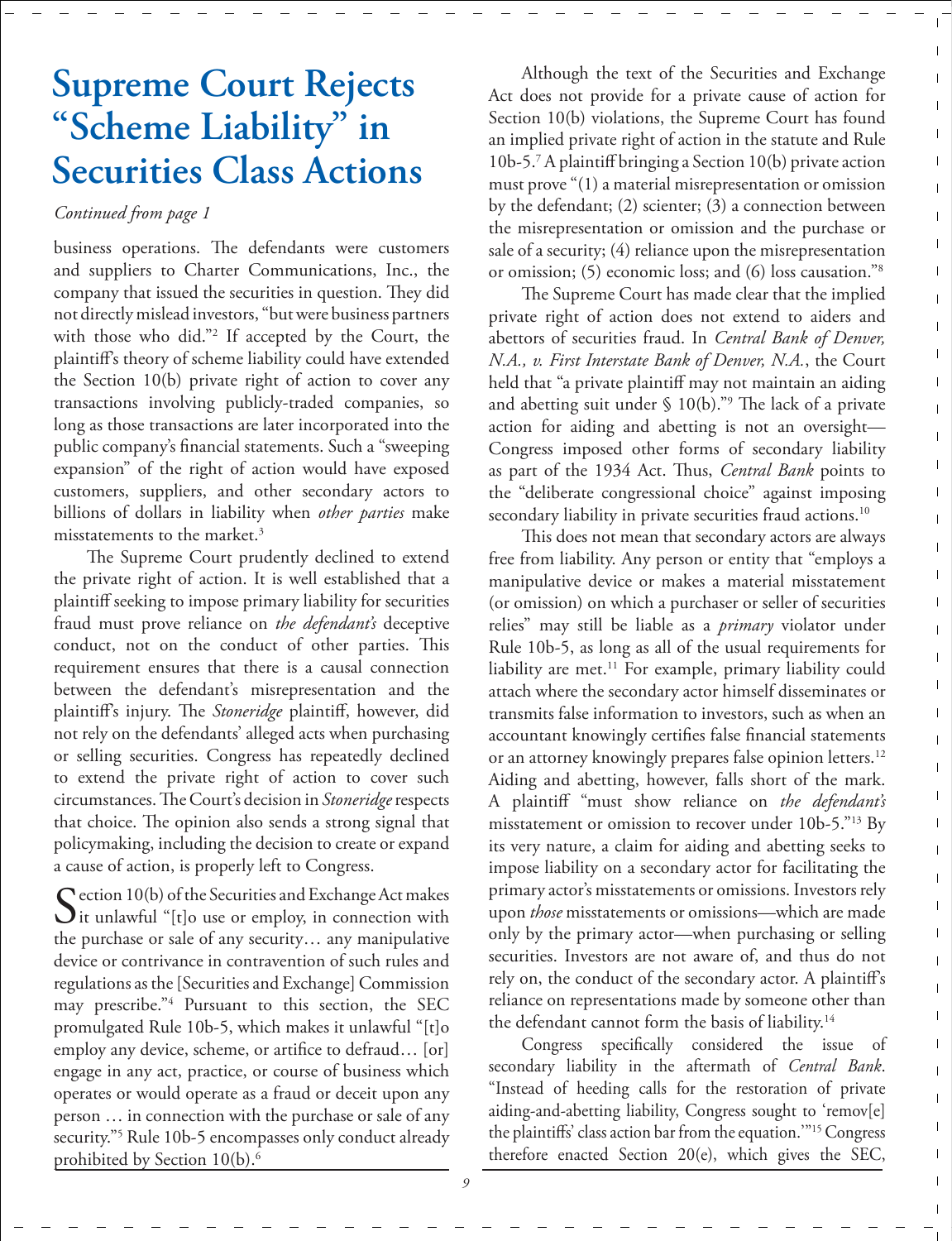but not private litigants, the authority to prosecute parties who provide "substantial assistance" to those engaged in securities fraud.<sup>16</sup> "Congress decided, both when it enacted Section 20(e) in 1995 and again when it enacted Sarbanes-Oxley in 2002—*not* to extend the right to enforce this liability to private plaintiffs."<sup>17</sup> Thus, Congress has consistently rejected the idea of secondary liability in private securities fraud actions, both before and after *Central Bank*.

The *Stoneridge* complaint alleged that Charter<br>Communications, Inc. engaged in a pervasive fraudulent scheme intended to artificially boost its reported financial results.<sup>18</sup> Among other things, Charter overstated its operating cash flow by hundreds of millions of dollars for both 2000 and 2001.<sup>19</sup> The market price of Charter's securities fell substantially when its financials were eventually restated to reflect economic reality.<sup>20</sup> Stoneridge Investment Partners subsequently brought a securities fraud class action on behalf of Charter's shareholders. In addition to Charter and its executives, the plaintiff named as defendants Arthur Anderson, LLP, which had served as Charter's independent auditor during the class period, and two equipment vendors, Scientific-Atlanta, Inc. and Motorola, Inc. (the "Vendors").

How could the plaintiff sue the Vendors for *Charter's* misstatements? Stoneridge Investment Partners attempted to circumvent the limitations of *Central*  Bank by pleading a theory of "scheme liability." The plaintiff alleged that the Vendors entered into "wash" transactions with Charter—transactions that had no economic substance but enabled Charter's overstatement of its revenue and operating cash flow. Charter agreed to pay the Vendors excessive amounts for the set-top cable boxes they provided, with the understanding that the Vendors would then use the additional funds to purchase advertising from Charter.<sup>21</sup> The companies drafted documents to make it appear as though the transactions were unrelated. For example, "Scientific-Atlanta sent documents to Charter stating—falsely that it had increased production costs."<sup>22</sup> The set-top box agreements were backdated to make it appear as though they were negotiated a month before the advertising agreements.<sup>23</sup>

According to Stoneridge Investment Partners, the Vendors' actions had the purpose and effect of furthering Charter's scheme to overstate its revenue and cash flow.<sup>24</sup> Charter improperly capitalized its increased equipment expenses, but treated the returned advertising fees as immediate revenue.<sup>25</sup> This allowed Charter to inflate its revenue and operating cash flow by approximately

\$17 million in the fourth quarter of 2000.<sup>26</sup> Stoneridge Investment Partners argued that the Vendors were more than aiders and abettors of Charter's fraud—they were *primary* violators because "they engaged in classic fraudulent behavior themselves."27

Although Stoneridge Investment Partners labeled its theory "scheme liability," the allegations set out a model example of the type of secondary liability already prohibited by *Central Bank*.<sup>28</sup> The plaintiff alleged "fraudulent practices engaged in *by Charter*… to present a false picture of financial growth and success."<sup>29</sup> The Vendors' deceptive acts did not relate to the purchase or sale of securities—they involved the sale of goods and the purchase of advertising. The Vendors played no role in preparing Charter's misleading financial statements;<sup>30</sup> they "did not themselves disseminate the false information to the securities market."31

The plaintiff's claims closely resembled the statutory definition of aiding and abetting. Section  $20(e)$ defines aiding and abetting liability, for the purposes of SEC enforcement actions, as "knowingly provid[ing] substantial assistance" to one who commits securities fraud. Stoneridge Investment Partners used similar terms to describe its allegations against Scientific-Atlanta and Motorola: "Respondents engaged in… deceptive conduct in transactions with a public corporation… that *enabled the publication* of artificially inflated financial statements *by the public corporation*, but… Respondents themselves made no public statements."32 In short, Stoneridge and its lawyers sought to impose liability against the Vendors because they engaged in business transactions with Charter, and *Charter* later accounted for those transactions improperly.33

The *Stoneridge* decision makes clear that this chain of events is too remote to impose liability on the Vendors. Secondary actors can be held liable for securities fraud where *all* of the requirements for primary liability are met. The *Stoneridge* complaint, however, is deficient in at least one regard: it does not allege that Stoneridge Investment Partners (or any other investors) relied upon the Vendors' statements when purchasing or selling Charter's stock.34 Reliance is an essential element of the Section 10(b) cause of action. The requirement ensures that there is a causal connection between the defendant's misrepresentation and the plaintiff's injury.<sup>35</sup>

While courts will often presume reliance on the part of shareholders, neither reason for that presumption applies to the facts in *Stoneridge*.<sup>36</sup> The Vendors had no duty to disclose facts to Charter's shareholders.<sup>37</sup> Because the Vendors' deceptive acts were not communicated to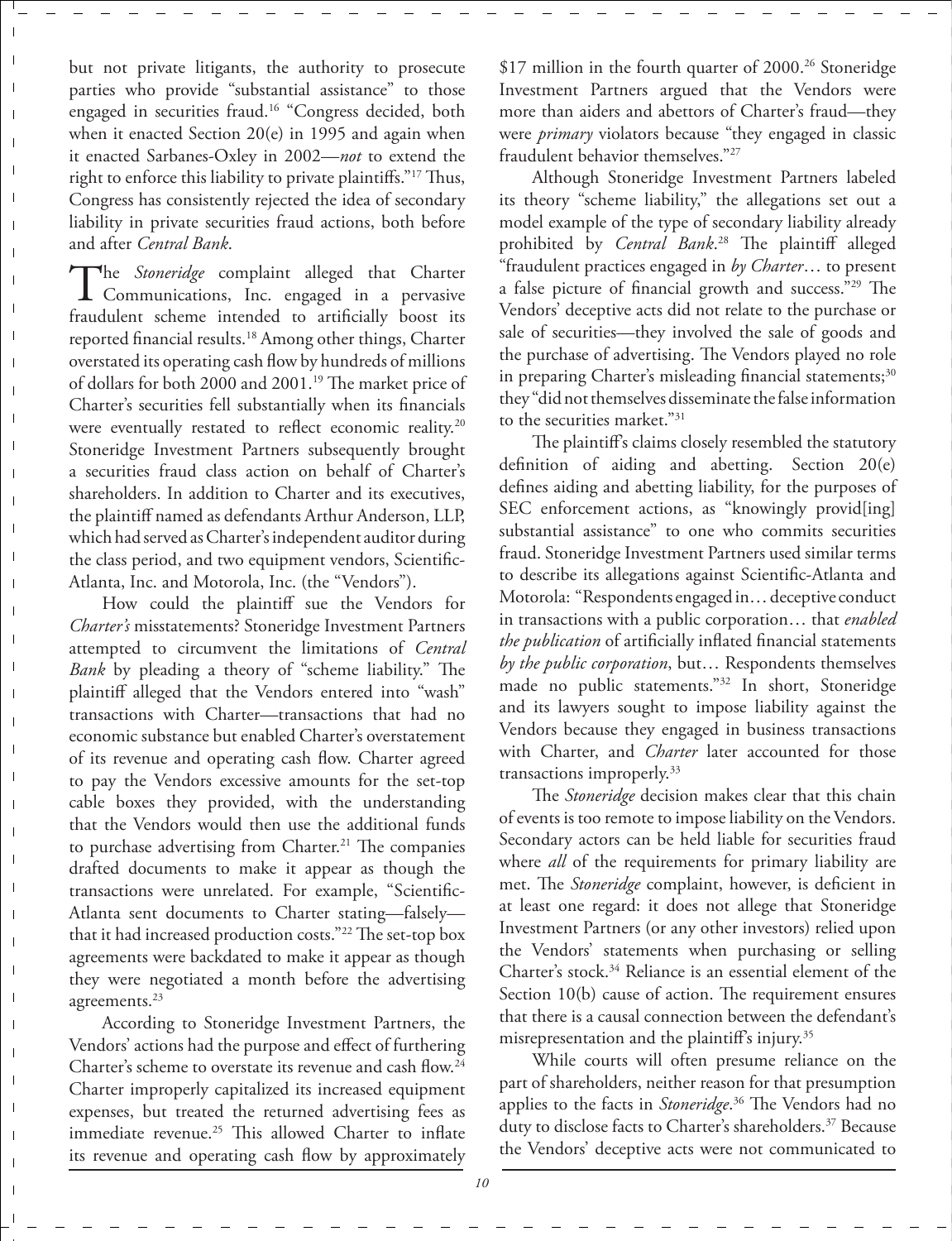the public, the fraud-on-the-market doctrine does not apply.<sup>38</sup> Thus, the only possible reliance in *Stoneridge* is indirect. It was Charter, not the Vendors, which filed the fraudulent financial statements. Investors relied only on *Charter's* deceptive acts when purchasing or selling its stock. Stoneridge Investment Partners tried to sidestep this problem by arguing that in an efficient market investors rely not only upon the public documents relating to a security but also upon the transactions those statements reflect.<sup>39</sup> Under this theory, the cause of action could reach any company with which the issuer does business, because all transactions with the issuer are ultimately incorporated into its financial statements. The *Stoneridge* decision rejects this expansive theory of indirect reliance, bluntly stating that "there is no authority" for such a rule.<sup>40</sup>

Like the Court in *Central Bank*, the *Stoneridge*  majority emphasizes that Congress has considered the issue of secondary liability and made a deliberate choice not to extend the private right of action. "Petitioner's theory," Justice Kennedy writes, "would put an unsupportable interpretation on Congress' specific response to *Central Bank*."41 "Were we to adopt this construction… we would undermine Congress' determination that this class of defendants should be pursued by the SEC and not by private litigants."<sup>42</sup> The majority also sends a strong signal that courts should not be in the business of creating or expanding causes of action. The Court will not find an implied cause of action unless the underlying statute demonstrates the intent to create one.<sup>43</sup> Where courts have already created a cause of action—such as the implied private right of action found in Section 10(b) and Rule 10b-5—the decision to extend the cause of action must be made by Congress, not the courts.<sup>44</sup>

In retrospect, of course, the claim that *Stoneridge* is the "most important securities case in decades" may the "most important securities case in decades" may seem a bit hyperbolic. That is only true because we know the outcome. Adopting the plaintiff's theory of scheme liability would have been a significant departure from settled law. The Section 10(b) cause of action would have extended beyond the securities markets into the realm of ordinary business operations.45 As the Court aptly states, "the federal power would be used to invite litigation beyond the immediate sphere of securities litigation and in areas already governed by functioning and effective state-law guarantees."46

The practical results of this change would have been significant. If securities class actions were untethered from the element of reliance, there would be little limitation on the number of potential class action defendants or the

scope of their potential liability. Any transaction ultimately accounted for in a public company's financial statements could become the subject of a claim for securities fraud. Section  $10(b)$ 's implied cause of action would effectively reach "the whole marketplace in which the issuing company does business."47 The consequences of such an expansive rule are not lost on the Court. The *Stoneridge* majority emphasizes that scheme liability would "expose a new class of defendants," including innocent parties, to increased "uncertainty and disruption."48 According to the Court, this would effectively raise the cost of doing business in the United States, thereby deterring foreign investment and shifting securities offerings away from domestic capital markets.<sup>49</sup>

Of course, whether "scheme liability" would cause unintended harm is a separate question from whether the plaintiff's theory properly fits within Section 10(b). Even where *Stoneridge* discusses the practical consequences of the plaintiff's theory, it is clear that the Court bases its decision on law rather than policy. For example, although the majority worries aloud that scheme liability would "reach the whole marketplace," the Court does not rely on that fact. The majority rejects the plaintiff's theory because "there is no authority" for such a broad expansion of the implied right of action.<sup>50</sup> "Congress rather than the courts controls the availability of remedies for violations of statutes."51 Congress has chosen not to extend the private right of action to cover this type of liability, and the *Stoneridge* decision respects that choice, properly deferring to the legislative branch.<sup>52</sup>

It is worth mentioning what *Stoneridge* does *not* do. The Court does not absolve secondary actors from all liability. Parties engaging in or facilitating securities fraud can (and should) be punished. Secondary actors are still subject to criminal penalties and civil enforcement by the SEC.<sup>53</sup> The SEC may obtain injunctive relief, issue administrative orders, and impose large civil penalties on any companies engaged in aiding and abetting fraud.<sup>54</sup> These enforcement mechanisms are not toothless. In fiscal year 2006 alone, the Commission initiated 914 investigations, 218 civil proceedings, and 356 administrative proceedings.<sup>55</sup> That same year, the Commission recouped over \$3.3 billion in disgorgement and other penalties.<sup>56</sup> Similarly, the Department of Justice's Corporate Fraud Task Force has obtained more than  $1,200$  corporate fraud convictions in the past five years.57 Some states' securities laws also permit state authorities to seek fines and restitution from aiders and abettors.<sup>58</sup>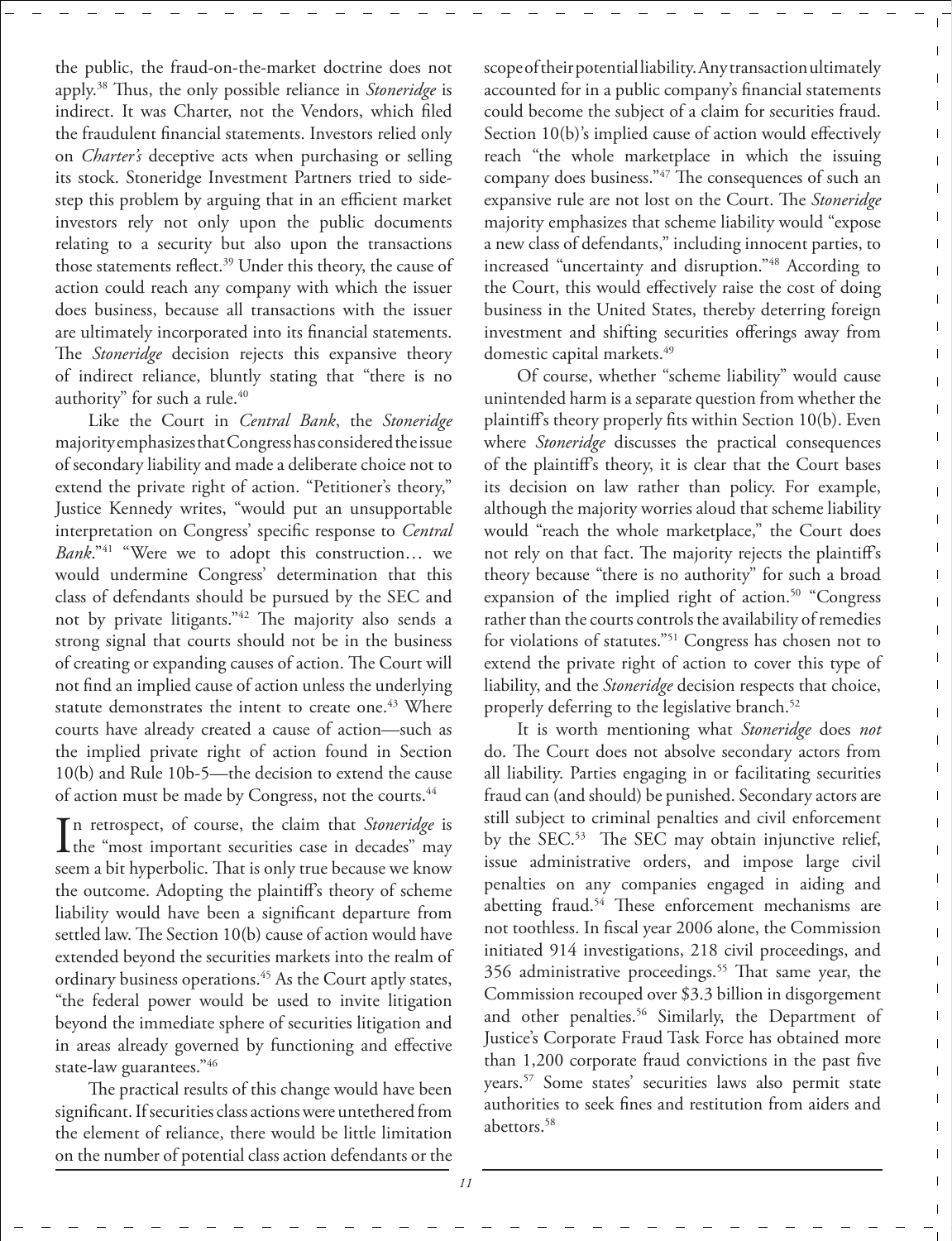Nor are secondary actors immune from private suit. *Stoneridge* does not affect shareholders' ability to pursue actions against secondary actors who commit primary violations.59 As before, a plaintiff may allege primary liability where all of the usual requirements, including reliance, are met. The securities statutes also provide an express private right of action against accountants and underwriters in certain circumstances.<sup>60</sup> Where a party's fraud involves transactions unrelated to the purchase or sale of securities—such as the sale of goods or purchase of advertising-plaintiffs will have causes of action for fraud. They just will not have claims for *securities* fraud. That limitation is consistent with the statutory scheme, which was designed to provide remedies for securitiesrelated misconduct, and not as a catchall federal remedy for fraud.<sup>61</sup>

Although *Stoneridge* had the potential to be the "most<br>limportant securities case in decades," the Court's decision is perhaps best viewed as an affirmation of the status quo. The plaintiff's theory of scheme liability, if accepted by the Court, would surely have had farreaching effects. The Court, however, dutifully applied *Central Bank* and respected Congress' decision not to extend the private right of action to cover this type of liability. The decision places noticeable emphasis on the separation of powers. Indeed, the majority suggests that the courts, moving forward, must be more respectful of Congress' role as the creator of federal statutory claims.

*Stoneridge* shows the Supreme Court's reluctance to find new implied causes of action or to expand existing ones. Congress, not the courts, determines the remedies for violations of federal statutes. And the majority opinion correctly leaves that kind of policymaking to the legislative branch.

\* Larry J. Obhof is an associate at Kirkland & Ellis LLP. The *views expressed in this article are his own.*

#### **Endnotes**

1 Stoneridge Investment Partners LLC v. Scientific-Atlanta, Inc., 128 S. Ct. 761 (2008); *see* Richard A. Epstein, *Primary and Secondary*  Liability Under Securities Law: The Stoneridge Investment Saga, Oct. 9, 2007, *available at* <http://www.pointoflaw.com/columns/ archives/004373.php> (describing *Stoneridge* as "one of the most important securities law cases in decades"); Edward Iwata, *Fewer Lawsuits Charge Securities Fraud*, ABC News, Oct. 7, 2007, *available at* <http://abcnews.go.com/Business/story?id=3700843&page=1> (describing *Stoneridge* as "the most important securities-fraud case in decades").

2 *See* Lyle Denniston, *Court Limits Securities Fraud Lawsuits*, Jan. 15, 2008, *available at* <http://www.scotusblog.com/wp/uncategorized/ court-limits-securities-fraud-law> ("The Supreme Court, in one of the most important securities law rulings in years, decided Tuesday that fraud claims are not allowed against third parties that did not directly mislead investors but were business partners with those who did.").

3 Brief for the United States as Amicus Curiae at 9, Stoneridge Investment Partners LLC v. Scientific-Atlanta, Inc., 128 S. Ct. 761 (2008) (Case No. 06-43)[*hereinafter* "Brief for the United States"].

4 15 U.S.C. § 78j(b).

5 17 C.F.R. § 240.10b-5.

6 *Stoneridge*, 128 S. Ct. at 768; *see also* United States v. O'Hagan, 521 U.S. 642, 651 (1997) ("Liability under Rule 10b-5… does not extend beyond conduct encompassed by § 10(b)'s prohibition.").

7 *Stoneridge*, 128 S. Ct. at 768 (citing Superintendent of Ins. of N.Y. v. Bankers Life & Casualty Co., 404 U.S. 6, 13 & n.9 (1971)).

8 *Id.* (citing Dura Pharmaceuticals, Inc. v. Broudo, 544 U.S. 336, 341-42 (2005)).

9 511 U.S. 164, 191 (1994).

10 *See id.* at 184 ("The fact that Congress chose to impose some forms of secondary liability, but not others, indicates a deliberate congressional choice with which the courts should not interfere.").

11 *Id.* at 191.

12 *See* Brief for Richard I. Beattie, et al., as Amici Curiae at 14, Stoneridge Investment Partners LLC v. Scientific-Atlanta, Inc., 128 S. Ct. 761 (2008) (Case No. 06-43) ("[T]he sort of liabilityproducing conduct by a secondary actor that the [*Central Bank*] Court had in mind … was the dissemination or transmission of materially inaccurate information to investors by the secondary actor itself, such as an accountant's act of certifying misleading financial statements or an attorney's preparation of false opinion letters.") (quotations and alterations omitted).

13 *Central Bank*, 511 U.S. at 180 (emphasis added).

14 *See* Anixter v. Home-Stake Production Co., 77 F.3d 1215, 1225 (10th Cir. 1996) (quoting *Central Bank*, 511 U.S. at 177).

15 Brief of the Washington Legal Foundation as Amicus Curiae at 20, Stoneridge Investment Partners LLC v. Scientific-Atlanta, Inc., 128 S. Ct. 761 (2008) (Case No. 06-43) (quoting 4 Bromberg & Lowenfels, Securities Fraud & Commodities Fraud § 7:308, at 7- 506 (2d ed. 2006)).

16 *See id.*; *see also* 15 U.S.C. § 78t(e) ("For purposes of *any action brought by the Commission*… any person that knowingly provides substantial assistance to another person in violation of a provision of this chapter… shall be deemed to be in violation of such provision ….") (emphasis added).

17 See Brief for Former SEC Commissioners and Officials and Law and Finance Professors as Amici Curiae at 12, Stoneridge Investment Partners LLC v. Scientific-Atlanta, Inc., 128 S. Ct. 761 (2008) (Case No. 06-43)[*hereinafter* "Brief for Former SEC Commissioners"] (citing S. Rep. No. 104-98, at 48 (1995); H.R. Rep. No. 107-414, at 54 (2002); 148 Cong. Rec. S6584 (daily ed. July 10, 2002)). Congress has been explicit in rejecting private aiding and abetting liability. For example, according to the Senate Committee Report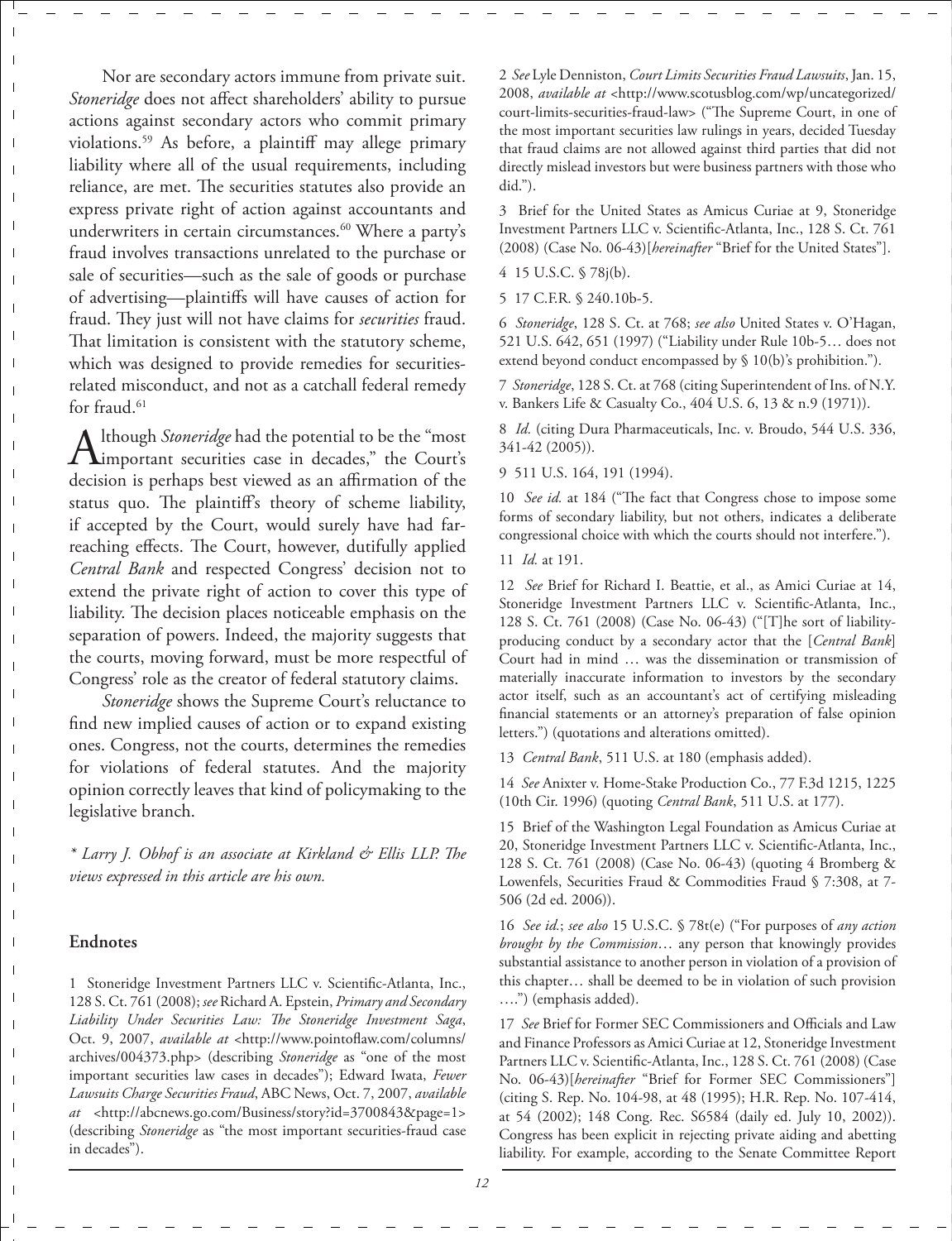accompanying the 1995 bill, "provid[ing] for private aiding and abetting liability actions under Section 10(b) would be contrary to [the bill's] goal of reducing meritless securities litigation." S. Rep. No. 104-98, at 48 (1995).

18 *In re* Charter Communications, Inc., Securities Litigation, 443 F.3d 987, 989 (8th Cir. 2006).

19 *See, e.g.*, Brief for the United States at 23 (noting that Charter's operating cash flow was overstated by \$195 million in 2000 and by \$292 million in 2001).

20 *See* Brief for Petitioner at 9, Stoneridge Investment Partners LLC v. Scientific-Atlanta, Inc., 128 S. Ct. 761 (2008) (Case No. 06-43)[hereinafter "Brief for Petitioner"].

21 *Stoneridge*, 128 S. Ct. at 766.

22 *Id.* at 767.

23 *Id.*

24 *See, e.g.*, Brief for Petitioner at 14 ("Respondents' deceptive acts had the purpose and effect of furthering the fraudulent scheme."); *id.* at 38 ("the scheme in which Respondents engaged had the purpose and effect of artificially increasing Charter's revenue and cash flow reflected in Charter's financial statements").

25 It is worth noting that Charter could have accounted for these transactions in a way that would have rendered its financial statements accurate. Indeed, the Vendors properly accounted for the transactions in their financial statements. They "booked the transactions as a wash, under generally accepted accounting principles." *Stoneridge*, 128 S. Ct. at 767.

26 *Id.*; *see also In re* Charter Communications, Inc., 443 F.3d at 989-90.

27 Brief for Petitioner at 26; see id. ("They participated in transactions that they knew to be shams, and they falsified records about those transactions.... This is just the kind of conduct that the language of Section 10(b) and Rule 10b-5 forbids.").

28 This point was made succinctly in a brief filed by a group of former SEC officials and prominent law and finance professors: "Petitioner's 'scheme liability' theory is simply a semantic ploy designed to recast secondary conduct as a primary violation." Brief for Former SEC Commissioners at 5; *id.* at 10 (same).

29 Brief for Petitioner at 5 (emphasis added).

- 30 *Stoneridge*, 128 S. Ct. at 767.
- 31 Brief for Petitioner at 38.
- 32 *Id.* at i (emphasis added).

33 *See In re* Charter Communications, Inc., 443 F.3d at 991 ("plaintiffs contend that the Vendors are liable to Charter's investors on the basis that they engaged in a business transaction that Charter improperly accounted for") (citation and alteration omitted).

34 *See Stoneridge*, 128 S. Ct at 769 ("[R]espondents' acts or statements were not relied upon by the investors … as a result, liability cannot be imposed upon respondents.").

35 *Id.*

36 Courts will presume reliance in two circumstances. First, if there is an omission of material fact by one who has a duty to disclose, an investor to whom the duty was owed need not prove reliance. Id. (citing Affiliated Ute Citizens of Utah v. United States, 406

U.S. 128, 153-54 (1972)). Second, under the fraud-on-the-market doctrine, reliance is presumed when a defendant's misstatements become public because that information is reflected in the market price of the security. *See id.* (citing Basic Inc. v. Levinson, 485 U.S. 224, 247 (1988)).

37 *Id.* 

38 *See id.* ("their deceptive acts were not communicated to the public"); *id.* at 770 ("respondents' deceptive acts... were not disclosed to the investing public").

39 *See id.* at 770.

40 *Id.* 

41 *Id.* at 771.

42 *Id.*

43 *See id.* at 772 ("Though the rule once may have been otherwise … it is settled that there is an implied cause of action only if the underlying statute can be interpreted to disclose the intent to create one.") (citations omitted).

44 *Id.* at 773 ("Concerns with the judicial creation of a private cause of action caution against its expansion. The decision to extend the cause of action is for Congress, not for us.").

45 See id. at 770 ("The petitioner invokes the private cause of action under § 10(b) and seeks to apply it beyond the securities markets—the realm of financing business—to purchase and supply contracts—the realm of ordinary business operations.").

46 *Id.* at 771.

47 *Id.* at 770.

48 *Id.* at 772.

50 *Id.* at 770.

51 *Id.* at 773 (quoting Wilder v. Virginia Hospital Assn., 496 U.S. 498, 509 n.9 (1990)).

52 Id. ("The decision to extend the cause of action is for Congress, not for us.")

53 *See id.* at 773 (citing 15 U.S.C. § 78ff (providing for criminal penalties) and 15 U.S.C. § 78t(e) (providing or civil enforcement by the SEC)).

54 *See, e.g.*, 15 U.S.C. §§ 78u, 78u-3.

55 U.S. Securities and Exchange Commission, PERFORMANCE AND ACCOUNTABILITY REPORT 8 (2006).

56 *Id.*

57 Department of Justice, Fact Sheet: President's Corporate FRAUD TASK FORCE MARKS FIVE YEARS OF ENSURING CORPORATE Integrity (July 17, 2007).

58 *Stoneridge*, 128 S. Ct. at 773 (citing Del. Code Ann., Tit. 6, § 7325 (2005)).

59 *Id.* at 773-74 (citing *Central Bank*, 511 U.S. at 191).

60 *Id.* at 773 (citing 15 U.S.C. § 77k).

61 *See* Marine Bank v. Weaver, 455 U.S. 551, 556 (1982) ("Congress, in enacting the securities laws, did not intend to provide a broad federal remedy for all fraud.")

<sup>49</sup> *Id.*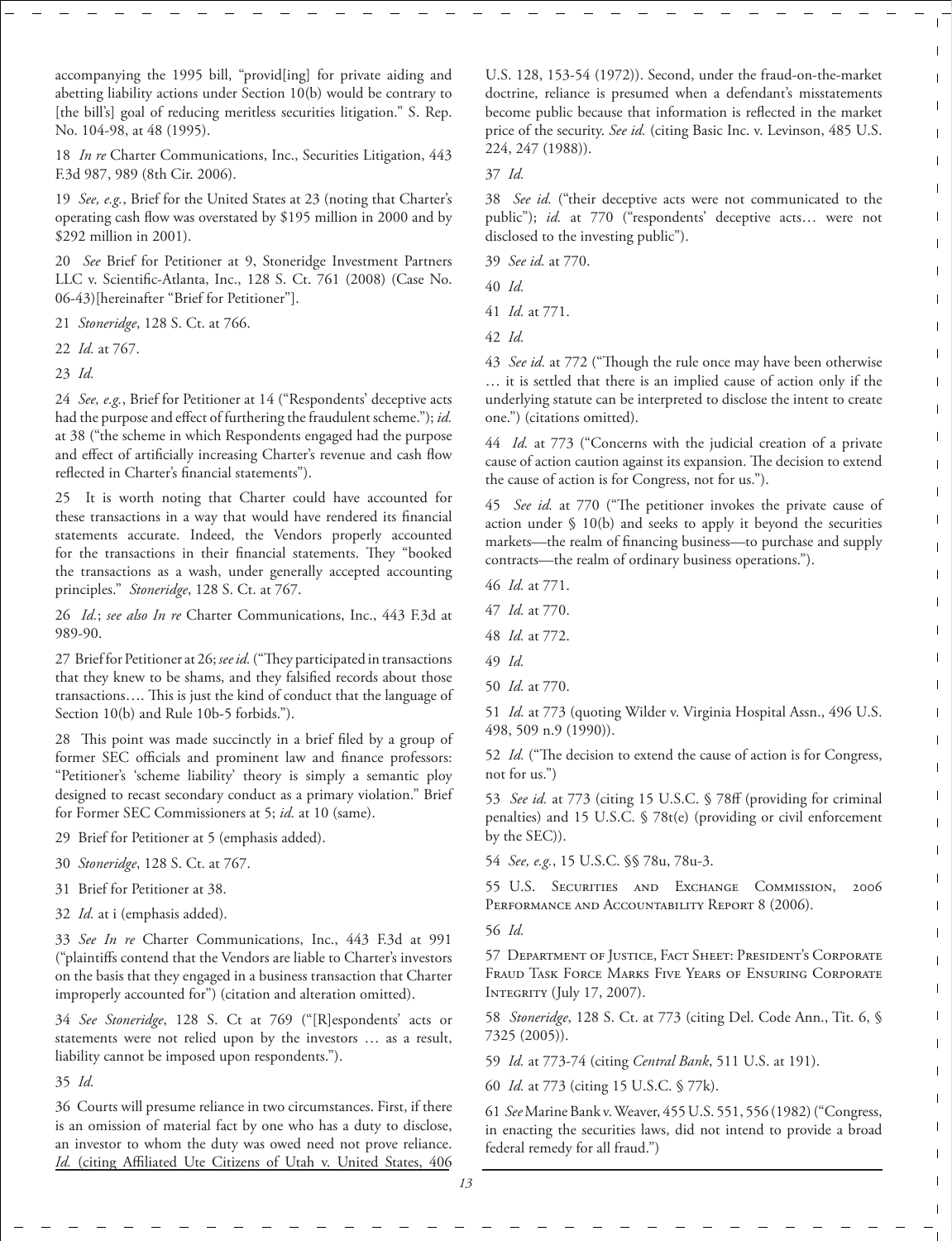# $N$ inth Circuit Affirms Largest **Employment Discrimination Class in History**

#### *Continued from page 3*

a *common* manner."<sup>11</sup> This inference of commonality, in turn, was based mainly on two kinds of evidence: "facts and expert opinion," tending to demonstrate "the existence of company-wide policies and practices," and statistical evidence raising an inference of discrimination.<sup>12</sup>

Strikingly, the most "common" feature of Wal-Mart's "company-wide policies and practices" was its delegation of wide discretion to individual in-store managers to make pay and promotion decisions with relatively little guidance. Wal-Mart argued that this discretion weighed heavily against a finding of commonality, because it meant that the pay and promotion decisions in each store were controlled by different decision-makers. But the district court disagreed, concluding that this delegation of authority constituted a policy of "excessive subjectivity" that actually supported a finding of commonality.<sup>13</sup> The court acknowledged that, in itself, a policy delegating employment decisions to the discretion of in-store managers would not necessarily support a finding of commonality. But in this case, the court reasoned, the plaintiffs had shown a "nexus" between Wal-Mart's "excessive[ly] subjectiv[e]" policies and its alleged gender discrimination by supplying evidence of "gender stereotyping and a corporate culture of uniformity" within Wal-Mart.<sup>14</sup> In light of this additional evidence, the court concluded, the plaintiffs had raised an inference that the subjectivity functioned as a "conduit for gender bias to potentially seep into the system."15

The plaintiffs' evidence of Wal-Mart's "culture of uniformity" and "gender stereotyping," however, was inferential. The court concluded that there was ample evidence that Wal-Mart had a "strongly imbued" and centralized corporate culture that functioned to "guide managers in the exercise of their discretion."16 But the court did not identify which aspect of this culture was sexist or discriminatory. Evidence of "gender stereotyping" was supplied by the plaintiffs' expert sociologist, but he did not actually conclude that Wal-Mart managers were biased. Rather, he testified that Wal-Mart was "vulnerable" to gender bias, because its policy of giving managers

relatively unfettered discretion to make employment decisions permitted them to act based on stereotypes.<sup>17</sup> The court expressly acknowledged that the plaintiffs' sociologist could not "definitively state how regularly stereotypes play a meaningful role in employment decisions at Wal-Mart."18 But it nonetheless decided that his testimony about Wal-Mart's vulnerability to such stereotyping was sufficient to "raise[] an inference of corporate uniformity and gender stereotyping that is common to all class members," even if a jury might later decide not to credit his testimony.<sup>19</sup>

The second main basis for the court's commonality conclusion was the plaintiffs' statistical evidence of discrimination. According to the court, the plaintiffs presented "largely uncontested descriptive statistics" showing that "women working in Wal-Mart stores are paid less than men in every region," that "the salary gap widens over time even for men and women hired into the same jobs at the same time," and that "women take longer to enter into management positions."20 As the court acknowledged, however, the key question in a discrimination case is whether such disparities are due to gender discrimination or something else. The plaintiffs' expert performed a regression analysis for hourly and salaried employees grouped by geographic *region* and concluded that there were statistically significant disparities between men and women that only gender could explain. Wal-Mart, in turn, presented regression analyses conducted at a store-by-store level,<sup>21</sup> which concluded that there was no "broad-based gender differential in pay for hourly employees," and gender disparities only in "limited instances."22

The court held that this mixed evidence supported a finding of commonality. It did not hold that Wal-Mart's expert was incorrect or challenge her findings; rather, it focused on the plaintiffs' analysis, concluding that their region-by-region analysis was entitled to weight—despite the fact that actual employment decisions were made at a store-by-store level—because those decisions were made "within parameters and guidelines that are highly uniform, and within a strong corporate culture."23 The court acknowledged that, in the end, a jury might find storeby-store data more convincing. But, because the plaintiffs' statistical approach was "*a* reasonable" approach, it could constitute evidence in support of class certification.<sup>24</sup>

#### *B. Rule 23(b)(2):*

#### *Punitive Damages as "Secondary in Nature"*

The district court's Rule  $23(b)(2)$  analysis also bears mention. Noting that the plaintiffs' punitive damages claims might reach *billions* of dollars in potential liability, Wal-Mart argued that such damages would "overwhelm"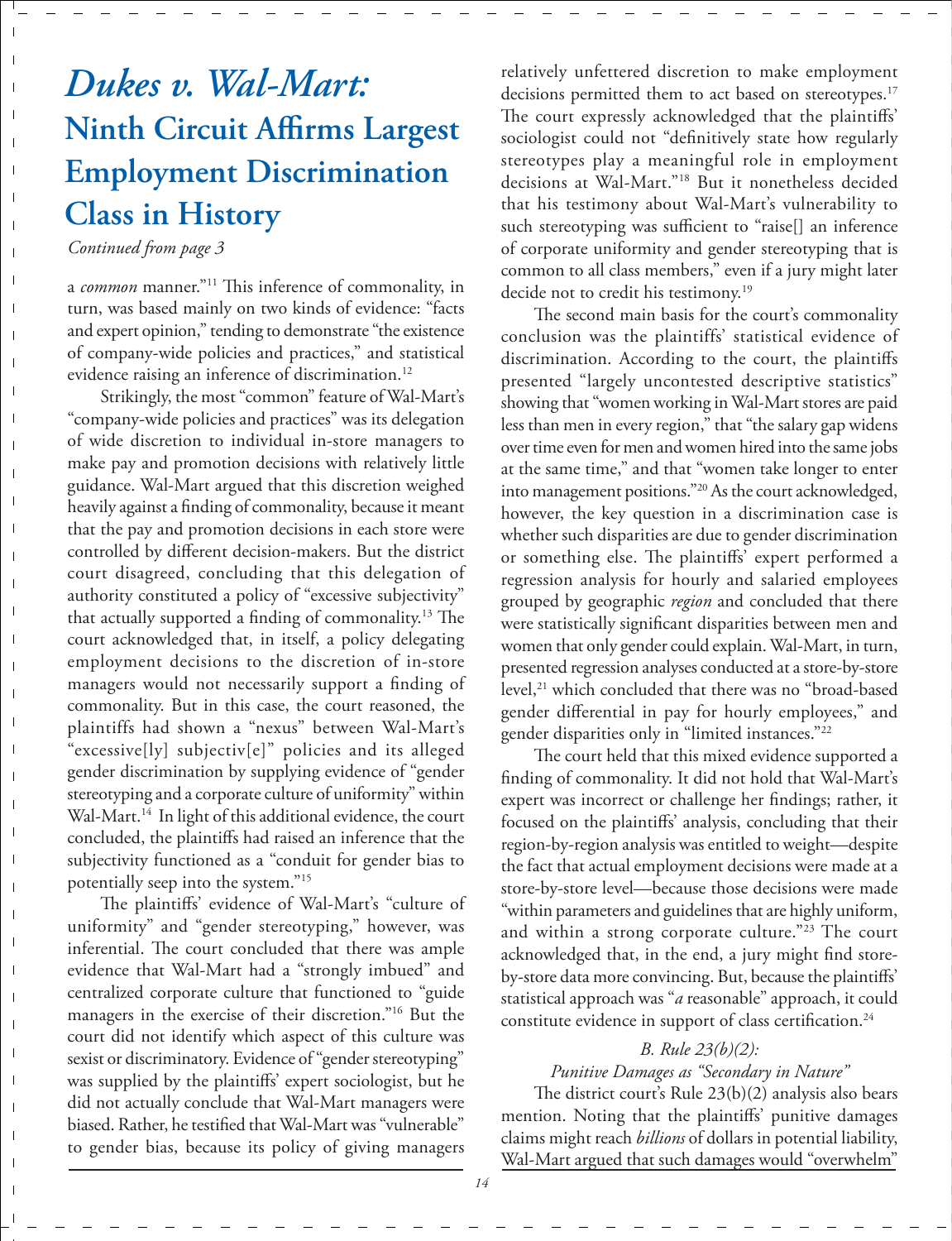the plaintiffs' claims for injunctive relief, rendering a  $23(b)(2)$  class inappropriate.<sup>25</sup> The court, however, had "little difficulty" in concluding that despite the potentially massive value of the punitive damages claim, equitable relief predominated.<sup>26</sup> Injunctive and declaratory relief, the court reasoned, would "achieve very significant longterm relief in the form of fundamental changes to the manner in which Wal-Mart makes its pay and promotions decisions nationwide."27 "Against this backdrop," the court asserted, the claim for punitive damages "appears secondary in nature."<sup>28</sup> The court also credited the named the plaintiffs' assertions that their central motivation for the lawsuit was to improve opportunities for women at Wal-Mart.

#### *C. Manageability: Are Employment Discrimination Classes Manageable if Teamsters is "Unworkable on its Face"?*

Finally, the district court's analysis of manageability was also significant. The court proposed to try the plaintiffs' claims in a two-stage trial. In Stage I, the plaintiffs would attempt to prove liability, showing that Wal-Mart had "engaged in a pattern and practice of discrimination against the class," and that Wal-Mart was liable for punitive damages because this pattern and practice was "undertaken maliciously or recklessly."29 This phase of the trial would be manageable, the court concluded, because it would focus on the single issue of whether there was a class-wide pattern or practice of discrimination. In Stage II, the plaintiffs would have to prove that they were entitled to their requested remedies, and (in the case of monetary relief) show the amount to which they were entitled.

The court acknowledged that Stage II presented greater manageability challenges. With respect to the plaintiffs' promotions claims, the court recognized that not every class member could be presumed entitled to relief. Rather, only those plaintiffs who had actually applied for or sought a promotion were entitled to a recovery. Under the Supreme Court's opinion in *International Brotherhood of Teamsters v. United States*, a court generally holds additional hearings to determine each class member's entitlement to relief.<sup>30</sup> At such hearings, individual class members are required to demonstrate that they are entitled to the relief sought (for example, by demonstrating that they have applied for a promotion). The burden then shifts to the employer, who has the opportunity to "prove that the class member[s] w[ere] denied the job or promotion for lawful reasons."31

As the court recognized, "holding individual hearings" for 1.5 million class members is "impractical on

its face," rendering the "traditional *Teamsters*" approach infeasible.32 But the court concluded that it could dispense with *Teamsters* hearings, and instead administer a lost pay remedy for the plaintiffs' promotions claim "through the use of a formula approach."<sup>33</sup> The court proposed using a formula to calculate a "lump sum amount that represents the employer's total liability for backpay to the class" and then dividing the lump sum among those class members who were qualified for and interested in the promotion, and thus "at least *potentially* victimized by the employer's discriminatory policy."<sup>34</sup> This approach, the court reasoned, would work for those promotions which had been advertised within Wal-Mart, and for which data regarding the applicants existed. But for class members who were allegedly interested in promotions that were never posted on Wal-Mart's system, the court concluded that administering a class-wide backpay remedy would be impossible, as there was "no objective applicant data" that would enable it to determine whether the class members were interested in and qualified for the promotion.<sup>35</sup>

With respect to the plaintiffs' equal pay claim, the court concluded that it could determine backpay and punitive damages remedies for the entire class "without resort to a formula approach."36 Using objective data from Wal-Mart's personnel system, the court reasoned, it could identify "the *actual* victims of any proven discriminatory pay policy" by examining data such as "job history, seniority, job review ratings, weeks worked," and other factors.37 Wal-Mart pointed out that the available data did not include "dozens of factors identified in a survey of Store Managers as being relevant to pay decisions."38 But the court discounted this argument, reasoning that "'unrealistic exactitude [was] not required'" in determining backpay awards.<sup>39</sup> The court also concluded, as it had for plaintiffs' promotion claim, that it did not have to hold hearings at which the actual decisionmakers could testify about the reasons they made particular employment decisions. Such hearings, the court reasoned, were "simply unnecessary" where both eligibility for and the amount of backpay could be determined from data.<sup>40</sup>

#### **III. THE NINTH CIRCUIT'S DECISION**

After the district court certified the class, Wal-Mart appealed and the plaintiffs cross-appealed under Rule 23(f). In a majority opinion written by Judge Pregerson, the Ninth Circuit affirmed the district court, concluding that it had correctly applied the requirements of Rule 23(a) and Rule 23(b)(2), and correctly concluded that trial of the class action would be manageable.<sup>41</sup>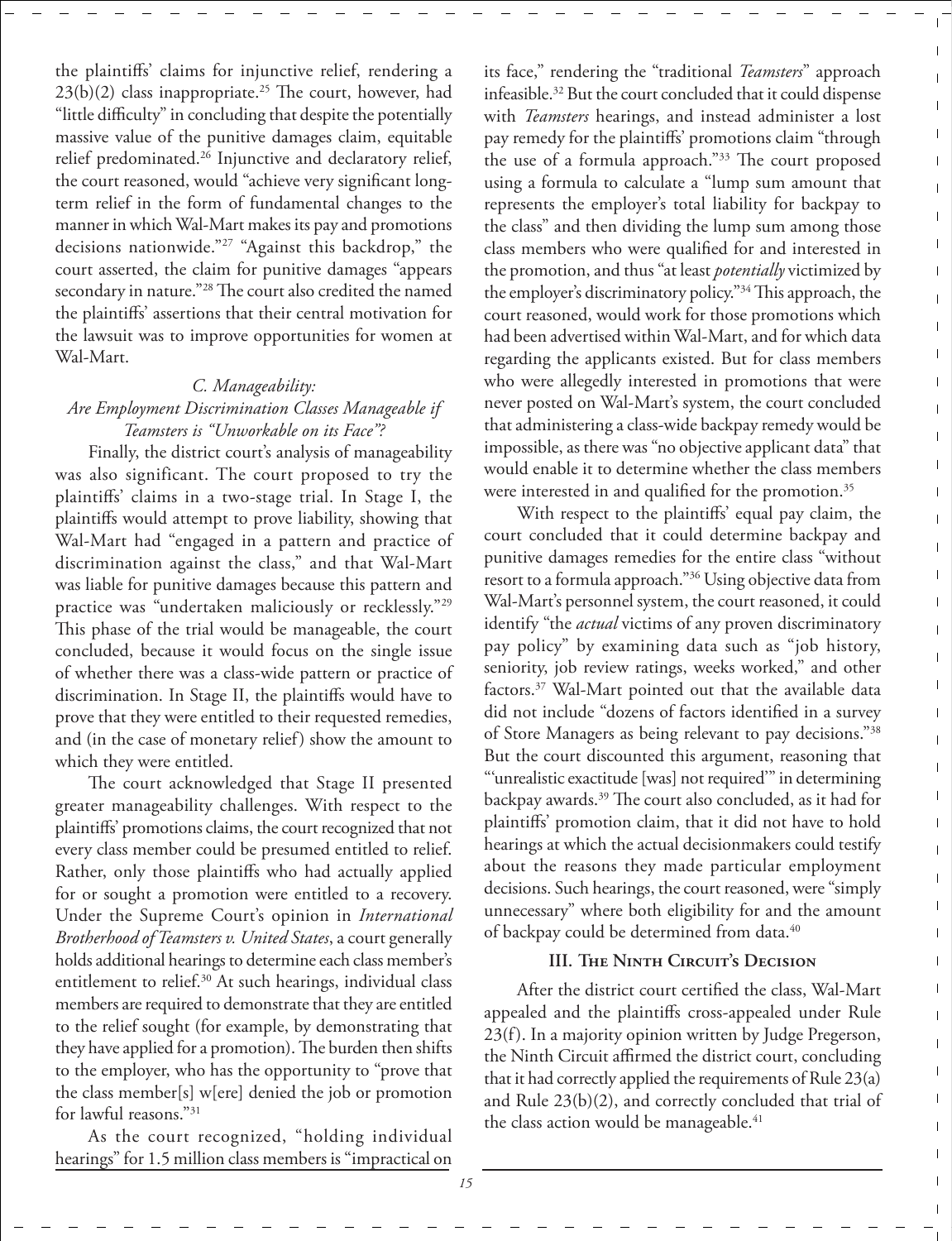#### *A. Commonality: Centralized Culture as a "Nexus" Between Subjectivity and Statistics*

With respect to commonality—the main point of contention under Rule 23(a)—the majority concluded that the plaintiffs had presented at least four kinds of evidence suggesting a common "corporate policy of discrimination": (1) unchallenged "[f]actual [e]vidence" demonstrating that Wal-Mart "operates a highly centralized company that promotes policies common to all stores and maintains a single system of oversight;" (2) expert sociological testimony stating that "gender stereotypes are especially likely to influence personnel decisions when they are based on subjective factors;" (3) statistical evidence tending to show gender discrimination on a regional level; and (4) anecdotal evidence reinforcing the inference of discrimination.<sup>42</sup>

The majority acknowledged that the plaintiff's sociologist had "failed to identify a specific discriminatory policy at Wal-Mart," but rejected Wal-Mart's argument that this rendered his opinion regarding Wal-Mart's vulnerability to gender discrimination unreliable.<sup>43</sup> While a jury might "ultimately agree" that, absent a "specific discriminatory policy promulgated by Wal-Mart," the sociologist's conclusion was "hard to believe," that conclusion was nonetheless "properly analyzed" and tended to show a "common question of fact—*i.e*., does Wal-Mart's policy of decentralized, subjective employment decision making operate to discriminate against female employees?"44

The majority also acknowledged that the plaintiffs' statistician had conducted his research on the regional, rather than store-by-store, level. But, consistent with the district court, the majority reasoned that the appropriate level of statistical analysis "depends largely on the similarity of the employment practices and the interchange of employees at the various facilities."45 According to the plaintiffs' statistician, a store-by-store analysis would not capture "the effect of district, regional, and company-wide control over Wal-Mart's uniform compensation policies and procedures," the "dissemination" of these policies as a result of frequent movement of store managers, or Wal-Mart's "strong corporate culture."<sup>46</sup> In light of this explanation, the panel concluded, the district court did not abuse its discretion in crediting this analysis and concluding that it supported the contention that Wal-Mart's corporate structure and policies led to a "pattern or practice" of discrimination.<sup>47</sup>

In a separate section of its opinion, the court specifically discussed the role of "[s]ubjective [d]ecision- $[m]$ aking" in the Rule 23(a) commonality analysis.<sup>48</sup> The court acknowledged that discretionary decision-making

*alone* is insufficient to demonstrate commonality. However, the court also suggested that it was "well-established that subjective decision-making is a 'ready mechanism for discrimination.'"49 Thus, the panel concluded, decentralized, subjective decision-making could—and did—contribute to an inference of discrimination in this case:

Plaintiffs produced substantial evidence of Wal-Mart's centralized company culture and polices, thus providing a nexus between the subjective decision-making and the considerable statistical evidence demonstrating a pattern of discriminatory pay and promotions for female employees.<sup>50</sup>

In short, even though there was no actual evidence of company-wide discriminatory policies, the statistical evidence of discrimination, coupled with (nondiscriminatory) company-wide policies, was sufficient to raise an inference that gender bias might be systematically "seep[ing] into the system" through managers' exercises of discretion.<sup>51</sup> The court also affirmed the district court's conclusions that the named plaintiffs were typical of the class and would represent it adequately.

#### *B. Rule 23(b)(2):*

#### *Identifying the "Primary Goal" of the Litigation*

Turning to Rule 23(b), the court acknowledged that certification under Rule  $23(b)(2)$  was inappropriate in cases where "the appropriate final relief relates... predominantly to money damages.'"52 But it rejected the view that the monetary claims necessarily predominated because the case involved billions of dollars in potential liability. "[S]uch a large amount," the panel reasoned, was "principally a function of Wal-Mart's size, and the predominance test turns on the *primary goal* of the litigation—not the theoretical or possible size of the damage award."<sup>53</sup> Those putative class members who were still employed by Wal-Mart, and who therefore had standing to seek injunctive and declaratory relief, would, the court continued, reasonably have brought their claims, absent even the possibility of monetary relief, in order "to put an end to the practices they complain of."<sup>54</sup> The court was therefore "confident" that the primary relief sought by such plaintiffs "remains declaratory and injunctive in nature."55

The majority did, however, agree with Wal-Mart that those putative class members who no longer worked at Wal-Mart lacked standing to seek injunctive or declaratory relief. The majority acknowledged that it would be "difficult to say that" such plaintiffs would have sued, absent the possibility of monetary relief.<sup>56</sup> The court therefore remanded to the district court to determine the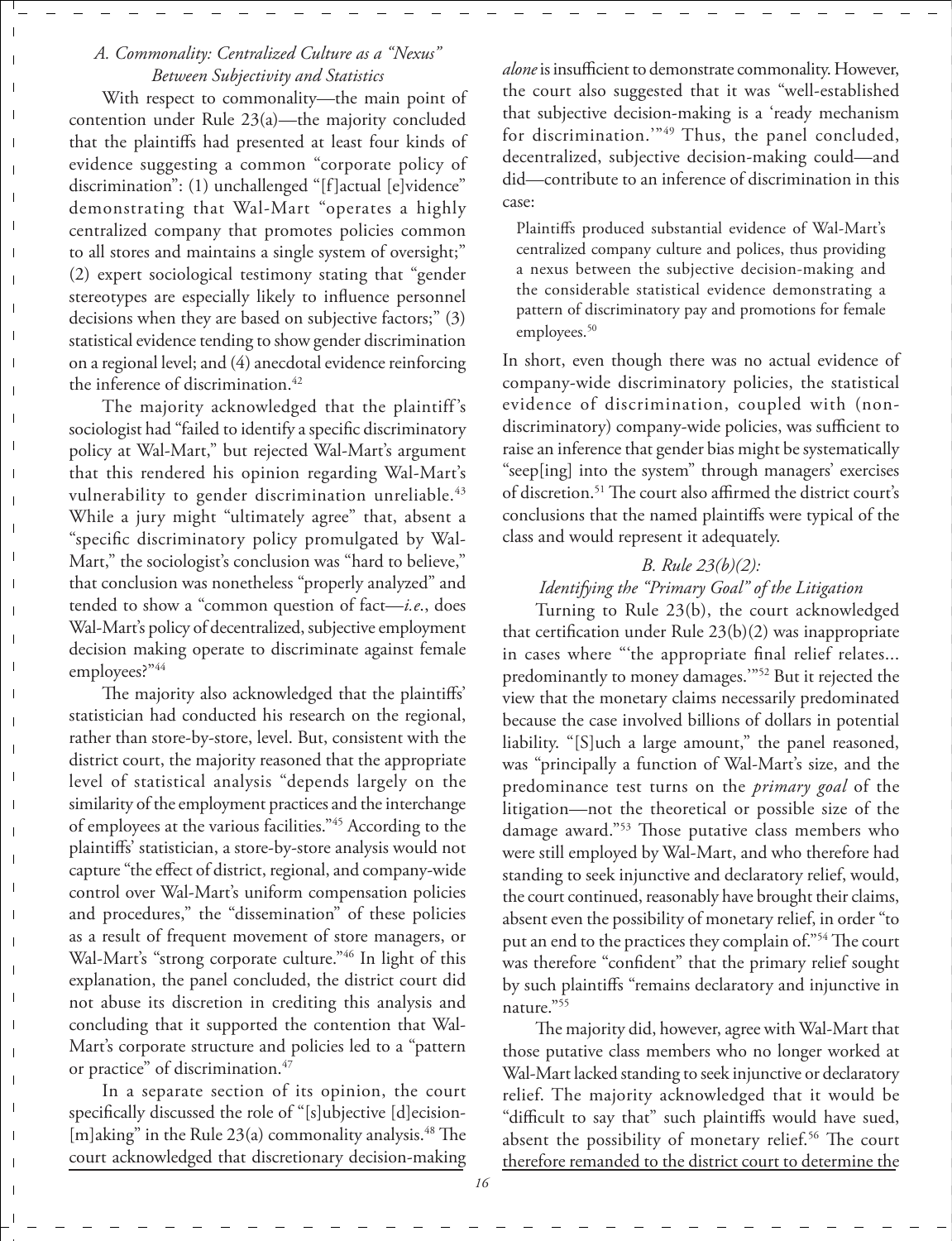"appropriate scope of the class" in light of any evidence regarding which class members were Wal-Mart employees when the lawsuit was filed.<sup>57</sup>

#### *C. Manageability: An Alternative Approach under Hilao*

Finally, the panel affirmed the district court's conclusion that trial of most of the class claims was manageable. On appeal, Wal-Mart argued that the district court's trial plan violated the Due Process Clause, Title VII as interpreted in *Teamsters*, and the Rules Enabling Act by denying it the opportunity to present rebuttal evidence in its own defense as to each class member.<sup>58</sup> In its first opinion, the majority expressly rejected these arguments and upheld the district court's trial plan. In its revised opinion, the majority changed course. Expressing "no opinion regarding" Wal-Mart's objections to the district court's "tentative trial plan," it suggested instead that "there are a range of possibilities—which may or may not include the district court's proposed course of action—that would allow this class action to proceed in a manner that is both manageable and in accordance with due process."59 As a result, it concluded, manageability and due process did not bar class certification.

To illustrate this "range of possibilities," the majority reproduced several pages of block quotes from *Hilao v. Estate of Ferdinand Marcos*, a case in which the Ninth Circuit affirmed a district court's determination of compensatory damages for a class with approximately 10,000 members.<sup>60</sup> The district court in *Hilao* randomly selected 137 individual claims for trial, based on a statistician's testimony that 137 trials would achieve a 95% probability that "'the same percentage [of claims] determined to be valid among the examined claims would be applicable to the totality of claims filed."<sup>61</sup> The court held a jury trial on compensatory damages as to the 137 claims, which resulted in judgment for 135 claimants. The court then entered an award for the remaining class members based on the average of these awards. On appeal, the Ninth Circuit held that this procedure comported with due process because it prevented the defendant from having to pay damages for invalid claims, and permitted the plaintiffs to bring what would otherwise have been an unmanageable volume of claims. The *Wal-Mart* majority concluded that a similar procedure could be used in the *Wal-Mart* case. In addition to rendering the trial manageable, such a procedure would, the majority reasoned, "allow Wal-Mart to present individual defenses in the randomly selected 'sample cases,' thus revealing the approximate percentage of class members whose unequal pay or non-promotion was due to something *other* than gender discrimination."<sup>62</sup>

#### **IV. Judge Kleinfeld's Dissent**

Judge Kleinfeld dissented, taking issue with nearly all of the majority's conclusions. Initially, he asserted, the purported class did not satisfy any of the Rule 23(a) requirements except numerosity. "The only common question plaintiffs identify with any precision," Judge Kleinfeld suggested, was "whether Wal-Mart's promotion criteria are 'excessively subjective.'"63 But that common issue had *no* "clear relationship to sex discrimination in pay, promotions, or terminations,"<sup>64</sup> and thus was not a common issue actually relevant to the plaintiffs' claims. Although the plaintiffs' sociologist concluded that subjective pay and promotion systems are "vulnerable" to sex discrimination, merely leaving promotion decisions to the discretion of lower-level supervisors should, "as the Supreme Court recognized in *Watson v. Fort Worth Bank & Trust*[,]" raise "no inference of discriminatory conduct' because '[i]t is self-evident that may jobs... require personal qualities that have never been considered amenable to standardized testing."<sup>65</sup>

The only concrete evidence of actual discrimination, Judge Kleinfeld continued, was that "around 2/3 of Wal-Mart employees are female, but only about 1/3 of its managers are female."66 But "as the Supreme Court [also] recognized in *Watson*, '[i]t is entirely unrealistic to assume that unlawful discrimination is the sole cause of people failing to gravitate to jobs and employers in accord with the laws of chance.'"67 "Not everybody wants to be a Wal-Mart manager," he observed, and "Plaintiffs' statistics do not purport to compare women who want to managers at Wal-Mart with men who want to be managers at Wal-Mart, just female and male employees, whether they want management jobs or not."68

Judge Kleinfeld also concluded that the class lacked typicality. Each of the named plaintiffs, he pointed out, had a different experience at Wal-Mart. Some still worked for the company; others had quit; others had been fired for alleged misfeasance. "Some claim sex discrimination, some claim mixed motive race and sex discrimination, some appear to claim only race discrimination. Some claim retaliation, and some appear to claim unfairness but not discrimination."<sup>69</sup> The defenses to these claims, Judge Kleinfeld continued, were similarly uncommon, ranging from proving that the particular plaintiffs' adverse treatment was based on poor performance or actual misfeasance, to settling claims that appeared to have merit. Thus, "[w]hatever the 'vulnerability' to sex discrimination of the 'corporate culture' of this national corporation with no centralized system for promotion, the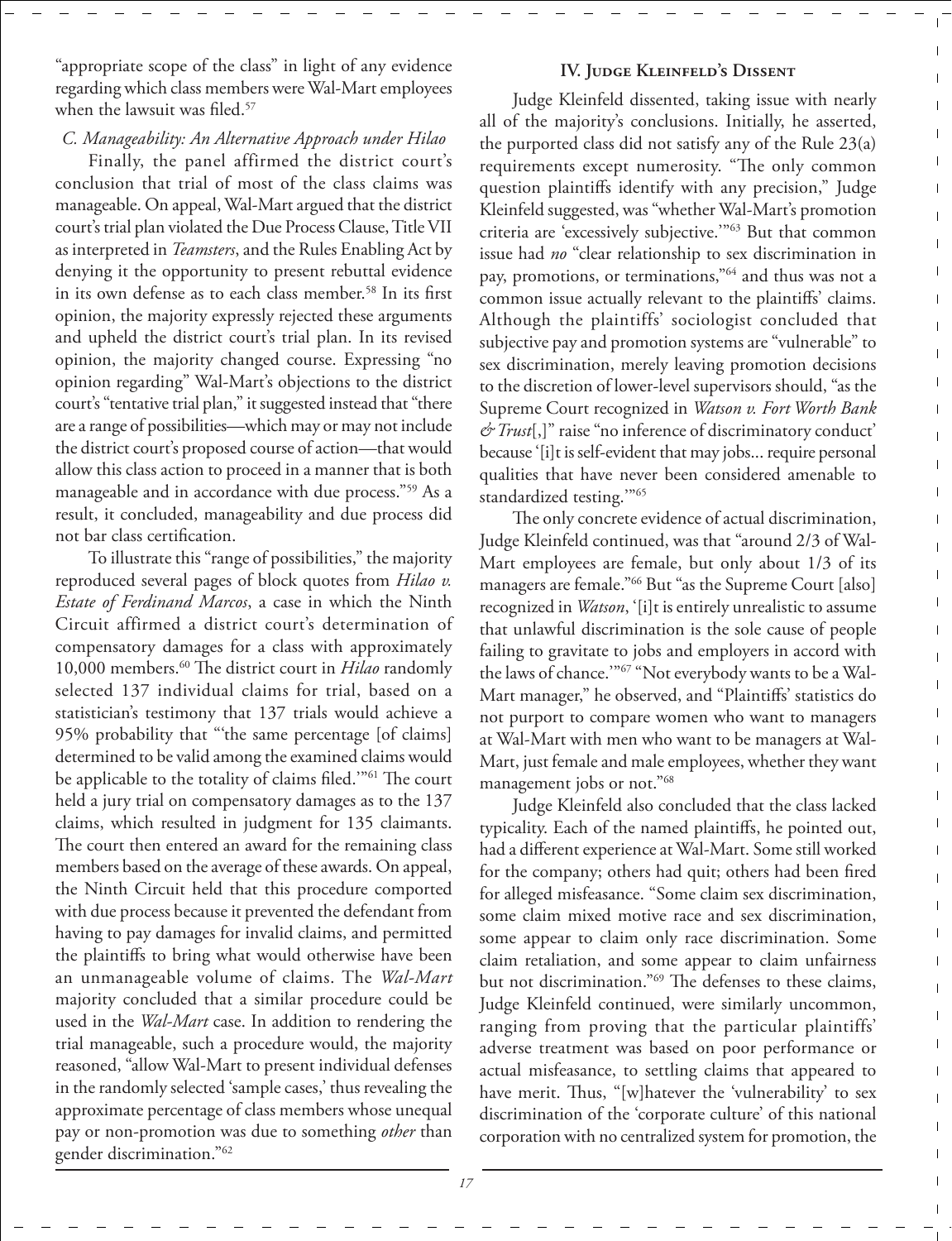various Plaintiffs' claims and Wal-Mart's defenses against them do not resemble one another."70

Judge Kleinfeld also concluded that the named the plaintiffs would not "fairly and adequately protect the interests of the class."71 "Women who still work at Wal-Mart and who want promotions have an interest in the terms of an injunction;" but to "women who have quit or been fired and do not want to return... compensatory and punitive damages are what matter."72 Class members who are managers "have interests in preserving their own managerial flexibility under whatever injunction may issue."73 "Those who face strong defenses, such as if they did indeed steal time or money, have a considerable interest in a fast, mass settlement, while those who have impressive performance records have an interest in pushing their individual cases to trial."74

Judge Kleinfeld also concluded that the class did not meet the requirements of Rule 23(b)(2). In Judge Kleinfeld's view, it was "risible" to say that injunctive and declaratory relief predominated, because the claim for punitive damages would likely be in the *billions* of dollars.75 "For anyone but the richest people in the world," he reasoned, "billions of dollars are going to predominate over words and solemn commands and promises about how to behave in the future. What Wal-Mart cashier or stocker would care much about how the district court told Wal-Mart to run its business after getting enough cash to quit?"76

Judge Kleinfeld reserved his sharpest criticism for the proposed trial plans. The district court's plan, he asserted, "violates Wal-Mart's constitutional rights to due process and jury trial."77 Under the plan, "[t]here will never be an adjudication," let alone by a judge and jury, "to determine whether Wal-Mart owes any particular woman the money it will be required to pay, nor will any particular woman ever get a trial to establish how much she is owed."78 But "[u]nder both the Seventh Amendment and the statute applicable to punitive damages in Title VII cases, Wal-Mart is entitled to trial by jury of these issues."79 Further, Judge Kleinfeld pointed out, there was no legitimate way for the jury or court to decide upon a punitive damages award, "since the jury will never make a compensatory damages award," and thus could never calculate the ratio of punitive to compensatory damages, as required by the Supreme Court.<sup>80</sup>

The majority's proposed procedure based on *Hilao*, he asserted, was equally unsatisfactory. Initially, the circumstances that rendered the procedure in *Hilao* necessary were not present here, because unlike the plaintiffs in *Hilao*, the plaintiffs here "can obtain individual

counsel where they live and do not face the problems of proving injuries suffered in a foreign country."<sup>81</sup> Moreover, where "*Hilao* included a plan to have a 'random sample of 137 claims' go to jury trial," under the majority's plan, "no individual cases will go to trial."82

Judge Kleinfeld also suggested that a class action in this case was wholly unnecessary. Class actions, he observed, need "special justification" because they are an exception to the "'usual rule that litigation is conducted by and on behalf of the individual named parties only.'"83 They are designed to solve an attorneys' fee problem: the problem that small recoveries do not provide a sufficient inventive for individuals to bring solo actions to uphold their rights. But this problem "does not pertain here."84 "Much of the bar now earns a living by litigating sex discrimination claims," and such cases offer "good liability, high damages potential, and collectibility."85 These features "'eliminate financial barriers that might make individual lawsuits unlikely to infeasible,' so [that] women discriminated against by Wal-Mart do not need a class action. They can, with contingent fee agreements, afford to hire their own lawyers and control what the lawyers do for them."86

In conclusion, Judge Kleinfeld emphasized that it was not simply Wal-Mart but also "[w]omen employed by Wal-Mart who have suffered sex discrimination" who "stand to lose a lot if this sex discrimination class action goes forward."87 Even if the plaintiffs win, "[w]omen who have suffered great loss because of sex discrimination will have to share the punitive damages award with many women who did not. Women entitled to considerable compensatory damages in addition to lost pay will be deprived of them. Women who have left Wal-Mart will get injunctive and declaratory relief of no value to them... If the settlement is mostly words for the women and money for the lawyers, a realistic possibility, it will be a pyrrhic victory indeed."88

#### **V. Some Key Issues**

As Judge Kleinfeld's vehement dissent suggests, the Wal-Mart class action raises serious and unsettled issues. One of these is the proper role of subjective decisionmaking and statistical evidence in class certification under Rule 23. While this issue is not new, it arises in a particularly acute form in this case. The paradigm instance of a subjective decision-making process resulting in common injury is a wholly subjective decision-making process that affects multiple persons at a single facility, where all the affected persons are subjected to the *same* subjective decision-maker.89 In *Wal-Mart*, by contrast, the putative class members were not exposed to the subjective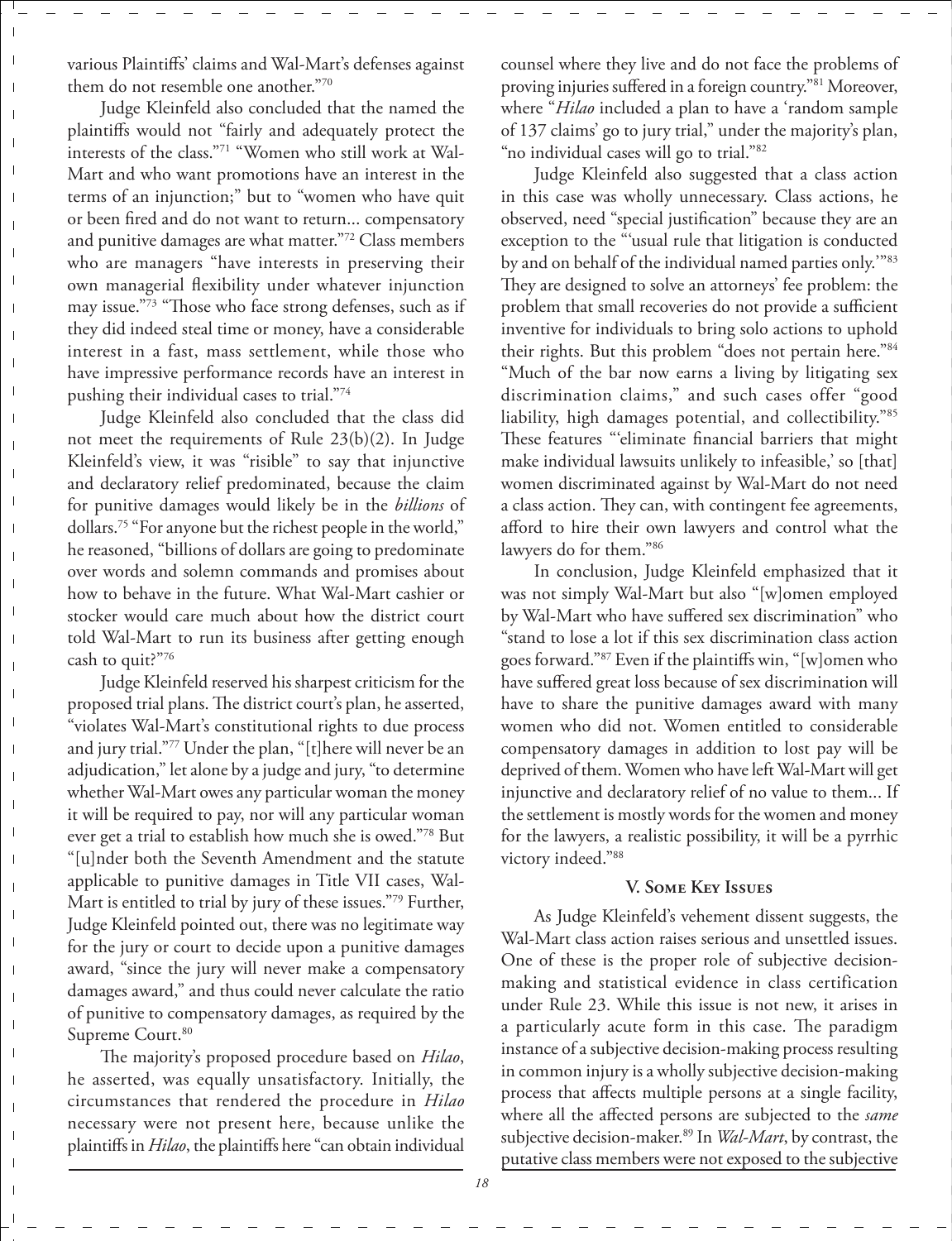judgments of the same decision-maker but worked under *thousands* of different managers at approximately 3,400 different stores across the country. The Ninth Circuit and the district court acknowledged this difficulty, and pointed out that, in addition to this policy of subjectivity, Wal-Mart had a strong centralized culture. But, as the dissent pointed out, the plaintiffs made *no* showing that this centralized culture was in itself sexist or discriminatory in any way. The holdings discussed above thus appear to employ a relatively permissive definition of "commonality."

The plaintiffs offered their most concrete evidence of discrimination through statistical evidence. But here, too, the opinions discussed adopt a relatively permissive view of the kind of statistical evidence sufficient to turn an allegation of discrimination into an initial showing of class-wide discriminatory treatment. Wal-Mart's analysis indicated that, on a store-by-store basis, there was no statistically significant evidence of discrimination at the large majority of stores. Neither the district court nor the Ninth Circuit held that this analysis was fundamentally flawed or incorrect. Rather, they simply accepted the plaintiffs' regionally aggregated data as sufficient to "create a common question as to the existence of a pattern and practice of gender discrimination at Wal-Mart."90 This implies that the presence of a statistical disparity at *some* level of aggregation—even if it is squarely contradicted by affirmative evidence of *non*-discrimination at the level at which decisions are actually made—is sufficient to support a claim of class-wide discriminatory treatment.

If this is correct, it may encourage employers to seek to avoid liability through measures that go beyond simply policing their employment policies and practices for true discrimination. In particular, they may seek to ensure that there is *no* way to produce any kind of statistical case, no matter at what level of aggregation, that their policies have a statistically disparate impact. As a plurality of the Supreme Court has observed (in a passage quoted by Judge Kleinfeld in his dissent),

[i]t is completely unrealistic to assume that unlawful discrimination is the sole cause of people failing to gravitate to jobs and employers in accord with the laws of chance. It would be equally unrealistic to suppose that employers can eliminate, or discover and explain, the myriad of innocent causes that may lead to statistical imbalances in the composition of their work forces.<sup>91</sup>

But an "inevitable focus on statistics" could "put undue pressure on employers to adopt inappropriate prophylactic measures."<sup>92</sup> As the Court plurality also observed,

[i]f quotas and preferential treatment become the only cost-effective means of avoiding expensive litigation and

potentially catastrophic liability, such measures will be widely adopted. The prudent employer will be careful to ensure that its programs are discussed in euphemistic terms, but will be equally careful to ensure that the quotas are met.93

But, of course, "[p]referential treatment and the use of quotas by public employers can violate the Constitution, and it has long been recognized that legal rules leaving any class of employers with little choice but to adopt such measures would be far from the intent of Title VII."94

The *Wal-Mart* case also presses the question of when claims for punitive damages become so predominant that they render inappropriate a Rule  $23(b)(2)$  class. The district court and Ninth Circuit concluded that, consistent with Rule  $23(b)(2)$ , the plaintiffs could seek punitive damages and backpay amounting to billions of dollars. But to Judge Kleinfeld, the massive amount of monetary compensation the plaintiffs seek in this case plainly belies any claim that pecuniary claims are "incidental" to their case, or that their requests for injunctive relief are predominant.

Finally, this case raises the question of how, if at all, a class with 1.5 *million* members can be managed consistent with the Constitution, employment law, and the Rules Enabling Act. As suggested above, it is a standard tenet of employment law that, in an employment discrimination lawsuit, employers are entitled to the opportunity to put on evidence showing that particular plaintiffs are not entitled to relief because they were "denied an employment opportunity for lawful reasons."95 As Judge Kleinfeld observed, however, the decisions in this case would leave Wal-Mart without that opportunity. The district court's trial plan—which the panel continued to characterize as potentially "viable"96—gives employers no opportunity at all to "rebut" the plaintiffs' prima facie case. And the panel's alternative procedure, based on *Hilao* and involving trial of a small number of test cases chosen by lottery, would similarly deny Wal-Mart the opportunity in all but a small number of randomly selected test cases. Further litigation in this case will determine whether that limited opportunity is sufficient to satisfy Title VII, *Teamsters*, the Rules Enabling Act, and the requirements of due process.97

#### **Endnotes**

<sup>1</sup> Dukes, et al. v. Wal-Mart Stores, Inc. ("*Dukes I*"), 222 F.R.D. 137, 141-42 (N.D. Cal. 2004).

<sup>2</sup> *See* Dukes, et al. v. Wal-Mart Stores, Inc., 474 F.3d 1214 (9th Cir. 2007).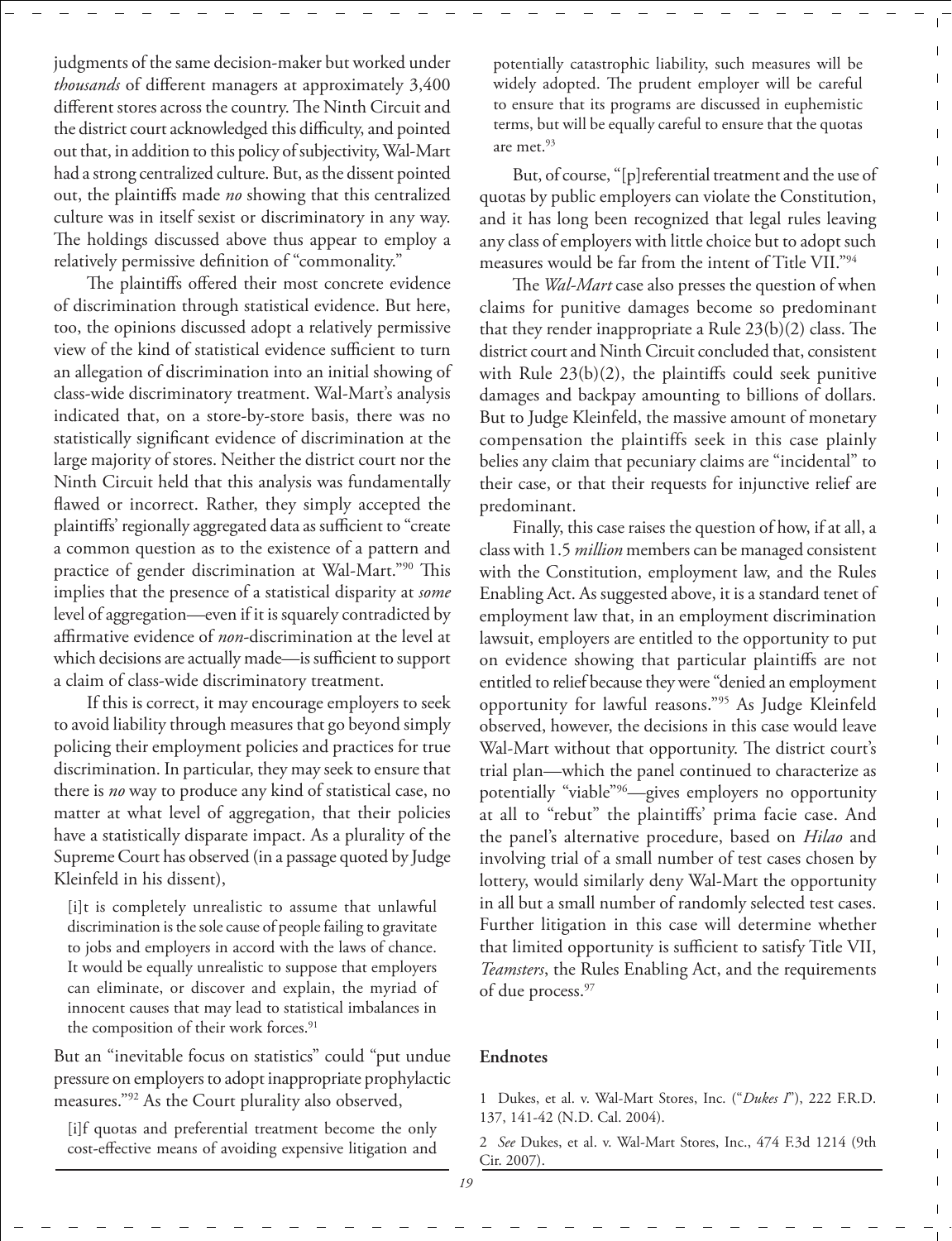3 *See* Dukes, et al. v. Wal-Mart Stores, Inc. ("Dukes II"), 509 F.3d 1168 (9th Cir. 2007). The Panel issued the revised opinion in response to a Wal-Mart petition for rehearing en banc. *Dukes II*  denied the petition for rehearing en banc as moot in light of the new opinion, but expressly gave the parties leave to file new petitions for rehearing. It is Wal-Mart's second petition for rehearing en banc that is now pending.

4 *See Dukes I*, 222 F.R.D. at 141; *see also* 42 U.S.C. § 2000e-2(a) ("It shall be an unlawful employment practice for an employer... to fail or refuse to hire or to discharge any individual, or otherwise to discriminate against any individual with respect to his compensation, terms, conditions, or privileges of employment, because of such individual's race, color, religion, sex, or national origin....").

5 *Dukes I*, 222 F.R.D. at 141.

- 6 *See id*.
- 7 *Id*.
- 8 *Id*.

9 *Id*. at 141-42. Federal Rule of Civil Procedure 23(b)(2) permits class certification when the "party opposing the class has acted or refused to act on grounds generally applicable to the class, thereby making appropriate final injunctive relief or corresponding declaratory relief with respect to the class as a whole."

10 *Dukes I*, 222 F.R.D. at 183.

11 *Id*. at 166 (emphasis added).

12 *Id.* at 145. The court also relied on a third category of evidence, "anecdotal evidence" of "discriminatory attitudes held or tolerated by management," consisting of declarations from the named plaintiffs and 114 putative class members. *Id*. at 145, 165-66.

13 *Id*. at 149; *see id*. at 149-51.

- 14 *Id*. at 150.
- 15 *Id*. at 152.
- 16 *Id*. at 153.
- 17 *Id*. at 154.
- 18 *Id*.
- 19 *Id*.
- 20 *Id*. at 155.

21 The district court asserted that Wal-Mart's statistician "ran a separate regression analysis for (a) each of the Specialty Departments within each store, (b) each grocery division within each store, and (c) the remainder of each store." *Id.* at 156. The Court of Appeals accepted this determination, concluding that Wal-Mart's statistician had "reviewed data at the sub-store level." *Dukes II*, 509 F.3d at 1181 n.8. In its first petition for rehearing en banc, however, Wal-Mart indicated that its expert had in fact conducted a store-level analysis, "as plaintiffs' own expert concedes." Petition for Rehearing En Banc, Dukes, et al. v. Wal-Mart, No. 04-16688 (9th Cir. filed Feb. 20, 2007) (internal citations omitted).

- 22 *Dukes I,* 222 F.R.D. at 156.
- 23 *Id*. at 157.
- 24 *Id*. at 159.
- 25 *Id*. at 170.
- 26 *Id*. at 171. 27 *Id*. 28 *Id*. 29 *Id*. at 173. 30 431 U.S. 324 (1977). 31 *Dukes I*, 222 F.R.D. at 176. 32 *Id*.
- 33 *Id*.
- 34 *Id*. at 177.
- 35 *Id*. at 182.
- 36 *Id*. at 183.
- 37 *Id*. at 184.
- 38 *Id*.

39 *Id*. (quoting Shipes v. Trinity Indus., 987 F.2d 311, 317 (5th Cir. 1993)).

40 *Id*. at 185.

41 The Court issued its original opinion affirming the district court, with a dissent by Judge Kleinfeld, in February of 2007. As noted above, after Wal-Mart petitioned for rehearing en banc, the Court withdrew its original opinion and issued a new opinion, with Judge Kleinfeld again dissenting.

- 42 *Dukes II*, 509 F.3d at 1178.
- 43 *Id*. at 1179.
- 44 *Id*.
- 45 *Id*. at 1181.
- 46 *Id*.
- 47 *Id*.
- 48 *Id*. at 1182.

49 *Id*. at 1183 (quoting Sengupta v. Morrison-Knudsen Co., 804 F.2d 1072, 1075 (9th Cir. 1986)).

- 50 *Id*.
- 51 *Dukes I*, 222 F.R.D. at 152

52 *Dukes II*, 509 F.3d at 1186 (quoting Fed. R. Civ. P. 23(B)(2), Adv. Comm. Notes to 1966 amend.).

- 53 *Id*. at 1186.
- 54 *Id*. at 1189.
- 55 *Id*.
- 56 *Id*.
- 57 *Id*.

58 The Rules Enabling Act, 28 U.S.C. § 2072(a)-(b), provides that "general rules of practice and procedure... shall not abridge, enlarge or modify any substantive right."

- 59 *Dukes II*, 509 F.3d at 1191.
- 60 103 F.3d 767 (9th Cir. 1996).
- 61 *Dukes II,* 509 F.3d at 1191 (quoting *Hilao*, 103 F.3d at 782).
- 62 *Id*. at 1193 n.22.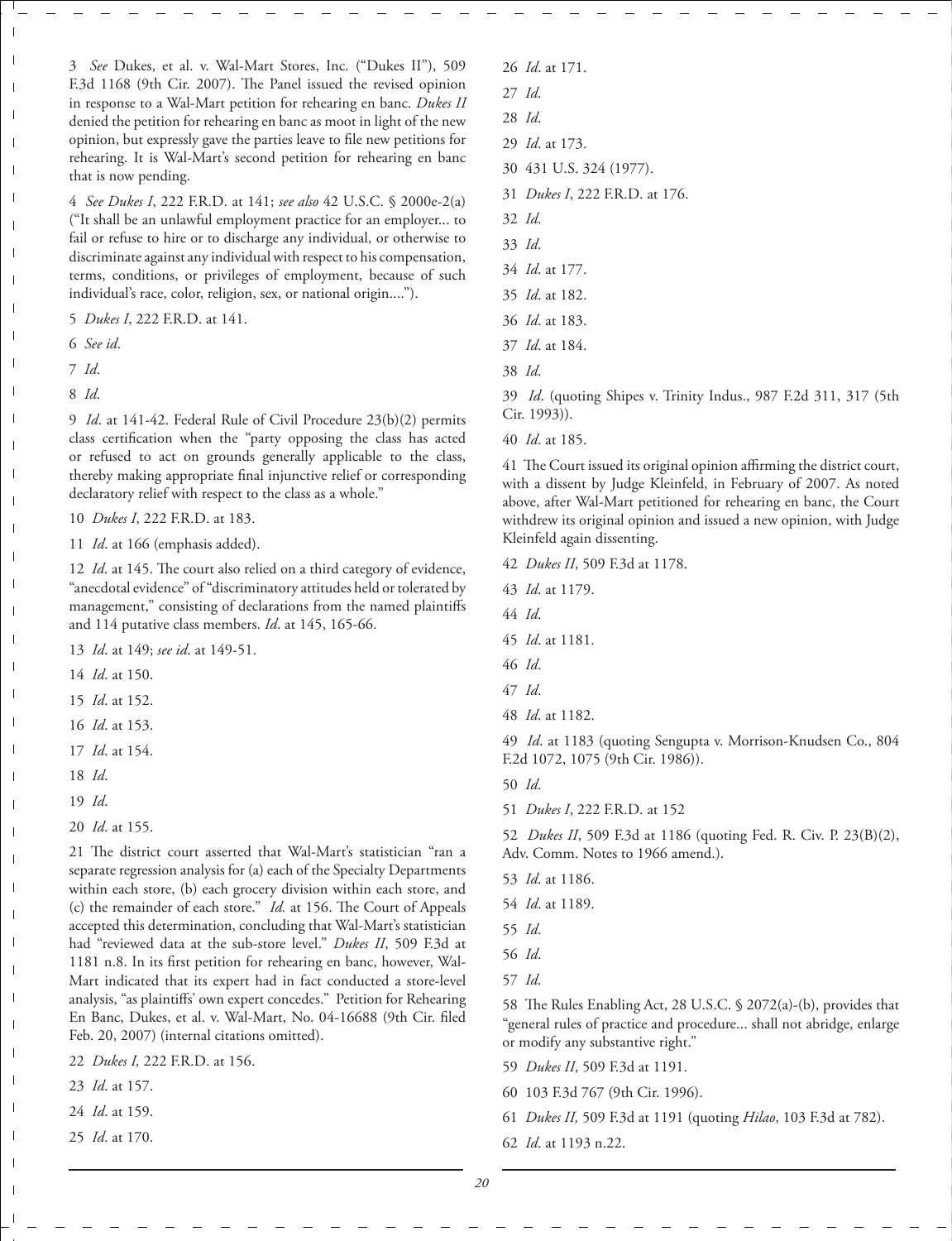63 *Id*. at 1194. 64 *Id*. 65 *Id*. (quoting *Watson*, 487 U.S. 977, 990, 999 (1988)). 66 *Id*. 67 *Id*. (quoting *Watson*, 487 U.S. at 992). 68 *Id*. at 1194-95. 69 *Id*. at 1195-96. 70 *Id*. at 1196. 71 *Id*. 72 *Id*. 73 *Id*. 74 *Id*. 75 *Id*. 76 *Id*. at 1197. 77 *Id*. 78 *Id*. 79 *Id*. 80 *Id*. 81 *Id*. at 1198. 82 *Id*. 83 *Id*. at 1199 (quoting Califano v. Yamasaki, 442 US 682, 700-01 (1979)). 84 *Id*. 85 *Id*. 86 *Id*. 87 *Id*.

88 *Id*.

89 *See, e.g.*, Gen. Tel. Co. of the Southwest v. Falcon, 457 U.S. 147, 151 (single facility), 159 n. 15 (wholly subjective decisionmaking process).

90 *Dukes I*, 222 F.R.D. at 155.

91 *Watson*, 487 U.S. at 992 (plurality op.) (internal quotation marks omitted).

92 *Id*.

93 *Id*. at 992-93 (internal quotation marks and citations omitted).

94 *Id*.

95 Int'l Bhd. of Teamsters v. United States, 431 U.S. 324, 362 (1977); *see also* Reeves v. Sanderson Plumbing Prods. Inc., 530 U.S. 133, 148 (2000).

96 *Dukes II*, 509 F.3d at 1193.

97 *See, e.g*., Philip Morris USA v. Williams, 127 S. Ct. 1057, 1063 (2007) (due process requires that a defendant have "an opportunity to present every available defense").

## *Cy Pres* **Settlements**

#### *Continued from page 1*

for many class members, "the right to receive a discount [or coupon] will be worthless."<sup>5</sup> The class attorneys then capture the lion's share of the actual settlement. There are countless examples where the nominal or even the predicted values of the coupons that justified a huge attorneys' fee far outstripped the actual redemption rate.6 In a recent settlement (a nationwide Sears class action in Cook County, Illinois), plaintiffs' attorneys received about \$1 million, while the 1.5-million member class redeemed claims at under a 0.1% rate for a total of \$2,402.<sup>7</sup> Such settlements benefit defendants in the short run by permitting them to pay off class action attorneys cheaply, but hurt defendants in the long run by creating a mechanism by which class action attorneys can profitably bring weak cases.

The Class Action Fairness Act (CAFA), passed in  $2005$ , has drawn de jure<sup>8</sup> and de facto<sup>9</sup> scrutiny to the issue of coupon settlements by requiring attorneys' fees in coupon settlements to be tied to the actual value of the redeemed coupons. But CAFA does not provide the same scrutiny to cy pres settlements and trial lawyers are shifting to that mechanism to accomplish the same task of maximizing return from weak cases.

Judge Richard Posner has argued that cy pres is a misnomer in the class action context:

[Cy pres] doctrine is based on the idea that the settlor would have preferred a modest alteration in the terms of the trust to having the corpus revert to his residuary legatees. So there is an indirect benefit to the settlor. In the class action context the reason for appealing to cy pres is to prevent the defendant from walking away from the litigation scot-free because of the infeasibility of distributing the proceeds of the settlement (or the judgment, in the rare case in which a class action goes to judgment) to the class members. There is no indirect benefit to the class from the defendant's giving the money to someone else. In such a case the "cy pres" remedy (badly misnamed, but the alternative term—"fluid recovery"—is no less misleading) is purely punitive.10

But sometimes cy pres is less a matter of being punitive and more a matter of disguising the true cost of a settlement to the defendant to maximize the share of the actual recovery received by the plaintiffs' attorneys. If the beneficiary is related to the defendant, or the defendant otherwise benefits from the payout, then the contingent attorneys' fee can be exaggerated by claiming that the value to the class is equal to nominal value of the payment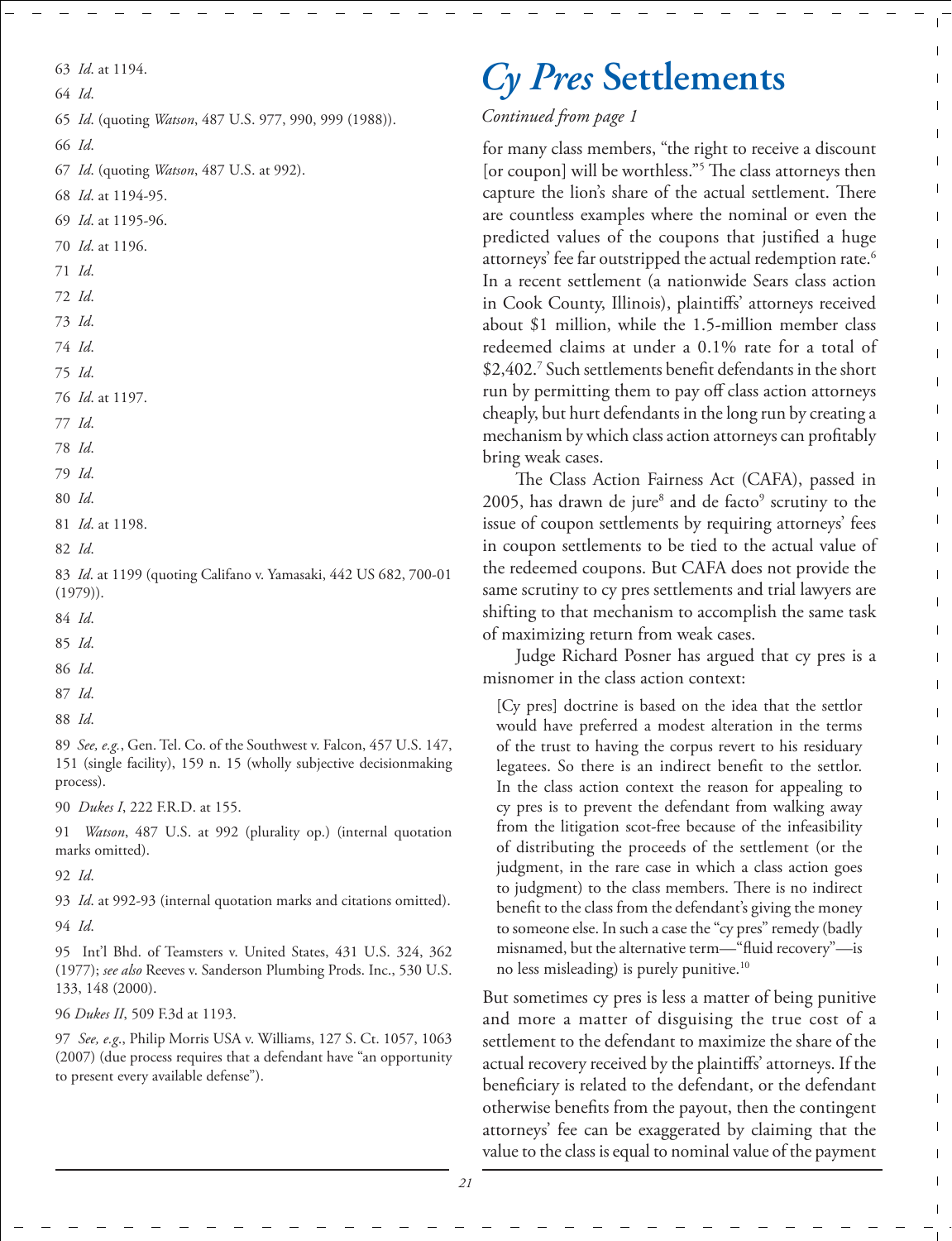to the beneficiary; as in the coupon scenario, the defendant is willing to make a larger nominal contribution to settle the case than the actual cost to the defendant. For example, a California state court settlement of a derivative action against Larry Ellison, alleging insider trading, settled when Ellison agreed to pay \$100 million to a charity chosen by Oracle—even though the billionaire has previously stated that his fortune would go to charity.<sup>11</sup> The only real expense to Ellison was the \$22 million attorneys' fee.

Further ethical problems arise if the beneficiary is related to the judge. The *New York Times* recently documented the problem of charities soliciting judges for leftover settlement money.12 In a mass-tort inventory settlement of fen-phen cases in Kentucky, tens of millions of dollars intended for plaintiffs was diverted to a newly created charity where the judge who approved the settlement and three of the plaintiffs' attorneys sat as board members, each receiving tens of thousands of dollars for their service. The settlement also provided a million dollars to the alma mater of one of the trial lawyers, which then hired the attorney for a \$100,000/year no-show job. (Three of the attorneys are under indictment, and the judge was removed from office.)<sup>13</sup> While this is obviously an extreme case, it does illustrate the ethical problems associated with judges choosing or approving charitable destinations for settlement money.

More frequently, if the beneficiary is related to the plaintiffs' attorneys, or the plaintiffs' attorneys otherwise benefit from the payout, the award rewards trial lawyers twice: first by providing *cy pres* recovery to an organization that supports the agenda or causes of the trial lawyers bringing the case, and then a second time by basing attorneys fees on the first amount. Cy pres donations to law schools certainly provide further incentive for those institutions to support continued expansion of class action law; cy pres awards also regularly go to "public interest" law firms that provide litigation support for the trial bar.

In July 2007, Judge Colleen Kollar-Kotelly granted a motion to award \$5.1 million of unclaimed antitrust settlement funds to George Washington University to create a "Center for Competition Law" on the grounds that it would "benefit the plaintiff class and similarly situated parties by creating a Center that will help protect them from future antitrust violations and violations of other competition laws."<sup>14</sup> The lead plaintiffs' attorney, Michael Hausfeld, was a GWU Law alumnus.15 Other beneficiaries included the Naderite Public Citizen<sup>16</sup> and the Impact Fund, a trial lawyer organization that expressly lobbies for such awards.17 In a Madison County, Illinois settlement where only \$20 million of the \$60 million

award was left unclaimed, plaintiffs' lawyers Korein Tillery negotiated with Pfizer over the distribution of the remaining \$20 million: \$5 million each to the Illinois Institute of Technology (for its law school and biomedical research program), University of Chicago Hospitals and the Centers for Disease Control; \$3 million to the United Way of Metropolitan Chicago; and \$2 million to Lubavitch Chabad of Illinois. Korein Tillery took no discount on its \$20 million attorneys' fee.18 Such problems go beyond trial lawyers and civil lawsuits; Richard Epstein has criticized a government settlement with Bristol-Myers Squibb requiring them to endow a chair of ethics at the District of New Jersey U.S. Attorney's alma mater, Seton Hall Law School.<sup>19</sup>

There are several possible responses to the issue of unfettered cy pres awards, which frequently have too little scrutiny from courts, despite the clear conflicts of interest they present between class members and their attorneys. The American Law Institute's controversial Draft of the Principles of the Law of Aggregate Litigation proposes limiting cy pres to "circumstances in which direct distribution to individual class members is not economically feasible, or where funds remain after class members are given a full opportunity to make a claim."20 This would imply that a settlement distribution should go to class members who have filed a claim, although some courts have rejected such a solution as a windfall to class members, especially when the number of class members filing claims is small relative to the size of the class. $21$ 

Illinois has passed legislation requiring at least half of any cy pres award to go to qualifying "nonprofit charitable organizations that have a principal purpose of promoting or providing access to justice for low income residents."22 Such a resolution effectively taxes cy pres awards, reducing the incentive to divert settlement money into entirely self-serving charities. And while one may question the efficacy of Illinois's choice, better that the legislature be lobbied over the appropriate way to spend cy pres funds than the judicial branch.

There is another possible solution that has not received adequate attention, however. CAFA bases fee awards in coupon settlements on the actual redeemed value of the coupons; if coupons are donated to charity, those coupons cannot be used to calculate a fee award.<sup>23</sup> The same principle should apply when cash is involved. Contingent-fee attorneys should be rewarded only for benefits going directly to the class. Moreover, if a cy pres settlement benefits the plaintiffs' bar directly or indirectly, that settlement should offset the contingent fees. A \$20 million cy pres award to Public Citizen or the Impact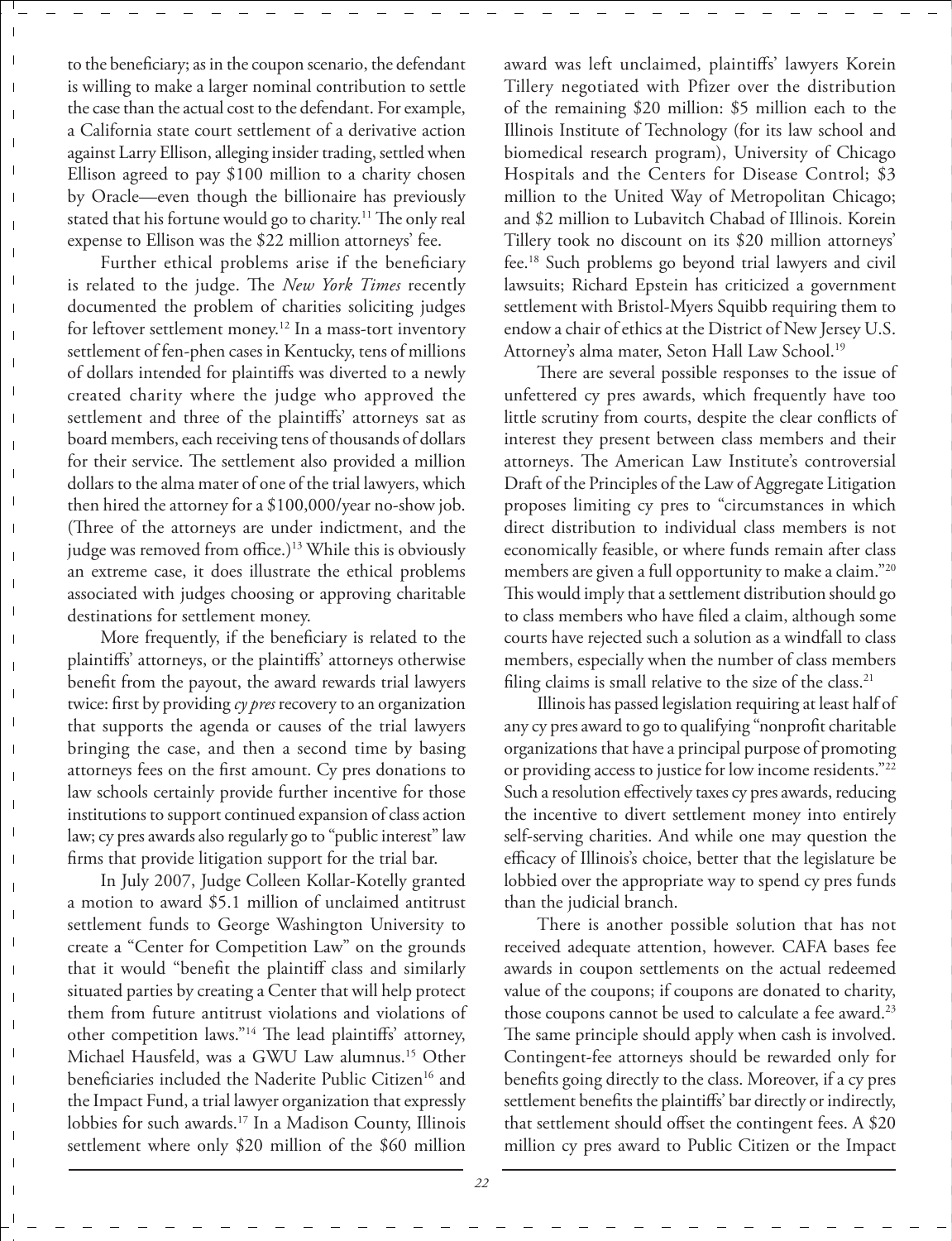Fund should count as part of the attorneys' fee award, not as a justification for additional attorneys' fees. Such a mechanism would give plaintiffs' attorneys the proper incentive to align their interests with those of the class when devising a settlement: if the class members do not get paid, the attorneys do not get paid.

Some might object that such limits would deter contingent-fee class actions when there is no identifiable class or when it is infeasible to distribute settlement funds in a lawsuit where damages are small. But that objection perhaps identifies an advantage, rather than a disadvantage, of tying fees to actual class recovery. A lawsuit where the cost of litigation is greater than the benefit to the class suggests that the social costs are greater than the social benefits. To the extent there is wrongdoing, it should be a job for public, rather than private, attorneys general. An elected official should at least hypothetically balance costs and benefits to society at large in deciding whether to bring suit and faces (at least potential) political consequences if taxpayer resources are wasted in meaningless suits. This is far from a guarantee of good behavior, but at least there would be checks in the political process; entrepreneurial plaintiffs' lawyers seeking rents through the class action mechanism have no such check, and thus act in the public interest only through occasional fits of serendipity.

*\* Th eodore H. Frank is Director of the American Enterprise Institute's Legal Center for the Public Interest.*

#### **Endnotes**

1 Susan Beth Farmer, *More Lessons From the Laboratories: Cy Pres Distributions in Parens Patriae Antitrust Actions Brought by State*  Attorneys General, 68 FORDHAM L. REV. 361, 391-93 (1999); Richard Posner, Economic Analysis of Law 509-10 (4th ed. 1992); Bryan A. Garner, Black's Law Dictionary 392 (7th ed. 1999). "Justification for the use of the doctrine [in the middle ages] was laid on the shoulders of the donor, the idea being since the object of the testator in donating the money to charity was to obtain an advantageous position in the kingdom of heaven, he ought not to be frustrated in this desire because of an unexpected or unforeseen failure." *Id.* (quoting EDITH L. FISCH, THE CY PRES DOCTRINE IN THE UNITED STATES  $4(1950)$ .

2 Jackson v. Phillips, 96 Mass. 539 (1867). *But see* Evans v. Abney, 396 U.S. 435 (1970) (upholding Georgia Supreme Court's dissolution of trust providing for segregated municipal park).

3 State v. Levi Strauss & Co., 41 Cal. 3d 460, 715 P.2d 564, 224 Cal. Rptr. 605 (1986).

4 *See, e.g.,* Remarks of Michael Hausfeld, "Class Action Fairness Act: Two Years Later," Federalist Society, Washington, D.C. (Feb. 14, 2007).

5 Geoffrey P. Miller & Lori S. Singer, *Nonpecuniary Class Action* Settlements, 60 L. & CONTEMP. PROBS. 97, 108 (1997).

6 James Th arin & Brian Blockovich, *Coupons and the Class Action Fairness Act*, 18 GEO. J. LEGAL ETHICS 1443 (2005).

7 Ted Frank, "Moody v Sears: Lawyers, \$1M. Class, \$2,402," Overlawyered weblog, http://www.overlawyered.com/2007/05/ moody\_v\_sears\_lawyers\_1m\_class.html (May 5, 2007).

8 28 U.S.C. § 1712.

9 E.g., Synfuel Technologies, Inc. v. DHL Express (USA), Inc., 463 F.3d 646 (7th Cir. 2006) (rejecting coupon settlement, though scrutiny under CAFA not required).

10 Mirfahisi v. Fleet Mortgage Corp., 356 F.3d 781, 784 (7th Cir. 2004).

11 Ted Frank, "Final update: Oracle settlement," Point of Law blog, http://www.pointoflaw.com/archives/001875.php (Nov. 23, 2005) ("That the plaintiffs are settling for pennies on the dollar with no benefit to the corporation on whose behalf they're ostensibly suing, as well as the fact that a Delaware court has already absolved Ellison of the same charges, suggests that even the plaintiffs recognize the suit as meritless."); Michael Paige, *" Judge OKs Ellison's \$122M*  Settlement," MARKET WATCH, Nov. 22, 2005; Peter Branton, *Wealth of Experience*, IT Weekly (Jul. 9, 2006) ("I think after a certain amount, I'm going to give almost everything I have to charity because what else can you do with it?").

12 Adam Liptak, *Doling Out Other People's Money*, N.Y. Times (Nov. 26, 2007).

13 Ted Frank, "Fen-Phen Zen," American.com (Apr. 4, 2007).

14 Diamond Chemical Co. v. Akzo Nobel Chemicals B.V., No. 01- 2118 (May 14, 2007) ("Diamond I"); Diamond Chemical Co. v. Akzo Nobel Chemicals B.V., No. 01-2118 (Jul. 10, 2007); George Washington University press release, July 11, 2007.

15 Ashley Roberts, *Law School Gets \$5.1 Million to Fund New Center*, GW HATCHET (Dec. 3, 2007).

16 Bruce Mohl, *Reilly Turns to Private Enforcement of Item Pricing*, Boston GLOBE (June 27, 2004) (settlement of consumer fraud litigation with \$3.2 million to the private attorneys, \$3.9 million to "an eclectic group of charitable, consumer, and nonprofit groups," and \$425,000 to the Massachusetts Attorney General's Office).

17 *See* http://www.impactfund.org/New/pages/support/cypres. htm.

18 Ameet Sachdev, *Charities Reaping Lawsuit Dividends*, Chi. Tribune (Sep. 9, 2007).

19 Richard A. Epstein, *The Deferred Prosecution Racket*, WALL ST. J. (Nov. 28, 2006).

20 § 3.08. *See also* Masters v. Wilhelmina Model Agency, Inc., 473 F.3d 423 (2d Cir. Jan. 4, 2007); Liptak, *supra* note 12.

21 Fears v. Wilhelmina Model Agency, Inc., No. 02 Civ 4911 (S.D.N.Y. Jul. 5, 2007).

22 Public Act 095-0479, codified at 735 ILCS 5/2-807 (2007).

23 28 U.S.C. § 1712(e).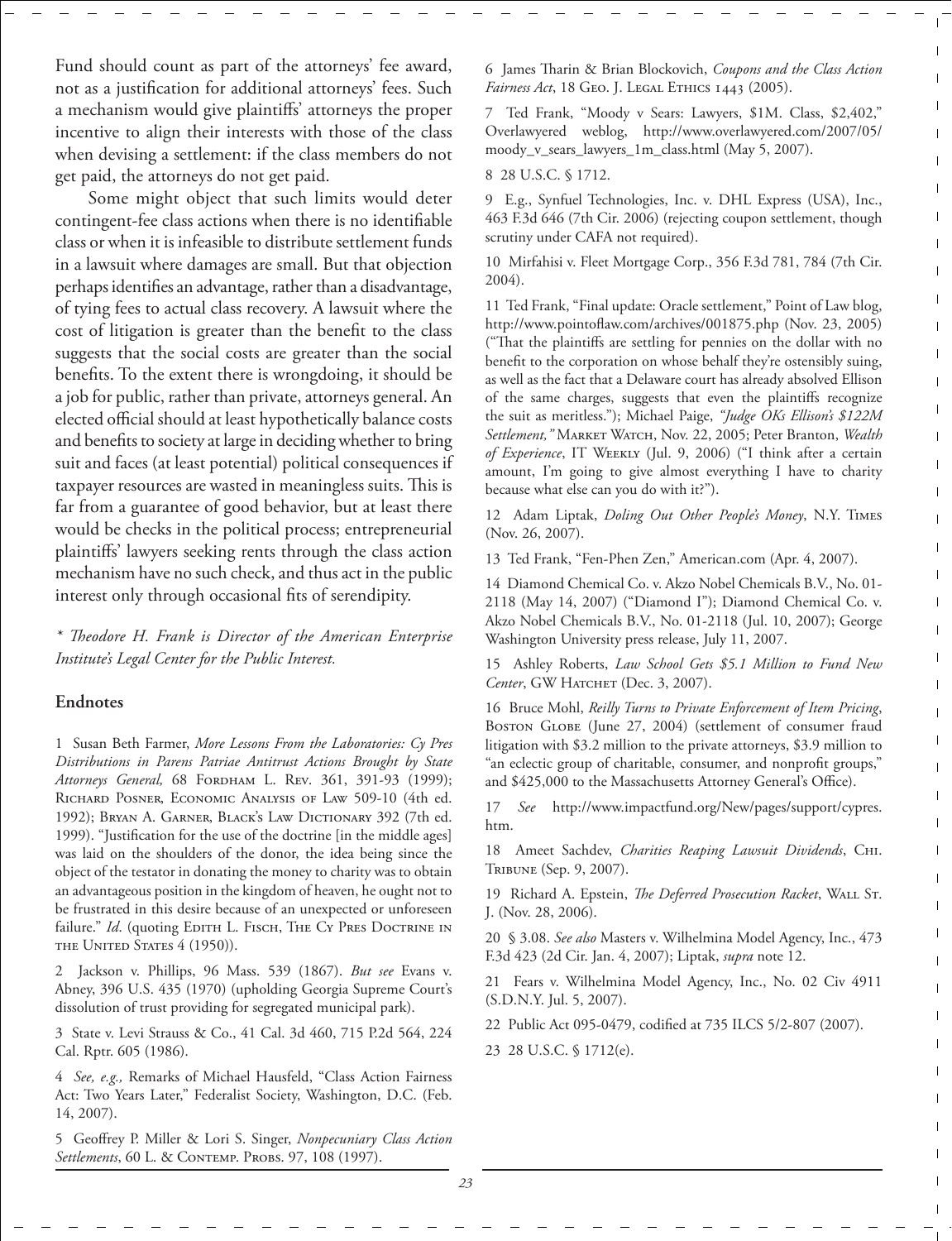## **Class Action Tolling in Mass Tort Personal Injury Litigation**

*Continued from page 4*

plaintiffs on notice of their claims. One Pennsylvania court, for example, held that events giving rise to extensive media coverage of a medical device triggered discovery as a matter of law because the coverage would have put anyone exercising "due diligence" on notice of his or her claims.6 In *Martin v. Dalkon Shield Claimants Trust*, the plaintiff brought a product liability lawsuit over an allegedly defective contraceptive device, and the defendant moved for summary judgment on the ground that the plaintiff's claim was time-barred. In granting the defendant's motion, the court observed that the plaintiff failed to make any inquiry regarding the cause of her injury in the face of, *inter alia*, "published news accounts, articles in medical journals and reports by the Food and Drug Administration" confirming a link between IUDs and spontaneous abortions.7 Accordingly, the court refused to apply the discovery rule, reasoning that where "a plaintiff fails to obtain information which is readily available, she has not acted with reasonable diligence."<sup>8</sup>

Some courts have been careful to emphasize that the plaintiff need not have actually been aware of the news coverage. Because the discovery rule is an objective test, what is relevant is whether the coverage was so substantial as to put a *reasonable* plaintiff on notice.<sup>9</sup> Thus, the same media event that precipitates a mass tort might also trigger accrual for statute-of-limitations purposes. But the statute-of-limitations inquiry will usually not stop there. Once a plaintiff files the first class action in a nascent mass tort—an event that not uncommonly transpires within days of media coverage—a question of tolling arises. In mass-tort personal injury cases, such tolling should not be available. But in order to explain why this is so, it is first necessary to explain the origin and application of the *American Pipe* doctrine.

#### **II. The** *American Pipe* **Doctrine as Originally Conceived**

In *American Pipe & Construction Co. v. Utah*, the U.S. Supreme Court held that "the commencement of a class action suspends the applicable statute of limitations as to all asserted members of the class who would have been parties had the suit been permitted to continue as a class action."10 Under the *American Pipe* rule, former members of a putative class can toll limitations periods

to preserve their right to file suit in the event that their class is not certified.<sup>11</sup> The Court reached that conclusion after considering the purposes of statutes of limitations and of Rule 23, the federal class action rule.

First, the Court noted that Rule 23 was adopted to improve the efficiency of the class action device, in part "to avoid, rather than encourage"—as the old class-action rule had done—"unnecessary filing of repetitious papers and motions."12 But because class certification decisions could often linger beyond the end of limitations periods—as had happened in the *American*  Pipe case itself—this efficiency purpose of Rule 23 would be undermined unless plaintiffs could count on the pendency of the action to toll their claims. Otherwise, "class members would be induced to file protective motions to intervene or to join in the event that a class was later found unsuitable."13

Second, the Court found it important that the class members had acted reasonably in relying upon the pendency of the class action. It explained that certification had been denied (1) "'not for failure of the complaint to state a claim on behalf of the members of the class (the court recognized the probability of common issues of law and fact respecting the underlying conspiracy);'" (2) "'not for lack of standing of the representative;" and (3) not "'for reasons of bad faith or frivolity.'"14 Rather, class certification had been denied by the district court "solely because of failure to demonstrate that 'the class is so numerous that joinder of all members is impracticable.'"15 "[A]t least where class action status has been denied" on these grounds, the Court held, tolling is appropriate.<sup>16</sup> Otherwise, in cases "where the determination to disallow the class action [is] made upon considerations that may vary with such subtle factors as experience with prior similar litigation or the current status of a court's docket, a rule requiring successful anticipation of the determination of the viability of the class would breed needless duplication of motions."17

Third, the Court noted that its tolling rule would not, as applied in *American Pipe*, disturb the purposes of the statutes of limitations. "The policies of ensuring essential fairness to defendants and barring a plaintiff who 'has slept on his rights'... are satisfied when" the class action is such that it "notifies the defendants not only of the substantive claims being brought against them, but also the number and generic identities of the potential plaintiffs who may participate in the judgment."<sup>18</sup> Thus, the Court was satisfied that such class actions provide defendants with "the essential information necessary to determine both the subject matter and size of the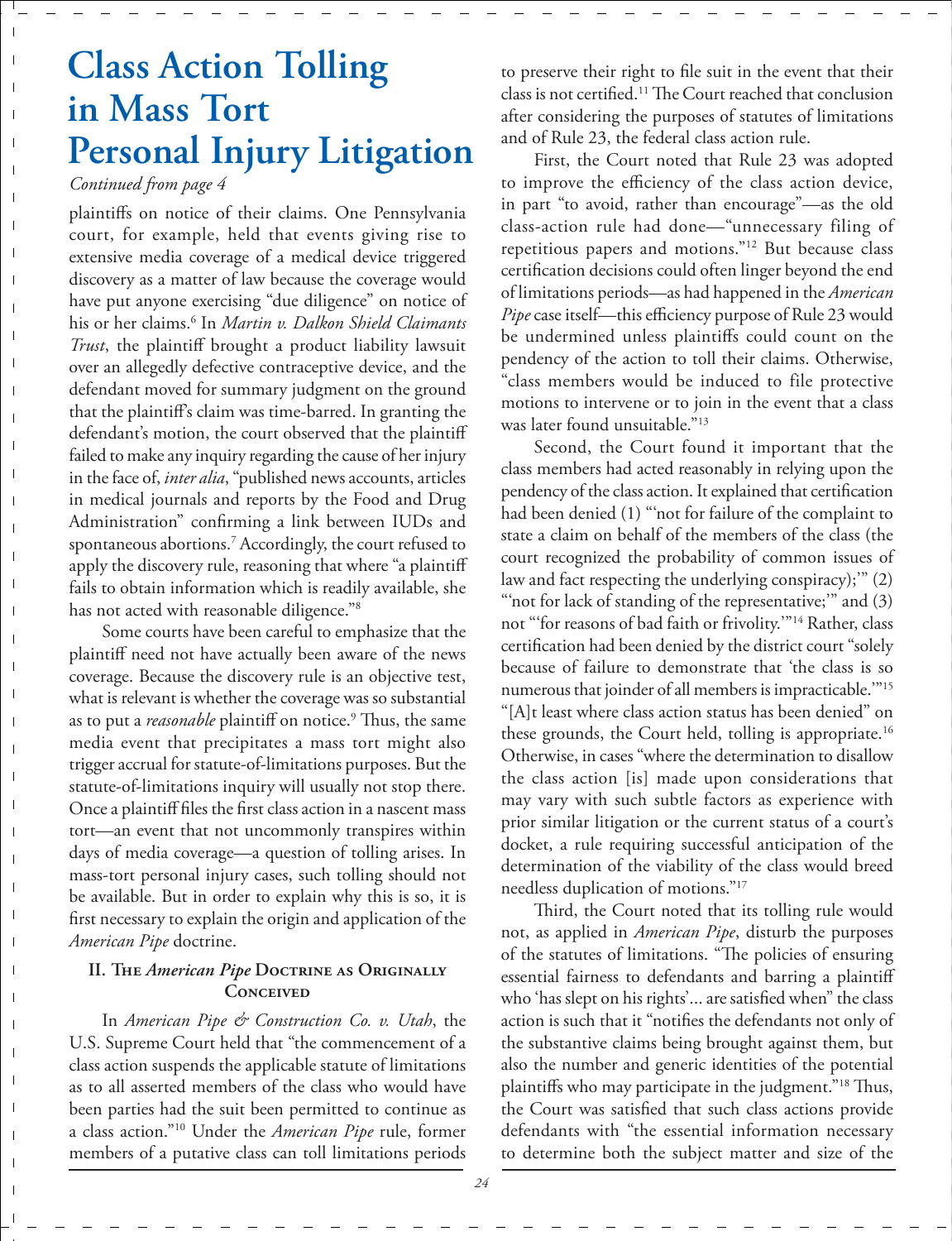prospective litigation," the primary concerns addressed by limitations rules.<sup>19</sup>

Justice Blackmun, joining the opinion and concurring in the judgment, nonetheless issued a word of caution. "Our decision... must not be regarded as an encouragement to lawyers in a case of this kind to frame their pleadings as a class action, intentionally, to attract and save members of the purported class who have slept on their rights."20 He also noted that tolling would be limited to cases like the one before the Court, where the claims "invariably will concern the same evidence, memories, and witnesses as the subject matter of the original class suit,"21 a sentiment that would later be echoed by other justices on the Court.<sup>22</sup>

#### *III. American Pipe* **IN MASS TORT CASES**

Most courts have assumed that *American Pipe* tolling principles apply to any pending class action, regardless of the nature of the substantive claims raised. This reading of *American Pipe* is too uncritical. Savvy plaintiff lawyers are aware of the benefits of this approach to the doctrine, and have exploited it precisely to serve this purpose of extending limitations periods by filing class actions that in truth have no hope of certification.<sup>23</sup> The problem for both sides is that the oftentimes successful attempt to expand limitation periods delays resolution of mass torts, to the detriment of plaintiffs who did file their suits in a timely manner and defendants who seek to put a mass tort behind them.

The reasoning of the *American Pipe* decision does not translate well to the mass-tort context. First, because masstort cases are almost never certified, they are not the kinds of cases that present certification decisions that hinge on subtle distinctions. Parties on both sides can safely predict that certification will be denied; the only question is when. Reliance on a pending class is thus unreasonable in the mass tort context. The case in *American Pipe*, by contrast, was one of a genre of cases whose prospects for certification entailed "considerations that may vary with... subtle factors" and thus made difficult "successful anticipation of the determination of the viability of the class,"<sup>24</sup> making reliance on the possibility of certification reasonable.

Furthermore, the individualized nature of personal injury claims is such that a defendant is not fairly put on notice of all the claims against him by the filing of a class action. Such cases typically involve widely varying facts with respect to the nature of the injury, the character and duration of exposure to the harmful product, family and medical history, the content of any warning read by or available before or at the time of injury, and a host of other factors unique to each plaintiff. Not surprisingly, each case in a mass tort requires extensive individualized discovery, involving "evidence, memories, and witnesses" that are unique to each case, including, by way of example, family members, treating physicians, and other witnesses and documents to which defendants cannot possibly have access without knowing the actual identity of each plaintiff. Defendants have no way of knowing the number of claims that would be encompassed by such an action, let alone the identities of the witnesses or their evidence. Personal injury suits in the mass tort context are thus unlike the *American Pipe* case, in which the Court noted the "probability of common issues of law and fact,"25 and in which there could be no doubt that individual claims "invariably will concern the same evidence, memories, and witnesses as the subject matter of the original class suit." $26$ 

In addition, as previously discussed, extending the doctrine to mass-tort personal injury cases has encouraged plaintiff lawyers to file class actions merely to achieve an illegitimate tolling benefit for unnamed members of the purported class. They are thus precisely the kinds of cases Justices Blackmun and Powell warned about in their concurring opinions in *American Pipe* and *Crown, Cork*. In mass tort personal injury cases, tolling serves no efficiency purpose—the solitary virtue of *American Pipe* tolling—because the vast majority of plaintiffs file individual complaints notwithstanding the hypothetical availability of class-action tolling. Indeed, in many cases *American Pipe* is all the more unnecessary in light of tolling agreements reached by parties which waive limitations defenses for those plaintiffs who sign up before the time on their claims has run out. By saving the courts from excess filings, plaintiffs who sign such agreements serve the purposes of *American Pipe*. It would thus be redundant at best and counterproductive at worst to apply *American Pipe* tolling to the mass tort context.

Finally, class action tolling in the context of mass tort proceedings also leads to injustice. If plaintiffs are allowed to slumber and not assert their claims while others have pursued their claims in mass litigation, the parties—plaintiffs and defendants alike—cannot get a grasp of the size or scope of the litigation until years after the deadlines contemplated by the applicable statutes of limitations. Without understanding the size or scope of the litigation, the parties are shackled in searching for ways to resolve the litigation, leaving the claims of individual plaintiffs-some of whom may be ill or elderly, languishing until the doors are deemed closed.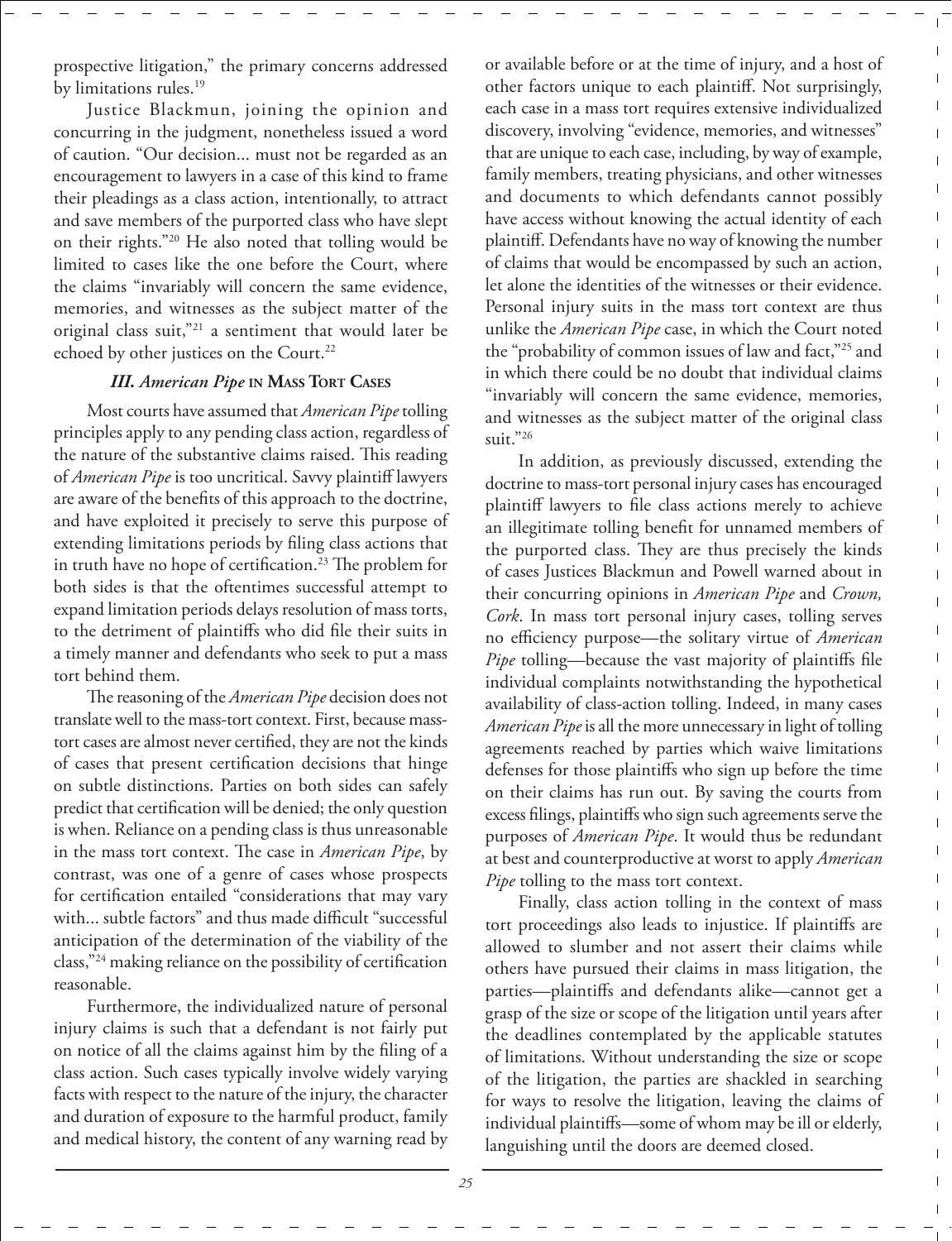Not every court has been blind to the disconnect between the policy underpinnings of *American Pipe* and the realities of mass tort litigation. Several jurisdictions have held that *American Pipe* tolling is simply unavailable for mass-tort personal injury cases. These courts have looked to the purposes of *American Pipe* and found them to be ill-served by applying the doctrine to such cases, because mass tort personal injury cases are widely recognized as uncertifiable and because the varying nature of personal injury claims are such that the details of one plaintiff's case do not generally put a defendant on notice of the claims of nameless class members. On the basis of these considerations, the more carefully reasoned opinions on the issue have uniformly rejected tolling.<sup>27</sup>

Other courts have limited the application of *American Pipe,* but have thus far refused to discard it fully in the mass-tort context. In New Jersey, for example, an appellate court held that *American Pipe* should be available in masstort litigation, but strongly suggested that such tolling should be available only where a plaintiff seeking to avail himself of its tolling benefit could prove that he actually relied upon a pending class action.<sup>28</sup> Other states have limited *American Pipe* tolling to class actions that were filed in courts within the same state, refusing to allow "cross-jurisdictional" tolling.<sup>29</sup> These rulings constrain the application of *American Pipe* tolling in the mass tort context, but they all proceed from the premise that such tolling should be available in the first place. Courts that have not already addressed the issue should go further and bar or substantially limit the application of *American Pipe* tolling in mass tort personal injury cases.

#### **CONCLUSION**

The *American Pipe* doctrine is an ill-suited transplant for mass tort personal injury litigation. Although a parallel exists at the most general level between the facts of *American Pipe* and the average mass tort plaintiff defending the timeliness of his or her claim by pointing to a pending personal injury class action—both address the intersection between class actions and statutes of limitations—the reasoning of *American Pipe* simply does not translate in this foreign context. Neither of the purposes served by tolling in *American Pipe*—efficiency of the litigation and fair notice to defendants of the number and nature of claims against them—is served by tolling in the mass tort context. To the contrary, it is the potential abuses warned of, but not present, in *American Pipe* that are facilitated by the application of its tolling rule in the mass tort setting. For these reasons, courts should carefully analyze claims for tolling in mass tort cases and decline the

invitation to follow *American Pipe* as a universal rule.

*\* Jessica Miller is a Partner and Geoff rey Wyatt is an Associate in the Washington, D.C. office of O'Melveny & Myers, LLP.* 

#### **Endnotes**

1 414 U.S. 538 (1974).

2 *See, e.g.*, Foster v. Harris, 633 S.W.2d 304, 305 (Tenn. 1982).

3 *Id.* Some states observe a stricter rule, under which a claim accrues upon discovery of injury, even if the identity of a tortfeasor is unknown. *E.g.*, Robinson v. Graves, 456 So. 2d 793, 794-95 (Ala. 1984) (holding that tolling of statute of limitations in absence of a known defendant is only possible by filing a claim against a fictional defendant). A shrinking minority of states observe no general discovery rule at all. *E.g.*, Johnston v. Dow & Coulombe Inc., 686 A.2d 1064, 1065-66 (Me. 1996) (explaining discovery rule is recognized only in "three discrete areas: legal malpractice, foreign object, and negligent medical malpractice and asbestosis"); see also Griffin v. Unocal Corp., No. 1061214, --- So. 2d ---- (Ala. Jan. 25, 2008) (adopting discovery rule for period during which a plaintiff is unaware of latent injury).

4 Burnett v. N.Y. Cent. R. Co., 380 U.S. 424, 428 (1965) (quoting Order of Railroad Telegraphers v. Railway Express Agency, Inc., 321 U.S. 342, 348-49 (1944)).

5 *Id.*

6 *See* Martin v. Dalkon Shield Claimants Trust, No. 93-2652, 1994 U.S. Dist. LEXIS 16395, at \*11-12 (E.D. Pa. Nov. 20, 1994).

9 *E.g.*, Miller v. A.H Robins Co., Inc., 766 F.2d 1102, 1106 (7th Cir. 1985).

10 414 U.S. 538, 554 (1974).

11 Originally, *American Pipe*'s rule applied only to "purported members of the class who make timely motions to intervene after the court has found the suit inappropriate for class action status," *id.* at 553, but the rule was later extended. *See* Crown, Cork & Seal Co. v. Parker, 462 U.S. 345, 350 (1983) ("[t]he filing of a class action tolls the statute of limitations 'as to all asserted members of the class,' not just as to intervenors" (quoting *American Pipe*, 414 U.S. at 554)).

- 12 *Id.* at 550.
- 13 *Id.* at 553.

14 *Id.* (quoting State v. Am. Pipe & Constr., 473 F.2d 580, 584 (1973)) (omitting footnote).

- 15 *Id.* at n.9.
- 16 *Id.* at 552.
- 17 *Id.* at 553-54.

18 *Id.* at 554-55 (quoting Burnett v. New York Central Railroad Co*.*, 380 U.S. 424, 428 (1965)).

19 *Id.* at 555.

<sup>7</sup> *Id.*

<sup>8</sup> *Id.* at \*11.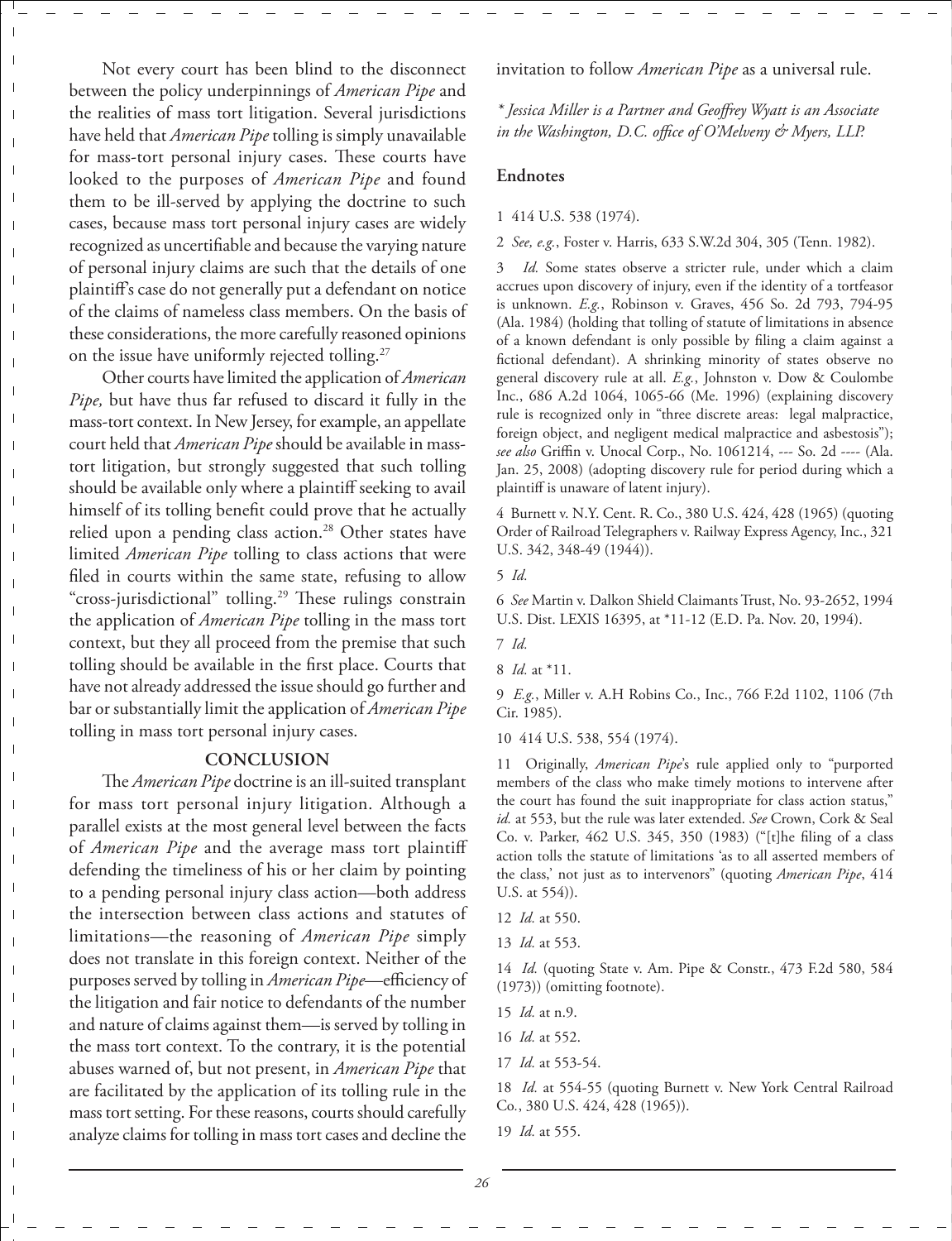20 *Id.* at 561 (Blackmun, J., concurring).

21 *Id.* at 562.

22 *See* Crown, Cork & Seal Co. v. Parker, 462 U.S. 345, 355 (1983) (Powell, J., concurring) ("[W]hen a plaintiff invokes *American Pipe* in support of a separate lawsuit, the district court should take care to ensure that the suit raises claims that 'concern the same evidence, memories, and witness as the subject matter of the original class suit,' so that 'the defendant will not be prejudiced.'" (quoting *American Pipe*, 414 U.S. at 562 (Blackmun, J., concurring))).

23 See Mitchell A. Lowenthal & Norman Menachem Feder, *The Impropriety of Class Action Tolling for Mass Tort Statutes of Limitations*, 64 GEO. WASH. L. REV. 532, 573 (1996) ("The message, at least to cynics, is that by filing a class action on behalf of the client you found today you may be able to represent the client you only find tomorrow.").

24 414 U.S. at 553-54,

25 *Id.* at 553.

26 *Id.* at 562 (Blackmun, J., concurring).

27 *See, e.g.*, Jolly v. Eli Lilly & Co., 751 P.2d 923, 937-38 (Cal. 1988) (admonishing that personal injury plaintiffs "would be ill advised to rely on the mere filing of a class action complaint to toll their individual statute of limitations. *The presumption, rather, should be to the contrary*...." (emphasis added)); *see also* Philip Morris USA, Inc. v. Christensen, 905 A.2d 340, 358-60 (Md. 2006) (expressing support for *Jolly*'s presumption against tolling in the mass tort context); *In re* Rezulin Prods. Liab. Litig., MDL No. 1348, 2005 WL 26867, at \*3 (S.D.N.Y. Jan. 5, 2005) (noting that the "wisdom of adopting the *American Pipe* rule in mass tort cases is, to say the least, highly debatable"); Barela v. Showa Denko K.K., No. 93- 1469 LH/RLP, 1996 U.S. Dist. LEXIS 7830, at \*16 (D.N.M. Feb. 28, 1996) (expressing doubt whether a federal court should adopt *American Pipe* tolling for a state that had not adopted the doctrine in a mass-tort personal injury case in light of the fact that "most federal courts... refuse to permit the use of the class-action device in mass-tort cases" (citation and internal quotation marks omitted)).

28 *See* Staub v. Eastman Kodak Co., 726 A.2d 955, 967 (N.J. Supr. Ct. App. Div. 1989).

29 *See, e.g.*, Portwood v. Ford Motor Co., 701 N.E.2d 1102, 1103, 1105 (Ill. 1998).

## **FACTA Truncation: Applicable to the Digital World?**

#### *Continued from page 5*

customer selects the item(s) for purchase and begins the checkout process. The process varies to some extent between retailers, but generally speaking the first step will be to provide identification and contact information such as your name, address, the shipping address (if different than the billing address), an email address for confirming emails, and a retyping of your email address to confirm it and other non-financial information. Often, that nonfinancial identification information is confirmed with the next screen, identifying either that the information has been input correctly or—as many online shoppers are all too familiar—that the highlighted boxes where the customer has failed to provide the information or input it incorrectly.

Once the name, address, and contact information are conveyed the customer is asked to provide financial information to begin the process of making the purchase. That information includes the type of credit or debit card you are using (VISA, MasterCard, Discover), your credit card number, your expiration date, and your CVV code number (often referring you to the three digits on the back of your card or four digits on the front.)<sup>7</sup> Typically, after inputting the financial information, that information, along with your order, are confirmed on the next screen. Once the order is placed, you may receive any combination of (1) an order confirmation email, (2) an order shipped email, and/or (3) a receipt email. Sometimes, rather than a receipt sent by email, the receipt is shipped with the product.

Comparatively, the online transaction is more complex and contains multiple steps, unlike the simple and routine credit or debit transaction at a brick and mortar retailer. Consequently, the online transaction does not lend itself cleanly and easily to a FACTA analysis—but that has not deterred plaintiffs from seeking its application and courts from wrestling with FACTA's scope.

#### **The Courts Begin to Weigh-In**

Three cases in particular have begun to shape the landscape for internet transaction FACTA cases— *Stubhub,8 MovieTickets.com,9* and *Bose.10*

Stubhub. The *Stubhub* case, decided July 2, 2007, was the first to comment on one of the key issues unique to FACTA internet cases: can the requirement that the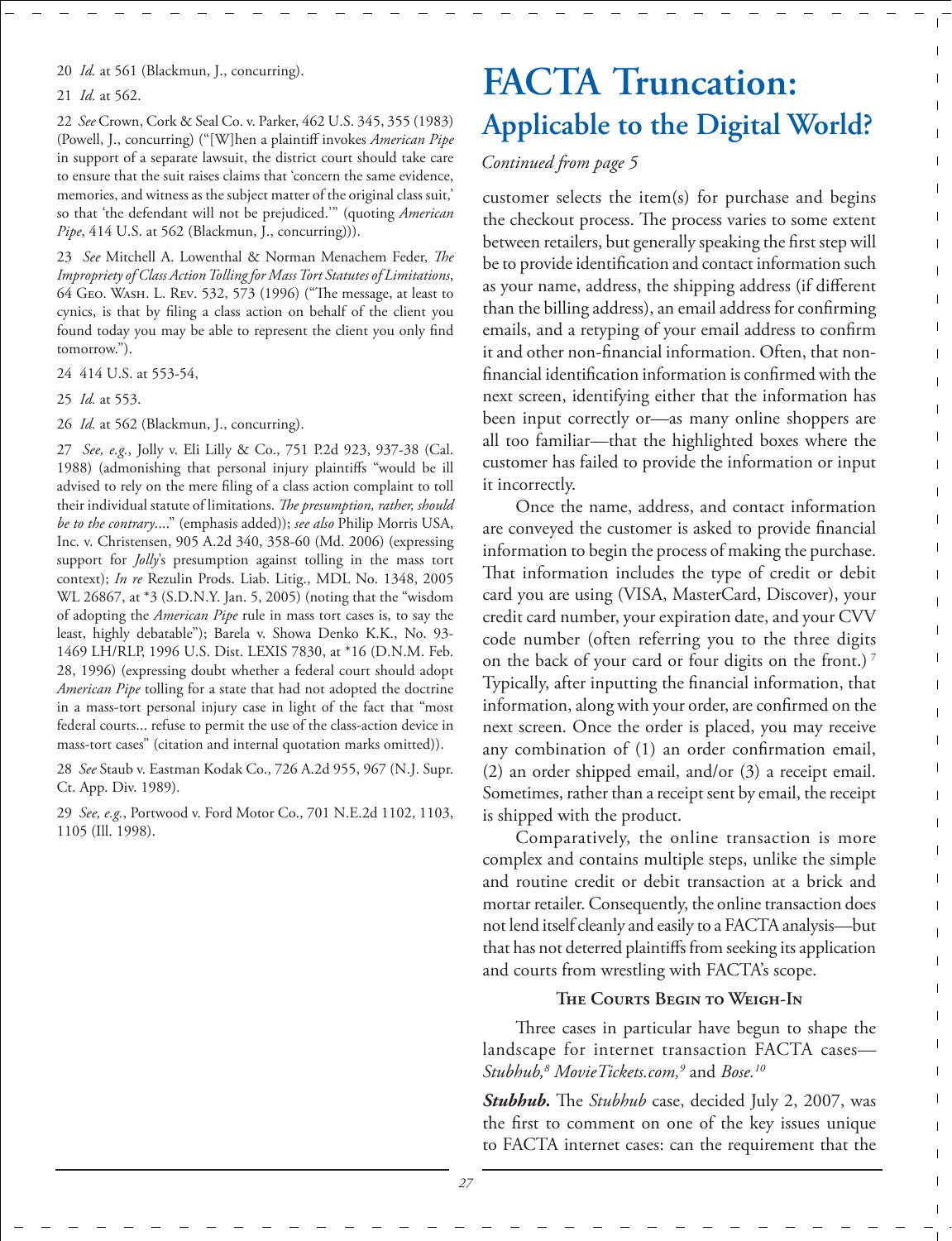defendant "electronically print" the receipt be satisfied by an electronic email receipt sent to the plaintiff?

Stubhub is an online ticket broker for concerts and sporting events and, according to its website, "[t]he largest ticket marketplace in the world, based on sales."11 According to the plaintiff, Stubhub violated FACTA by "provid[ing] Plaintiff with one or more electronically printed receipts on each of which Defendants printed... the expiration [date] of Plaintiff's credit or debit card."<sup>12</sup> These alleged "electronically printed receipts" were emails sent to the plaintiff. Stubhub moved to dismiss the plaintiff's complaint, arguing that it "does not and indeed cannot state a claim for relief under [15 U.S.C. § ] 1681c(g) because [Defendant] did not 'print' the [receipt] within any reasonable interpretation of the word."<sup>13</sup>

The court correctly noted that the term "print" is not defined in the statute.<sup>14</sup> The court further stated that "the statute should be construed to give the term its ordinary meaning,"15 and that "[d]ictionary definitions are commonly consulted to 'clarify'... ordinary meanings."<sup>16</sup>

With that, the court seemed poised to entertain the battle of competing definitions. Webster's Third New *Int'l Dictionary* provides that "print" means "to make an impression in or upon."17 But the court noted that, for example, the *Merriam-Webster's Collegiate Dictionary*,  $10<sup>th</sup>$  ed., defines "print" as "to display on a surface (as a computer screen) for viewing." It seemed like a fair fight until the court held that even the definition cited by Stubhub supports the plaintiff's position. Without any elaboration, it held that "Plaintiff's [Complaint] is consistent with the claim that Defendant 'made an impression' on Plaintiff's computer screen including credit or debit card information in violation of 15 U.S.C.  $$1681c(g).$ <sup>318</sup> Concluding that an email is sufficient to meet the print requirement, the motion to dismiss was denied.19

Interestingly, however, although the motion was denied and the court had made no finding that the statute was ambiguous on its face, the court went on, in dicta*,* to address the "intent of Congress" in enacting FACTA. The court stated, "had Congress desired [to exclude online transactions], they would have explicitly done so, as they did for 'transactions in which the sole means of recording a credit card or debit card account number is by handwriting or by and imprint or copy of the card.... Failure to do so supports Plaintiff's interpretation of 'print' as being facially reasonable."20 But in *MovieTickets. com* the same "language of the statute" analysis was considered—with a quite different result.

*MovieTickets.com.* On February 13, 2008, Judge Gold of the United States District Court, Southern District of Florida, expressly declined to follow *Stubhub* and *1- 800-Flowers.com*, "because neither considered the plain meaning of the word 'printed,' within the context of the entire  $\int 1681c(g)...^{n^{21}}$  On that basis, the court granted defendant MovieTicket.com's motion to dismiss.

In that decision, it noted that "[a]lthough the word 'print' in  $\S 1681c(g)$  is not defined in the statute, the meaning of 'print' in  $\frac{1}{8}$  1681c(g) is crucial to this case."<sup>22</sup> In attempting to determine the meaning of "print," the court said that several canons of statutory construction guided its analysis of these issues.<sup>23</sup> In applying the canons of statutory construction, the court stated:

[C]ourts always begin the interpretation of a statute by looking at the plain language of the statute itself<sup>24</sup>.... Court's 'read the statute using the normal meanings of its words,' while considering the entire context of the statute<sup>25</sup>.... To this end, canons of construction are tools which assist courts in focusing on the context of the entire statute, as opposed to looking at one word in isolation<sup>26</sup>.... Applying these canons of statutory construction, I conclude that the plain meaning is evident from the language of the statute.<sup>27</sup>

To that end, the court held that, "[b]y emailing Plaintiff an 'Order Confirmation,' Defendant has not printed a receipt under  $1681c(g)$ ."<sup>28</sup> The court, in so holding, stated that "Plaintiff does not allege that Defendant ever sent Plaintiff physical, paper copy of the emails at issue."29 Here, the court also relied upon a dictionary definition of "print," this time turning to *Webster's New World Dictionary*, 2d College Ed.:

1. to mark by pressing or stamping; make a print on or in 2. to press or stamp (a mark, letter, etc.) on or in a surface 3. to draw, trace, carve, or otherwise make a (a mark, letter, etc.) on a surface 4. to produce on the surface of (paper, etc.) the impression of ink type, plates, etc. by means of a printing press....30

The court stated that based on these dictionary definitions of "print," one draws the "common sense impression that a 'printed' item is something physical and tangible that can be impressed or marked upon, such as a printed paper."<sup>31</sup> Confirming his common sense impression, Judge Gold stated that "[w]hen § 1681c(g) is looked at as a whole, it is clear that this subsection focuses on paper receipts electronically printed by a cash register or other machine and provided to consumers at the point of sale or transaction."32

In contrast to *Stubhub*, where the court concluded that the statute was silent on excluding internet transactions from FACTA's scope, the *MovieTickets.com*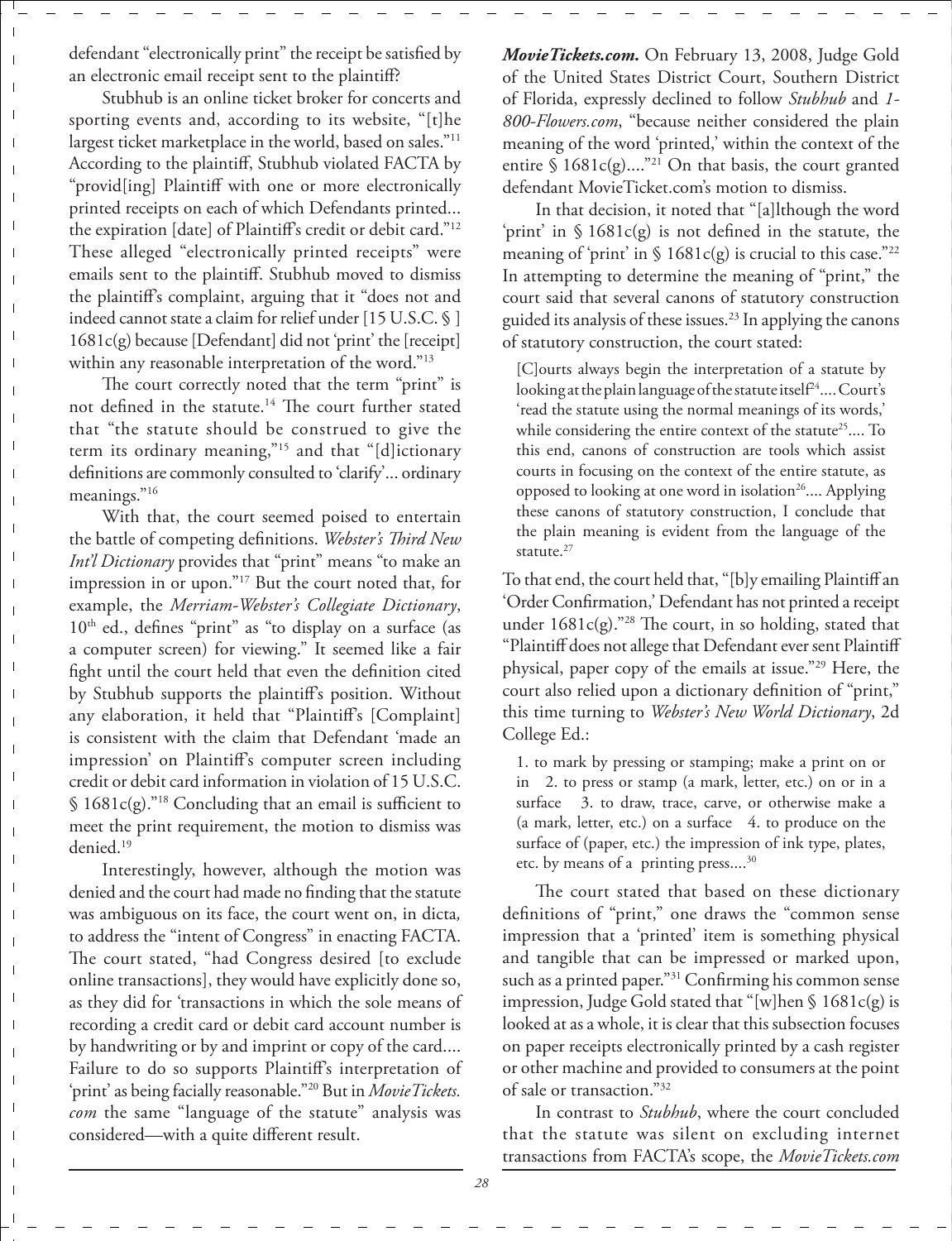court found silence to have a different impact. "[T]he language of the statute only addresses printed receipts [meaning, according to this Court, physically printed on paper at the point of sale].... Congress included no language to specifically extend the statute's restrictions to email transmissions, and such silence is controlling."33

*Bose.* In *Ehrheart v. Bose Corporation,* the United States District Court for the Western District of Pennsylvania wrestled with a different issue. In *Bose* the issue was where (or when) the "point of the sale or transactions" lies in an internet FACTA case.34

The facts were simple and undisputed. The plaintiffabout one week after FACTA went into effect-telephoned the Bose Factory Store to purchase headphones with her credit card.<sup>35</sup> The headphones were shipped and there was a receipt in the package, exactly as she would have received in the store, containing her credit card's expiration date.36 Although Ehrheart did not experience identity theft or any other harm as a result of the receipt containing her credit card's expiration date, she filed suit against Bose—one of several she filed against various defendants under FACTA—seeking statutory damages, and to certify a class of similarly situated individuals.37

Bose argued that because the order was taken over the phone, Ehrheart was not provided an electronically printed receipt at "the point of the sale or transaction."38 Bose argued that the point of the sale or transaction "denotes a "precise location within a store."39 Ehrheart responded that "the phrase [point of the sale] refers not to a place, but 'to an event in time, *i.e.*, when payment (or exchange) is being made with a merchant.'" 40

The court, finding that this was a question of first impression, denied the underlying motion, concluding that FACTA could apply even though the transaction took place over a phone, and not face-to-face. In reaching that conclusion, the court also commented not that there is not a point of sale (a physical location) because it is a telephonic transaction, but rather, that the point of sale is a "time or event":

The Plaintiff points out that although Congress has used the term "point of sale" to apply to a location, it has also used the phrase to identify a point in time. For example, Section 707(b)(5) of the National Oilheat Research Alliance Act of 2000, 42 U.S.C. § 6201, (repealed), addressed assessments on oil imported by the owner "after the point of sale". *See* § 707(b)(5). She also cites case law in which the term "point of sale" was used to refer to a foreclosure sale in a bankruptcy proceeding. *In re Lenton Brunson McGill*, 78 B.R. 777, 779 (Bankr.D.S.C.1986). According to Ehrheart, logic requires the court to find that the phrase "point of sale or transaction" is ... meant

to refer to the sale or transaction itself, thereby excluding all other instances where a cardholder may, for legitimate reasons, request and be provided with a receipt bearing their [sic] credit/debit card information."

\* \* \*

Having carefully reviewed the parties' submissions on this issue against the background of relevant law, the court is convinced that there is no definitive legal authority addressing the meaning to be assigned to the phrase "point of sale or transaction" as that phrase is used in FACTA. The words do not appear to have a fixed meaning, but have been defined instead by the context in which they are used. The term has been applied to denote a time or an event, as opposed to a location.<sup>41</sup>

With these three cases the courts have begun to wrestle with the question of whether FACTA applies to internet transactions and, if so, how it applies. The decisions reflect that the issue is far from settled. The vast differences between them raise yet another interesting question: if the courts cannot agree on whether FACTA applies to internet transactions, how can any retailer have acted willfully (knowingly or recklessly) in allegedly violating the statute?

 $*$  Shawn J. Organ, a partner in the Columbus, Ohio office of the international law firm of Jones Day, is a trial lawyer who focuses *his practice in the areas of complex litigation, such as class action defense work, including several FACTA cases.*

#### **Endnotes**

1 Ted Frank, *Omission in FACTA Might Be Windfall for Plaintiff 's*  Bar, CLAss Action Watch, September 2007; Shawn J. Organ & Mark Herrmann, *If Your Company Accepts Credit Cards, You Need*  to Read This, The Metropolitan Corporate Counsel, October 2007; Shawn J. Organ & Kasey Ingram, *FACTA Truncation – A Small*  Answer to Identity Theft or a Big Problem for Businesses?, CCH Financial Privacy Law Guide, Oct. 17, 2007.

2 The Fair Credit Reporting Act ("FCRA"), 15 U.S.C  $$1681c(g)(1).$ 

3 There are cases alleging a violation of the truncated credit card number requirement, but they are relatively few.

4 In the suit against Cost Plus the court noted that the company's net worth is approximately \$316 million, with net income for fiscal 2005 of approximately \$20 million, yet plaintiffs were seeking between \$340 million and \$3.4 billion for alleged violations related to the truncation of the expiration date. Spikings v. Cost Plus, Inc., Case No. CV 06-8125-JFW (AJWx), 2007 U.S. Dist. LEXIS 44214, at \*4 (C.D. Cal. May 25, 2007).

(g) Truncation of credit card and debit card numbers

(1) In general

Except as otherwise provided in this subsection, no person that accepts credit cards or debit cards for the transaction of business

<sup>5 § 1681</sup>c(g):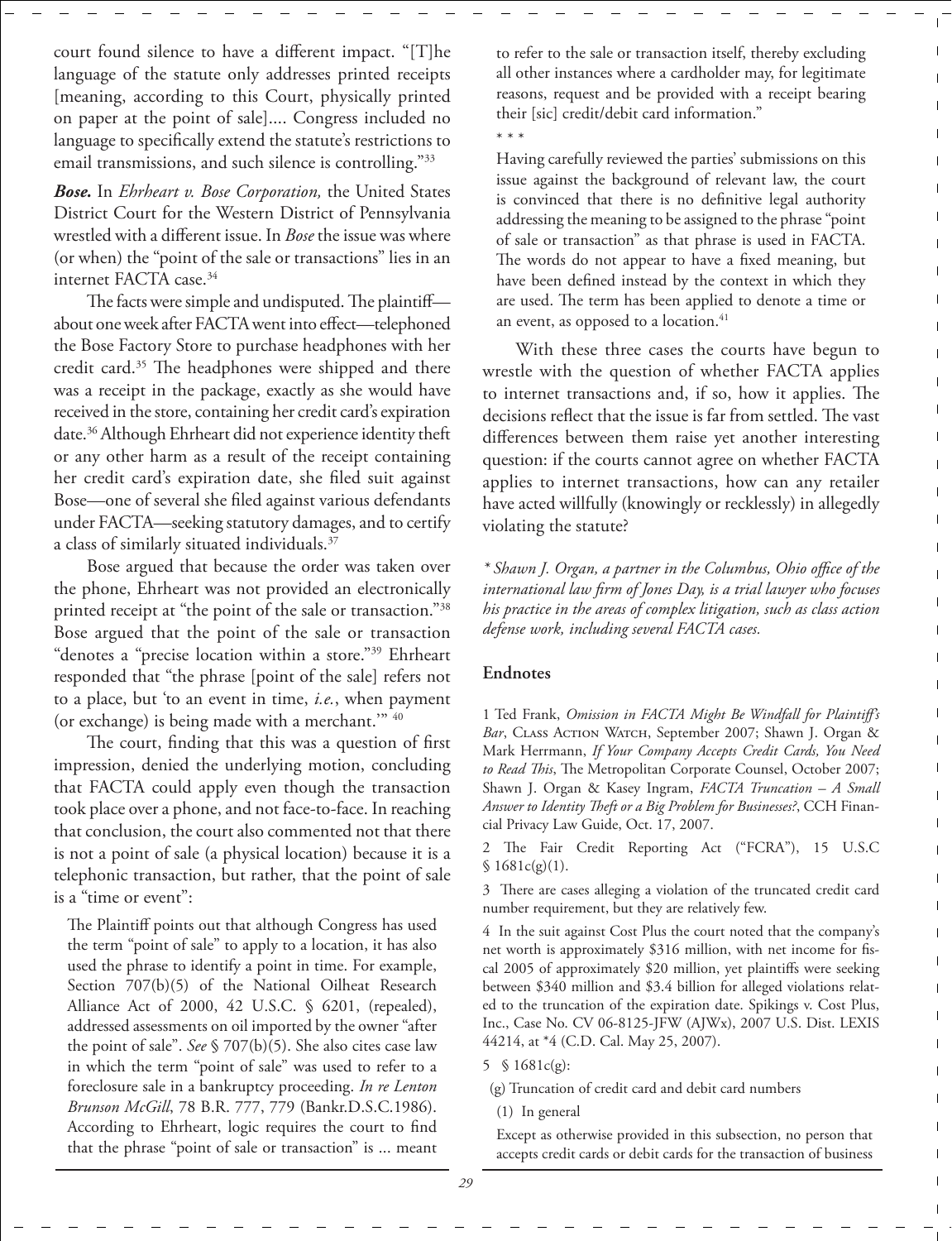shall print more than the last 5 digits of the card number or the expiration date upon any receipt provided to the cardholder at the point of the sale or transactions.

(2) Limitation

This subsection shall apply only to receipts that are electronically printed, and shall not apply to transactions in which the sole means of recording a credit card or debit card account number is by handwriting or by an imprint or copy of the card.

(3) Effective date

This subsection shall become effective -

(A) 3 years after December 4, 2003, with respect to any cash register or other machine or device that electronically prints receipts for credit card or debit card transactions that is in use before January 1, 2005; and

B) 1 year after December 4, 2003, with respect to any cash register or other machine or device that electronically prints receipts for credit card or debit card transactions that is first put into use on or after January 1, 2005.

6 There is active debate over what, if any, import the expiration date has related to identity theft. "Some credit industry watchers believe that, like the appendix, a credit card expiration date is one of those things that used to be a lot more practical than it is now." Dana Dratch, *Why Do Credit Cards Expire?*, www.bankrate.com/ brm/news/cc/20050202a1.asp. While one credit card company and some banks acknowledge that the expiration date provides one more verification point for fraud protection *in manually processed transactions* (if expired, the card is rejected), in the United States that is of little significant because manually processes transactions are rare. *Id*. What all banks agree upon, however, is that having an expiration date allows: (1) the card to be replaced periodically, before the magnetic strip wears out; (2) updates to the magnetic strip, where information is stored, and (3) the bank a reason to be in communication with their consumer every so often to market other services. *Id*.

7 This is the Card Verification Value code ("CVV"). This is an authentication feature developed by the credit card companies to reduce fraud in internet transactions. It requires the cardholder to enter the information during the transaction to prove that the consumer has the card in their hand. It is a three or four digit code that provides a cryptographic check of the information embossed on the card. Each credit card company has its own name for the CVV code, but it works the same for each credit card company. Visa refers to the code as "CVV2"; MasterCard calls it "CVC2"; American Express and Discover refer to the code as the "Card ID" or "CID".

8Vasquez-Torres v. Stubhub, Inc., Case No. CV 07-1328 (PSG) (SSx), 2007 U.S. Dist. LEXIS 63719 (C.D. Cal. July 2, 2007)

9 King v. MovieTickets.com, Case No. 07-22119-Civ-Gold/Turnoff, Order Granting Motion to Dismiss (S.D. Fla. Feb. 13, 2008) at 11 (MovieTickets.com Decision at \_\_").

10Ehrheart v. Bose Corp., Case No. 07-350, 2008 WL 64491 (W.D. Pa. Jan. 4, 2008).

11 Http://stubhub.com/about-us.

12 Vasquez-Torres v. Stubhub, 2007 U.S. Dist. LEXIS 63719 (C.D. Cal. July 2, 2007) at \*1.

- 13 *Id.* at \*2.
- 14 *Id*.

15 *Id.* at \*6 (citing BP Am. Prod. Co. v. Burton, 127 S.Ct. 638,

643, 166 L. Ed. 2d 494, 502 (2006).

16 *Id.* at \*6-\*7 (citing U.S. v. Carter, 421 F.3d 909, 911 (9<sup>th</sup> Cir. 2005)).

17 *Id.* at \*7.

18 *Id*.

19 In a similar case*, Grabein v. 1-800-Flowers.com, Inc*., Case No. 07-22235 (S.D. Fla. Jan 29, 2008)(Huck, J.), that Court also denied a motion to dismiss largely following the *Stubhub* analysis.

20 Vasquez-Torres v. Stubhub, 2007 U.S. Dist. LEXIS 63719 (C.D. Cal. July 2, 2007) at \*9.

21 King v. MovieTickets.com, Case No. 07-22119-Civ-Gold/Turnoff, Order Granting Motion to Dismiss (S.D. Fla. Feb. 13, 2008) at

11 (MovieTickets.com Decision at \_\_"). 22 MovieTickets.com Decision at 6.

23 *Id.*

24 *Id.* at 6-7 (citing Snapp v. Unlimited Concepts, Inc., 208 F.3d 928, 934 (11<sup>th</sup> Cir. 2000).

25 *Id.* at 7 (citing Penn v. City of Montgomery, 381 F.3d 1059,  $1062$  ( $11<sup>th</sup>$  Cir. 2004)("We do not look at one word or term in isolation, but instead we look to the entire statutory text.").

26 *Id.* (citing CBS, Inc. v. Primetime 24 Joint Venture, 245 F.3d 1217, 1225 (11<sup>th</sup> Cir. 2001)).

- 27 *Id.* at 7-8.
- 28 *Id.* at 8.
- 29 *Id* at 10.

30 The court also noted that "Print," as defined in the online Merriam-Webster Dictionary (www.m-w.com), as of February 7, 2008, is (1)(a) "to impress something in or on" (b) "to stamp (as a mark) in or on something."

31 MovieTickets.com Decision at 9.

33 *Id*. (citing CBS, Inc. v. Primetime 24 Joint Venture, 245 F.3d 1217, 1226 (11th Cir. 2001)).

34 Ehrheart v. Bose Corp., Case No. 07-350, 2008 WL 64491 (W.D. Pa. Jan. 4, 2008).

- 35 *Id*. at \*2.
- 36 *Id*.
- 37 *Id*.
- 38 *Id*. at \*3.
- 39 *Id*.
- 40 *Id.*

41 *Id*. at \*4 (citing *See e.g.,* Utica Mut. Ins. Co. v. Bancinsure, Inc., No: 4-06-cv664, 2007 WL 2860237 at \* 11 (E.D.Missouri, September 25, 2007) (evaluating fraud after the point of sale when customers attempted to return purchases); Caremark, Inc. v. Goetz, 395 F.Supp.2d 683, 692 (D.Tenn.2005) (noting that insurer reimbursed at a lower rate for claim filed after the point of sale); Anderson v. Equitable Life Assur. Soc'y. of U.S., 248 F.Supp.2d 584, 592 (S.D.Miss.2003) (assessing whether there had been fraudulent concealment after the point of sale when plaintiffs were sent annual policy summaries); Ford Motor Co. v. Lloyd Design Corp., 184 F.Supp.2d 665, 676 (E.D.Mich.2002) (protecting trademarks required that court tolerate at least some confusion as to source or sponsorship after the point of sale).

<sup>32</sup> *Id.* at 10.